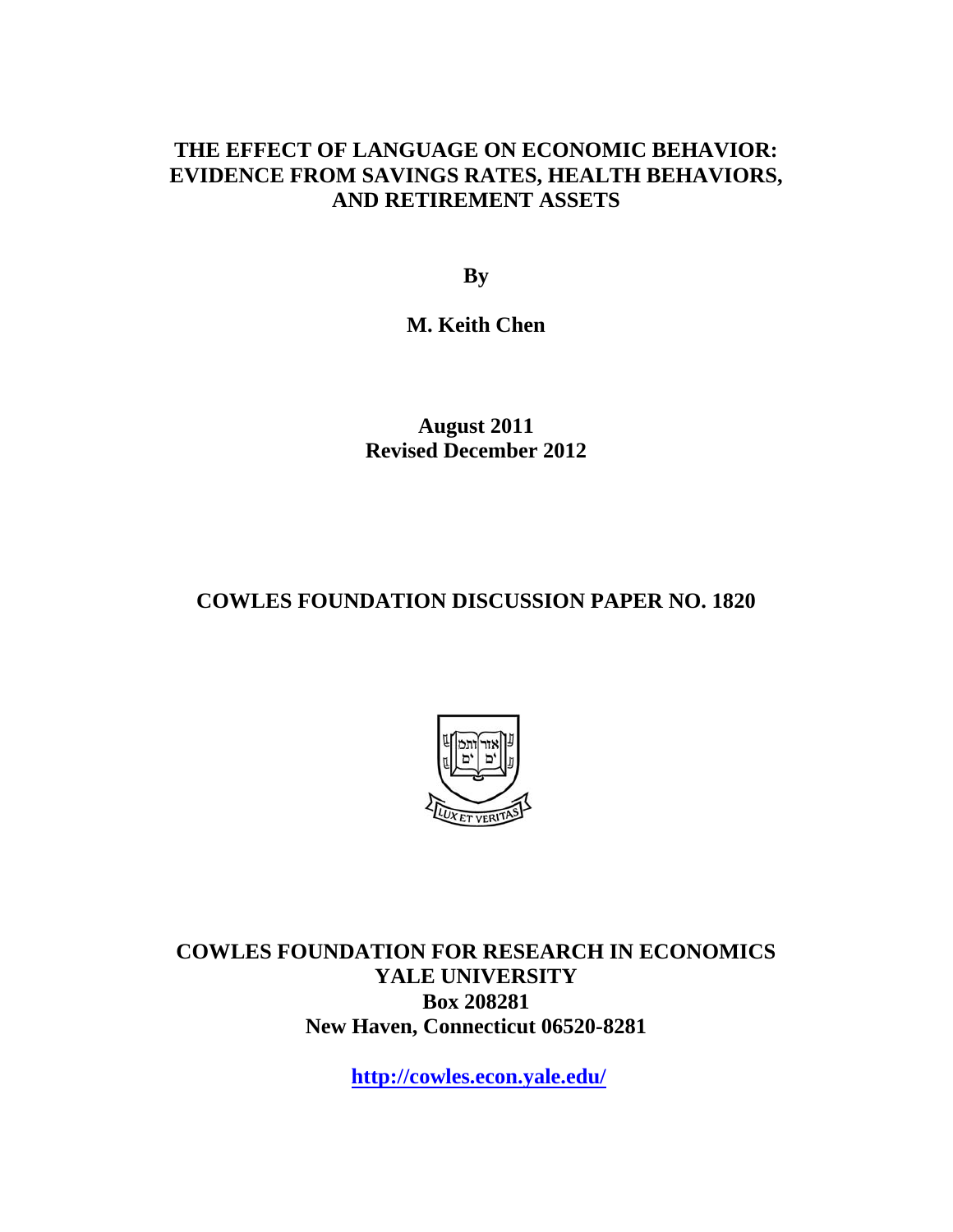# The Effect of Language on Economic Behavior: Evidence from Savings Rates, Health Behaviors, and Retirement Assets

M. Keith Chen<sup>∗</sup>

Yale University, School of Management and Cowles Foundation

December, 2012 Status: Forthcoming, American Economic Review

#### Abstract

Languages differ widely in the ways they encode time. I test the hypothesis that languages that grammatically associate the future and the present, foster future-oriented behavior. This prediction arises naturally when well-documented effects of language structure are merged with models of intertemporal choice. Empirically, I find that speakers of such languages: save more, retire with more wealth, smoke less, practice safer sex, and are less obese. This holds both across countries and within countries when comparing demographically similar native households. The evidence does not support the most obvious forms of common causation. I discuss implications for theories of intertemporal choice.

<sup>∗</sup>Comments are welcome at keith.chen@gmail.com. I am indebted to Marianne Bertrand, Judy Chevalier, Östen Dahl, Ashwini Deo, Bob Frank, Shane Frederick, Emir Kamenica, Mark Liberman, Elisa Long, John McWhorter, Sharon Oster, Ben Polak, Geoffrey Pullum, Frances Woolley, an anonymous referee and seminar participants at Berkeley, Boston University, Harvard, Penn Linguistics, Stanford Economics, Stanford Linguistics, UCLA, UCSD, Wharton, Yale Economics, and Yale Linguistics, for generous feedback and suggestions. Special thanks are due Nicole Palffy-Muhoray, who provided extensive feedback on multiple drafts of this paper, and to Jane Bang and Ryan Caro for their research assistance. All errors are my own. I have no relevant or financial interests related to this project to disclose. The most recent version of this working paper is available at http://faculty.som.yale.edu/keithchen/. Keywords: language, time preference, intertemporal choice, savings behavior, health, national savings rates, Sapir-Whorf hypothesis. JEL Codes: D03, D14, D91, E21, I10.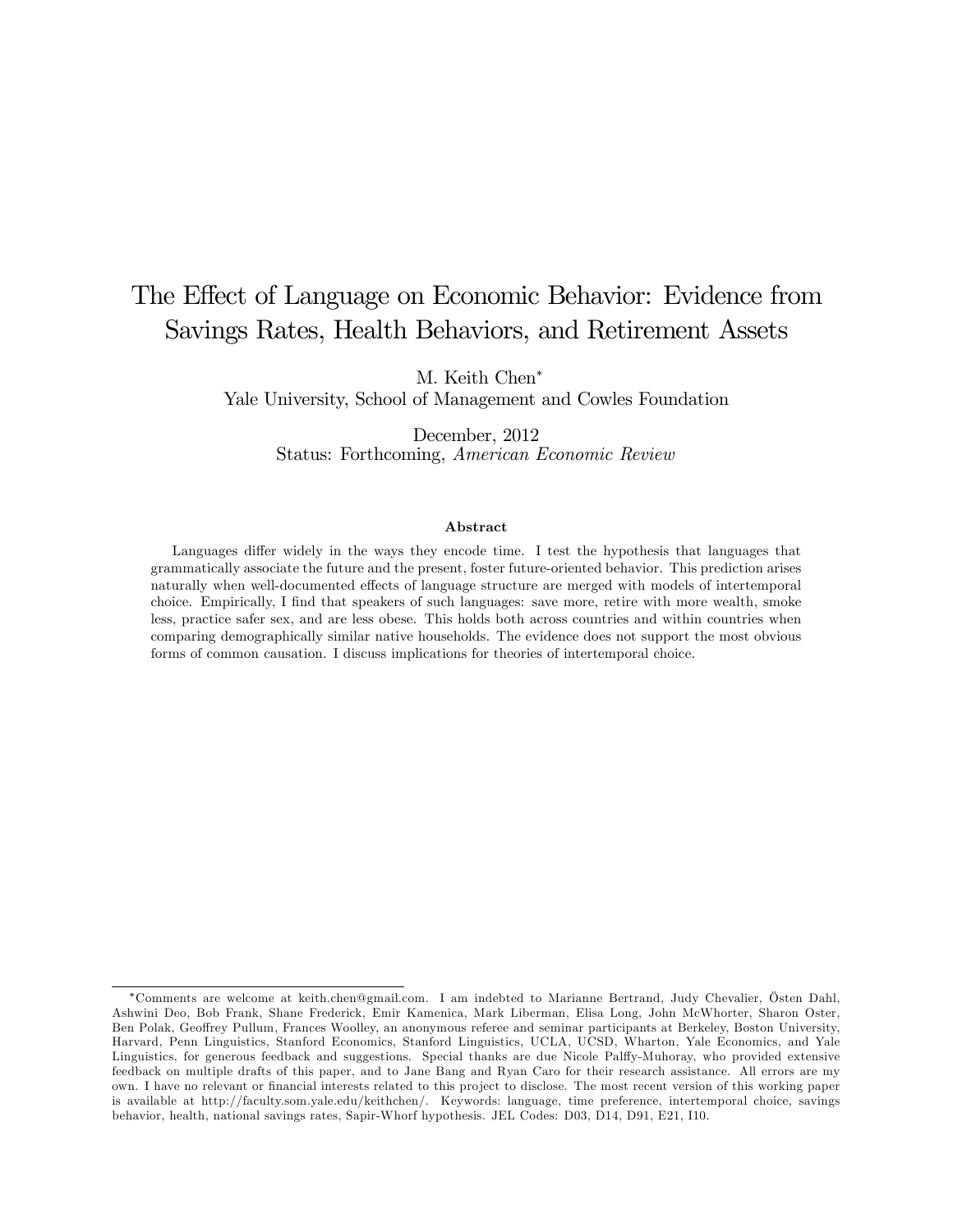## 1 Introduction

Languages differ in whether or not they require speakers to grammatically mark future events. For example, a German speaker predicting rain can naturally do so in the present tense, saying: Morgen regnet es which translates to 'It rains tomorrow'. In contrast, English would require the use of a future marker like 'will' or 'is going to', as in: 'It *will rain* tomorrow'.<sup>1</sup> In this way, English requires speakers to encode a distinction between present and future events, while German does not.2 Could this characteristic of language influence speakers' intertemporal choices?

In this paper I test a linguistic-savings hypothesis: that being required to speak in a distinct way about future events leads speakers to take fewer future-oriented actions. This hypothesis arises naturally if grammatically separating the future and the present leads speakers to disassociate the future from the present. This would make the future feel more distant, and since saving involves current costs for future rewards, would make saving harder. On the other hand, some languages grammatically equate the present and future. Those speakers would be more willing to save for a future which appears closer. Put another way, I ask whether a habit of speech which disassociates the future from the present, can cause people to devalue future rewards.

The bulk of this paper investigates whether this prediction is borne out in savings behavior. To do so, I first review the literature on what linguists call future-time reference (FTR), which studies both when and how languages require speakers to mark the timing of events. From this literature I adopt a future-time criterion from typological linguistics, which separates languages into two broad categories: weak and strong FTR. This criterion separates those languages that require future events to be grammatically marked when making predictions (strong-FTR languages, like English), from those that do not (weak-FTR languages, like German).<sup>3</sup> By analyzing text samples extracted from the web, I confirm that this linguistic distinction captures a central tendency of how languages mark future events, and that this distinction can be both generated and verified in automatically collected data.

I then examine how these linguistic differences correlate with future-oriented behaviors such as saving, exercising, abstaining from smoking, condom use, retirement savings, and long-run health. I also attempt to determine if differences in language cause these differences in behavior, or if non-linguistic traits that are coincident with language explain these correlations. For example, most (but not all)<sup>4</sup> Germanic languages are weak-FTR: could there also be a "Germanic" savings value that is widely held by Germanic-language speakers but not caused by language? While not conclusive, the evidence does not support the most obvious forms of common causation.

<sup>4</sup> Interestingly, English is a notable outlier among Germanic languages. I discuss this at length in section 2.

<sup>&</sup>lt;sup>1</sup>These are what linguists call *periphrastic* constructions, in which future events are marked by the addition of auxiliary words.

<sup>&</sup>lt;sup>2</sup>In English future reference is possible without future markers in certain contexts: specifically with scheduled events or events resulting from law-like properties of the world. See Copley (2009) for details. In my analysis, I set aside these cases because as shown in Dahl (1985) and Dahl (2000), "in many if not most languages, this kind of sentence is treated in a way that does not mark it grammatically as having non-present time reference... even for languages where future-time reference is otherwise highly grammaticalized." In other words, how scheduled events are treated does not reflect a language's overall treatment of future reference.

<sup>3</sup>Specifically, I adopt a criteria which distinguishes between languages which Dahl (2000) calls "futureless", and those which are not. Dahl defines "futureless" languages as those which do not require "the obligatory use [of grammaticalized future-time reference] in (main clause) prediction-based contexts". In this framework, a prediction is a statement about the future that has no intentional component. Predicting the weather would be a canonical example. See Dahl (2000) and Thieroff (2000) for a discussion of the basis and aureal properties of this distinction. In the text of this paper, I adopt Thieroff's more neutral language of "weak-FTR" for "futureless" languages, and denote non-weak-FTR languages as "strong-FTR". See section 4.1 for details on the EUROTYP criteria developed by Dahl (2000), and the Appendix for a complete list of coded languages and a discussion of how I apply this criteria to languages not covered by EUROTYP.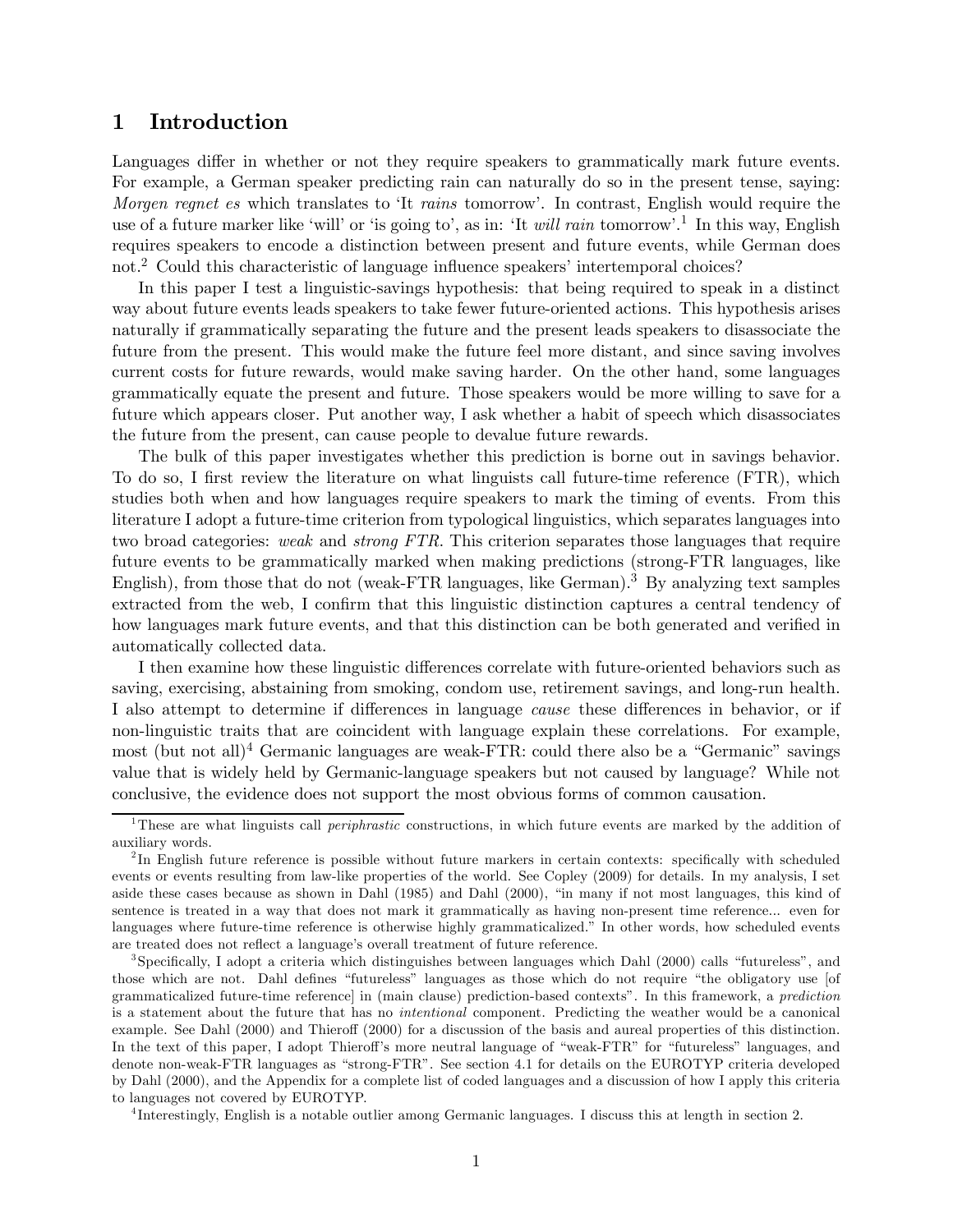Cross-country regressions show a strong correlation between weak-FTR languages and futureoriented behavior, which do not attenuate with the inclusion of numerous geographic, cultural, and institutional controls. Switching to within-country regressions, I compare individuals with identical income, education, family structure, and countries of birth, but who speak different languages. These regressions rely for identification on a set of nine multi-lingual countries with both weak and strong-FTR populations.<sup>5</sup> In these regressions, speakers of weak-FTR languages (with little to no grammatical distinction between the present and future) appear more future-oriented in numerous monetary and non-monetary behaviors. Weak-FTR speakers are 31% more likely to have saved in any given year, have accumulated 39% more wealth by retirement, are 24% less likely to smoke, are 29% more likely to be physically active, and are 13% less likely to be medically obese.

Similar to my cross-country regressions, the effect of language is not attenuated by controls for cultural traits and values in these within-country regressions. Most notably, several waves of the World Values Survey (WVS) asked respondents the degree to which "savings and thrift is an important value". I find that both future-time reference and the degree to which a person reports valuing savings, predict savings behavior. However, these effects are completely independent. This suggests that the language effects I identify operate through a channel which is independent of cultural attitudes towards savings.

Finally, I examine the effect that this differential propensity to save has on national savings rates, both among the developed-country members of the Organization for Economic Cooperation and Development (OECD), and among the larger set of WVS countries. Several interesting patterns emerge. First, a country's language has a significant effect on that country's aggregate savings rate. Countries which speak weak-FTR languages save on average 6% more of their GDP per year. This result is unaffected by the addition of life-cycle-savings controls, holds in every major region of the world, and appears stable across time. Parallel regressions using world-bank savings data show this same result among developing nations, even with numerous controls for culture, values, institutions, and legal origins.

The paper proceeds as follows. Section 2 reviews the linguistics literature on future-time reference and details the ways it differs across languages. Section 3 lays out my hypothesis and potential mechanisms, and discusses linguistics and psychological studies that bear on these mechanisms. Section 4 details my empirical methods and the data I use for estimation. Section 5 presents conditional correlations between a language's FTR and its speakers future-oriented behaviors. More detailed regressions investigate the degree to which these correlations can be taken as evidence of causation. A final set of regressions investigates the relationship between language and national savings rates. Section 6 discusses several related literatures on the effect of language on thought: most notably the large number of studies on how language effects spatial and color perception. Section 6 also discusses issues surrounding the interpretation of my results before concluding.

<sup>&</sup>lt;sup>5</sup>These countries are Belgium, Burkina Faso, Ethiopia, Estonia, The Democratic Republic of the Congo, Nigeria, Malaysia, Singapore and Switzerland.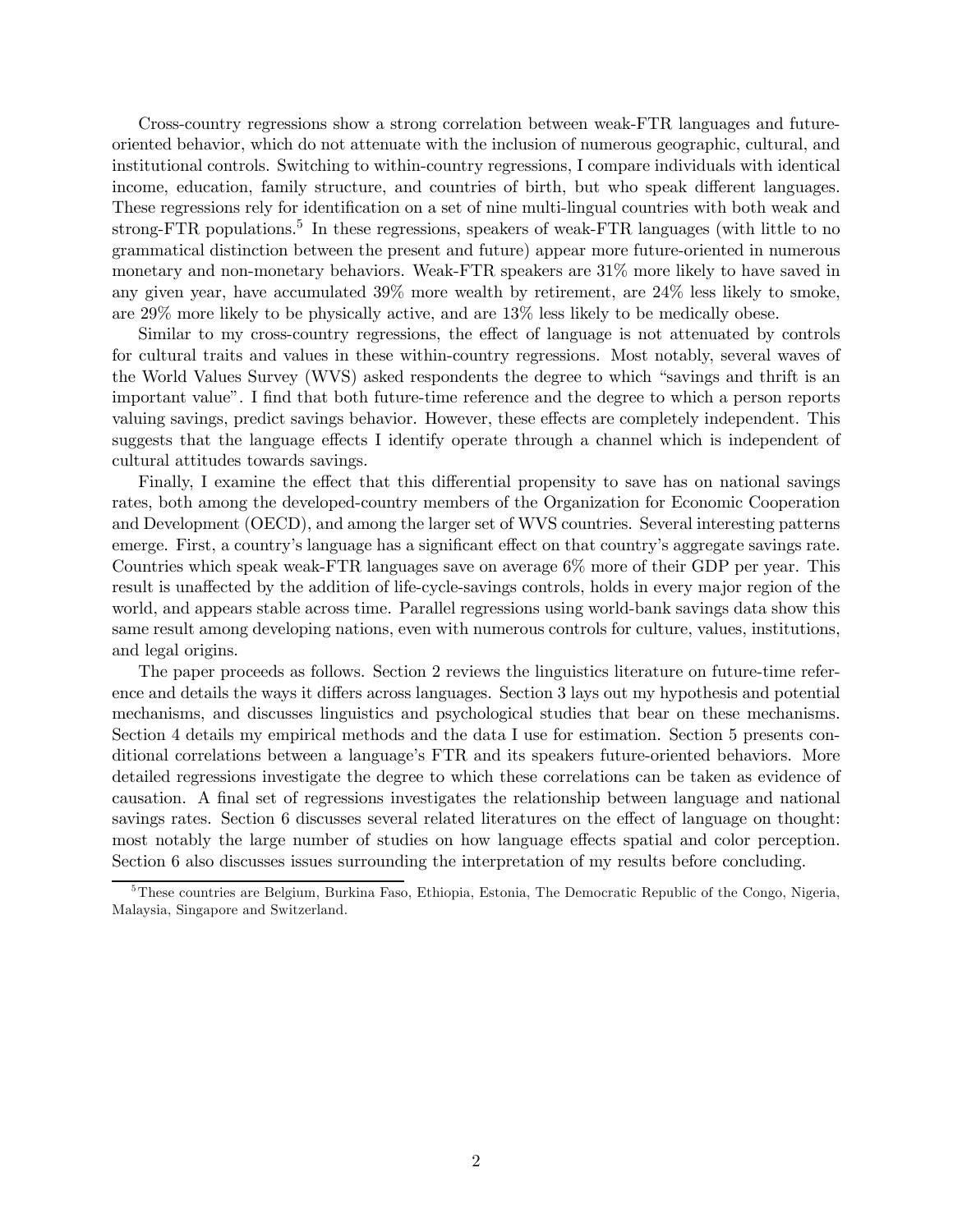## 2 Language and Future-Time Reference

Languages differ widely in both *how* and *when* they require speakers to signal that they are talking about the future. For example, English primarily marks the future with either 'will' or forms of 'be going to'.6 In contrast, some languages mark future events using a much larger and diverse set of constructions. For example, Bittner (2005) documents that Kalaallisut (West Greenlandic), has at least 28 distinct constructions which mark future time:

"...nineteen verb-extending suffixes (sixteen transitivity preserving..., three transitivederiving...), four verbal roots (one complex predicate forming...), one noun-extending suffix..., one de-nominal verb-forming suffix... and three mood inflections".

More subtly, languages also differ in *when* they require speakers to specify the timing of events, or when timing can be left unsaid. The linguist Roman Jakobson explained this difference as: "Languages differ essentially in what they must convey and not in what they may convey" (Jakobson, 1956).

For example, if I wanted to explain to an English-speaking colleague why I can't attend a meeting later today, I could not say 'I go to a seminar'. English grammar would oblige me to say 'I (will go, am going, have to go) to a seminar'. If on the other hand I were speaking Mandarin, it would be quite natural for me to omit any marker of future time and say  $W\delta q\dot{u}$  ting jiǎngzuò (I go listen seminar):

$$
W\delta \quad q\dot{u} \quad t\bar{n}g \quad ji\check{a}ngzu\delta
$$
  
I go.PRS listen seminar  
'I am going to listen to a seminar' (1)

with no reference to future time, since the context leaves little room for misunderstanding.<sup>7</sup>

In this way, English forces its speakers to habitually divide time between the present and future in a way that Mandarin (which has no tenses) does not. Of course, this does not mean that Mandarin speakers are unable (or even less able) to understand the difference between the present and future, only that they are not required to attend to it every time they speak. This difference, in the obligatory marking of future events is a central characteristic of the weak vs strong FTR classification (Thieroff 2000), and is the difference between languages I exploit in my study of savings behaviors.

These differences between languages are surprisingly widespread, and occur not only between neighboring countries in the same region, but sometimes occur within multi-lingual countries. For example, European languages range from a tendency to rarely distinguish present and future time (like Finnish) to languages like French, which have separate and obligatory "future" forms of verbs.8

<sup>6</sup>The English 'will' is what linguists call a de-volitive future construction which descended from the Proto-Germanic willan, or 'want'. While 'will' was already used for future-time reference in Old English, the modern German equivalent wollen, is not used for future-time reference in German. The English 'be going to' is a de-andative construction that developed in the 17th century, and is found in English, Dutch, French, Spanish, and Portuguese, but not in German. In English neither construction is purely a tense marker, but instead mark different temporal and modal properties which give rise to future-time reference in certain contexts ('going to' is prospective aspect, while 'will' can be a modal auxiliary).

<sup>&</sup>lt;sup>7</sup>In this and all subsequent examples I follow the Leipzig glossing rules, where FUT and PRS indicate future and present morphemes. See Croft (2003) for details.

<sup>8</sup>Languages where verbs have distinct future forms are said to have an "inflectional" future. In Europe, this includes the romance languages (except Romanian), and most Slavic and Semitic languages. See Dahl (1985) for source data on inflectional futures in Europe, and Dahl & Velupillai (2011) for a broad survey of inflectional futures around the world.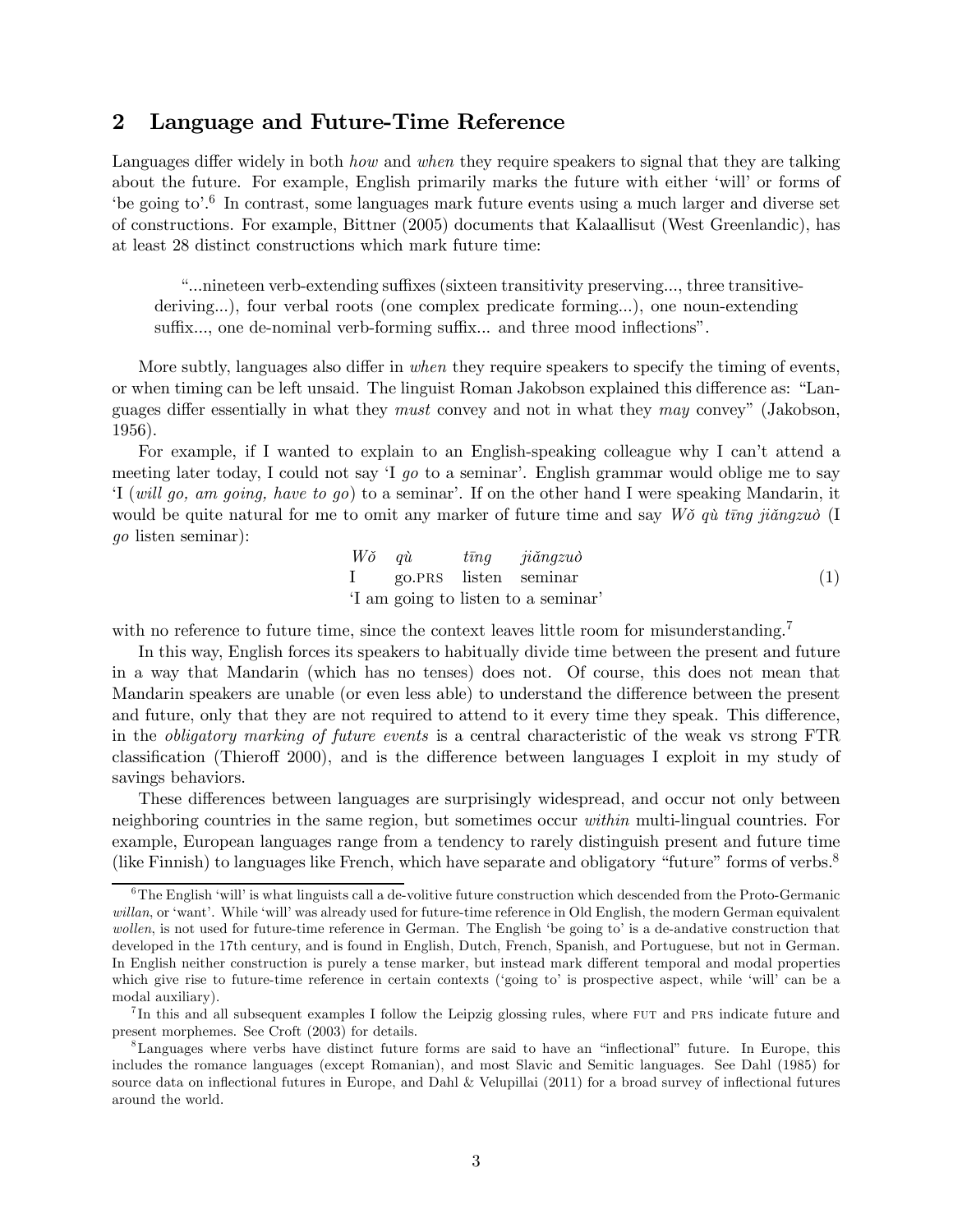A Finnish speaker for example, would say both Tänään on kylmää (today is cold) and Huomenna on kylmää (tomorrow is cold) using the unmarked verb on:

|    | Tänään on kylmää           |  |     |
|----|----------------------------|--|-----|
| a. | Today be.PRS cold          |  |     |
|    | 'It is cold today'         |  |     |
|    |                            |  | (2) |
|    | Huomenna on kylmää         |  |     |
| b. | Tomorrow be.PRS cold       |  |     |
|    | 'It will be cold tomorrow' |  |     |

while French speakers would switch from Il fait froid aujourd'hui (it is cold today), to Il fera froid demain (it will-be cold tomorrow):

|    | Il fait froid aujourd'hui    |  |     |
|----|------------------------------|--|-----|
| a. | It do/make.PRS cold today    |  |     |
|    | 'It is cold today'           |  |     |
|    |                              |  | (3) |
|    | Il fera froid demain         |  |     |
| b. | It do/make.FUT cold tomorrow |  |     |
|    | 'It will be cold tomorrow'   |  |     |

English is a notable outlier in Europe; in all other Germanic languages grammatical future-time reference is optional when making predictions that have no intentional component.<sup>9</sup> That is, while a German speaker predicting rain or forecasting a freeze could say Morgen regnet es, or Morgen ist es kalt (both in the present tense):

|    | Morgen regnet es           |  |  |
|----|----------------------------|--|--|
| a. | Tomorrow rain.PRS it       |  |  |
|    | 'It will rain tomorrow'    |  |  |
|    |                            |  |  |
|    | Morgen ist es kalt         |  |  |
| b. | Tomorrow is.PRS it cold    |  |  |
|    | 'It will be cold tomorrow' |  |  |

an English speaker would have to grammatically mark future time (it will rain tomorrow, and it will be cold tomorrow).<sup>10</sup> Later, I will exploit the fact that weak and strong-FTR languages often coexist within the native languages of the same country, helping me isolate linguistic effects from confounds that vary on the country level (such as taxes, institutions, or capital markets).

<sup>9</sup>This observation that German and English differ dramatically in obligatory GFTM is not new: Comrie (1985) cites English and German as exemplars of strong and weak FTR languages. For a detailed analysis of this difference between English and German see Copley (2009). Copley demonstrates that in English, "futurates" (sentences about future events with no FTR) can only be used to convey information about planned / scheduled / habitual events, or events which arise from law-like properties of the world. This restriction is not present in German, and futurates are common in German speech and writing.

<sup>&</sup>lt;sup>10</sup>Thieroff (2000) documents what Dahl (2000) calls a "futureless area" in Northern and Central Europe, including most Finno-Ugric and all Germanic languages except English.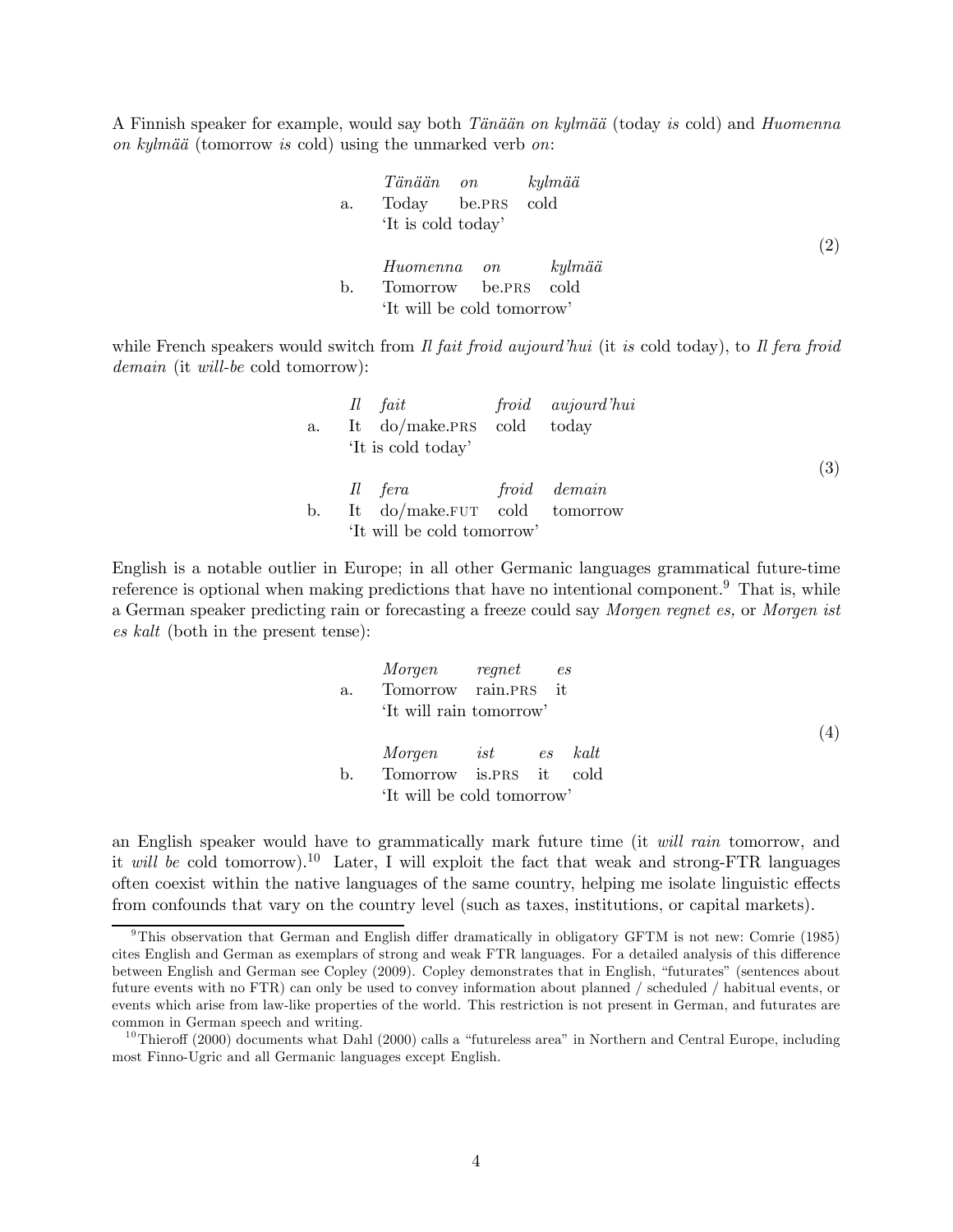## 3 A Linguistic-Savings Hypothesis

My linguist-savings hypothesis stems naturally from two different types of mechanisms, one concerning a linguisticly-induced bias in time perception, and one concerning the precision of beliefs about time. To illustrate these mechanisms, consider a simple savings problem. Suppose a decision maker is deciding whether or not to pay cost C now, in exchange for reward  $R > C$  at some time in the future. Suppose she is uncertain about when reward  $R$  will materialize, and holds beliefs with distribution  $F(t)$ . If the decision maker discounts future rewards at rate  $\delta$ , then she will prefer to save / invest if and only if:

$$
C < \int e^{-\delta t} R dF(t). \tag{5}
$$

### 3.1 Mechanism One: Obligatory distinctions bias beliefs.

The first way that language may affect future choices is by changing how distant future events feel. For example, it seems plausible that speaking about future events as if they were happening now (in the present tense), would lead weak-FTR speakers to perceive future events as less distant. Indeed, several literary and rhetorical techniques appear to depend on this for their effectiveness.

For example, speakers often narrate past events in the present tense, with the goal of making those events feel more vivid and immediate (linguists call this the *historical present*). Writers have consciously used this tense-shifting strategy since at least the first century, when in what is often considered the first treatise on writing style, Longinus wrote:

"If you introduce things which are past as present and now taking place, you will make your story no longer a narration, but an actuality." (Longinus, On the Sublime, first-century AD)

For example, the historian Peter Rodman writes:

"There is a famous story of President Abraham Lincoln, taking a vote in a cabinet meeting on whether to sign the Emancipation Proclamation. All his cabinet secretaries vote nay, whereupon Lincoln raises his right hand and *declares*: 'The ayes have it.'" (italics mine. Rodman, Presidential Command, 2009).

Common across languages and used in both writing and conversation, linguists have traditionally thought that narrating the past in the present make a story more vivid and immediate by "moving past events out of their original time frame and into the moment of speaking" (Schiffrin, 1981).

Indeed, this technique is widespread enough to elicit scorn from critics who consider it manipulative. The Man Booker Prize judge Philip Hensher attributes the routine use of the present tense to: "a thousand low-level creative writing tutors, clinging to the belief that you can 'make your writing more vivid' by turning to the present tense". Author and critic Philip Pullman (while acknowledging skillful use by Brontë and Dickens), agrees, complaining: "if every sound you emit is a scream, a scream has no expressive value... I feel claustrophobic, always pressed up against the immediate".

Similarly, jokes are almost always told in the present tense, as in 'a man walks (not walked) into a bar'. This is often attributed to a need for immediacy and surprise in successful humor. If talking about temporally distant events in the present tense makes them seem more immediate, languages which force this way of speaking may make future events seem closer.

A similar linguist construction flips this logic to arrive at the same effect. In what some linguists call distancing, distant (past or future) tenses are used instead of the present tense to convey that a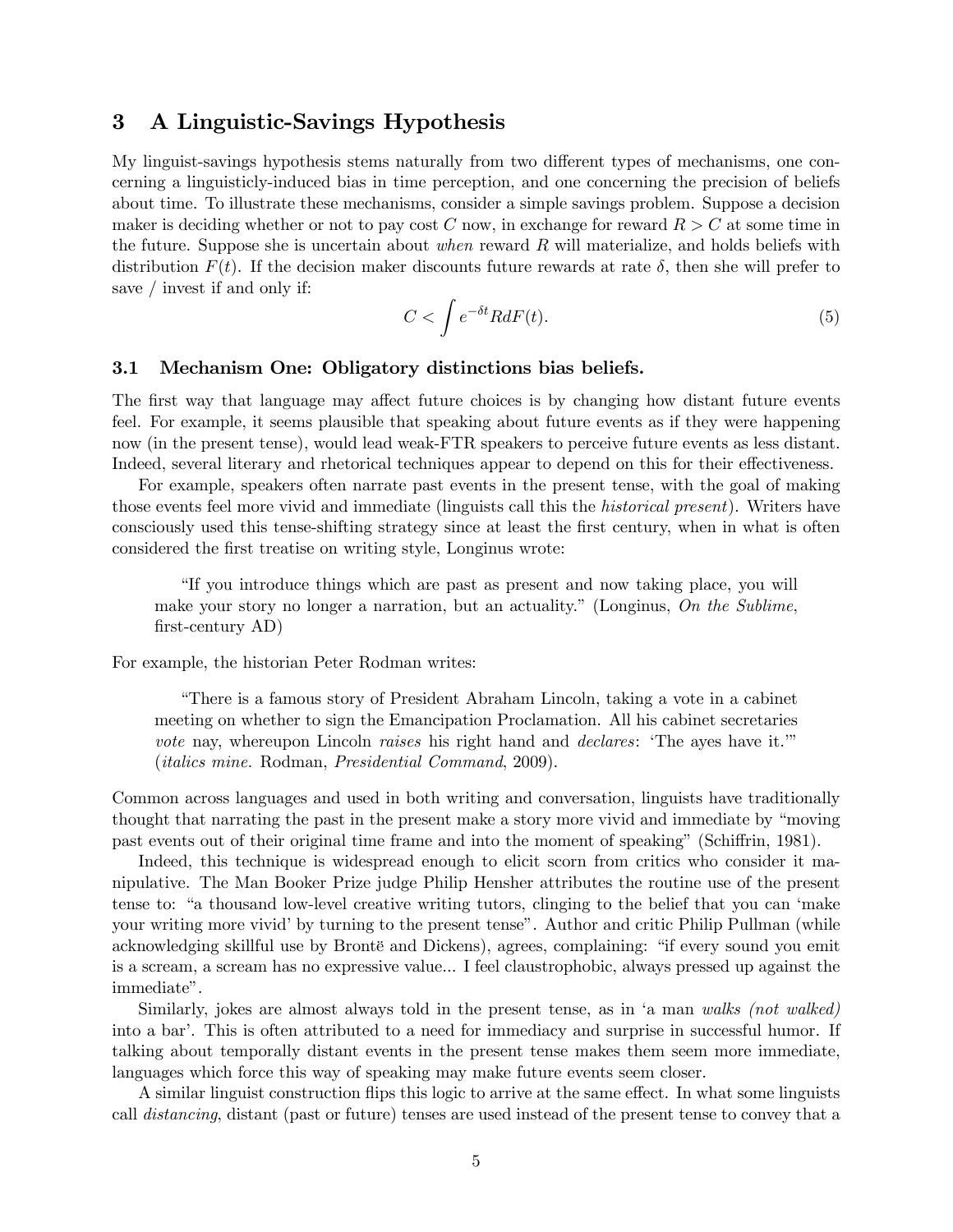current event is distant in some other way (Dancygier & Sweetser, 2009).<sup>11</sup> For example, something that is distant from current reality (unlikely or impossible), is often spoken about in the past tense, as in:

"I wish I had a car (right now)."

which conveys that the person does not have a car at present. Note that the past-tense 'had' is not meant to describe a past state, which would require an auxiliary 'had':

"I wish I had had a car (when I was a student)."

Iatridou (2000) notes that this use of the past tense to convey distance from reality occurs in both wishes (like above) and also in if-clauses:

"If I had a car (I would give you a ride)", "If I was rich...", "If he ran the school...".

These non-past uses of past tenses are widespread across languages (James 1982), and while less common, future tenses are also used (Mezhevich, 2008). If speaking about current events in a distant tense makes them seem distant, languages which oblige speakers to use a future (distant) tense may make future events seem more distant.

In the context of my simple model, this could be represented either through the discount rate, or through beliefs. That is, we could imagine that weak and strong-FTR languages lead speakers hold rates  $\delta_W < \delta_S$ , which would immediately translate into different willingness to save:

if 
$$
\delta_W < \delta_S
$$
, then  $\int e^{-\delta_W t} R dF(t) > \int e^{-\delta_S t} R dF(t)$ . (6)

Alternatively, we could represent such an effect as shifting the beliefs  $F_W(t)$  and  $F_S(t)$  that weak and strong-FTR speakers hold. If weak-FTR speakers perceive that the future as closer, then  $F<sub>S</sub>(t)$  would first-order stochastically dominate  $F<sub>W</sub>(t)$ . It is easy to see how this would affect the decision to save:

if 
$$
\forall t, F_W(t) \ge F_S(t)
$$
, then  $\int e^{-\delta t} R dF_W(t) \ge \int e^{-\delta t} R dF_S(t)$ . (7)

#### 3.2 Mechanism Two: Linguistic distinctions lead to more precise beliefs.

The second way that language may affect future choices is by leading speakers to have more or less precise beliefs about the timing of future rewards. Languages with more grammatical time marking would lead speakers to hold more precise beliefs about the timing of events if either: marking time requires increased attention to time, or if these markers are encoded in memory. While no studies (to my knowledge) have directly examined the effects of how a language treats time, a large literature has found that language with more precise "basic color terms"<sup>12</sup> cause their speakers to hold more precise color beliefs.

Summarizing this literature, MacLaury (1992) notes that languages around the wold possess anywhere from 2 to 11 basic color terms. So for example, while almost all languages distinguish

 $11$ This use of the simple past to convey epistemic distance is closely related to several well-studied linguistic phenomena, including hypotheticals (see James 1982), counterfactuals (see Iatridou 2000), conditionals (see Dancygier & Sweetser 2005), and most broadly, the irrealis and subjunctive moods.

 $12$ MacLaury (1992) defines 'basic color terms' as: "the simplest forms of broadest meaning that most speakers of a language will routinely apply to colors in any context".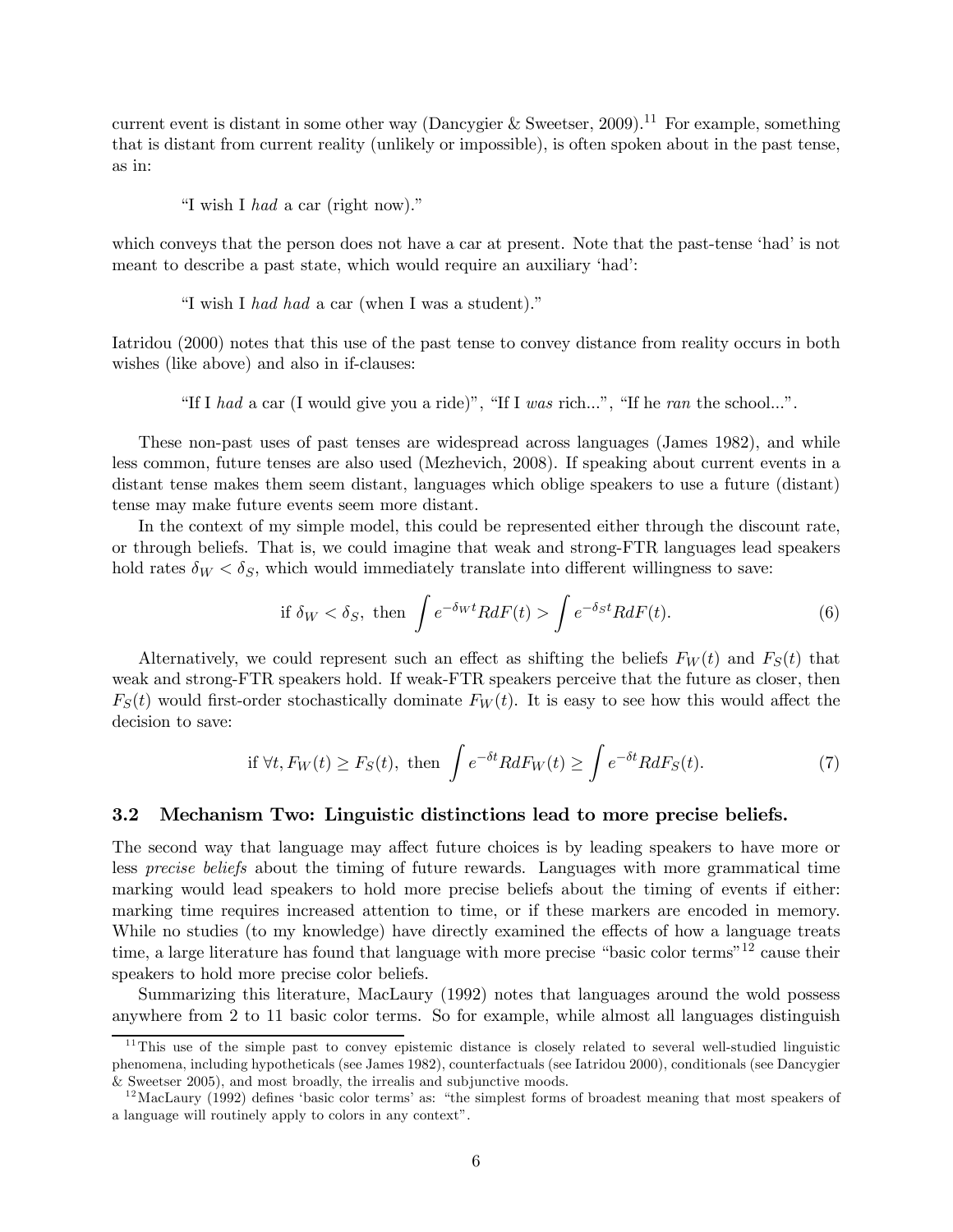between black, white, and red, several languages name all of yellow, green, and blue with one basic color term, and many languages do not have a basic word for purple, pink, orange, or grey. In one of the first studies examining the cognitive correlates of these differences, Brown and Lenneberg (1954) find that Zuñi speakers (who lack a lexical distinction between orange and yellow) have trouble remembering nuanced differences between orange/yellow colors.13

More recent studies have confirmed the direct role of language in these findings. Russian makes an obligatory distinction between light blue (*goluboy*) and dark blue (*siniy*). Winawer et al. (2007) finds that Russian speakers do better than English speakers in distinguishing blues when the two colors span the *goluboy sinity* border (but not when then do not), and that these differences are eliminated when subjects must simultaneously perform a verbal (but not a spatial) distractor task. Further implicating language in this differential precision, Franklin et al. (2008) finds that this difference holds for adults, but not for pre-linguistic infants.

If this linguistic-precision effect is also true for time perception, then strong-FTR speakers will be less willing to save. To see this, assume strong-FTR speakers (who must separate the future and present) hold more precise beliefs about the timing of reward  $R$  than speakers of weak-FTR languages. More concretely, if  $F_W(t)$  and  $F_S(t)$  are the beliefs of weak-FTR and strong-FTR language speakers, then we might expect  $F_W(t)$  to be a mean-preserving spread of  $F_S(t)$ . Proposition 1 establishes that a decision maker with beliefs  $F_W(t)$  will value future rewards more than one who holds beliefs  $F_S(t)$ .

**Proposition 1** If  $F_W(t)$  is a mean-preserving spread of  $F_S(t)$ , then  $\int e^{-\delta t} R dF_W(t) > \int e^{-\delta t} R dF_S(t)$ .

**Proof.** Note that if  $F_W(t)$  is a mean-preserving spread of  $F_S(t)$ , then  $F_S(t)$  second-order stochastically dominates  $F_W(t)$ . Also note that for any discount rate  $\delta > 0$ ,  $e^{-\delta t}$  is a strictly-convex function. Therefore  $\int e^{-\delta t} R dF_W(t) > \int e^{-\delta t} R dF_S(t)$ .

In other words, if more finely partitioning events in time leads to more precise beliefs, weak-FTR speakers will be more willing to save than their strong-FTR counterparts. Intuitively, since discounting implies that the value of future rewards is a strictly-convex function of time, uncertainty about the timing of future payoffs makes saving more attractive. Experimentally, Redelmeier and Heller (1993) find this risk-seeking response to timing uncertainty, which is also commonly observed in animal studies (see Kacelnik & Bateson, 1996). Note that the exponential discount function I specified in equation 5 is not critical: every widely studied theory of discounting is strictly convex, and would produce the same result.<sup>14</sup>

This would have the same effect on savings as mechanism one: people who speak weak-FTR languages (who speak the future and present identically) would save, exercise, and plan more, and spend, smoke, and over-consume less. I will now present a set of empirical findings which test this hypothesis, then return to a more general discussion of language and cognition.

## 4 Data and Methods

#### 4.1 Coding Languages

In all of the regressions to follow the independent variable of main interest is Strong FTR (strong future-time reference), a criterion I did not develop but adopt from the European Science Founda-

 $13$ The Zuñi (one of the Pueblo peoples), are a Native-American tribe that live primarily in western New Mexico.

<sup>&</sup>lt;sup>14</sup> See Frederick, Lowenstein, and O'Donoghue (2002) for a review of both models and evidence on discounting behavior.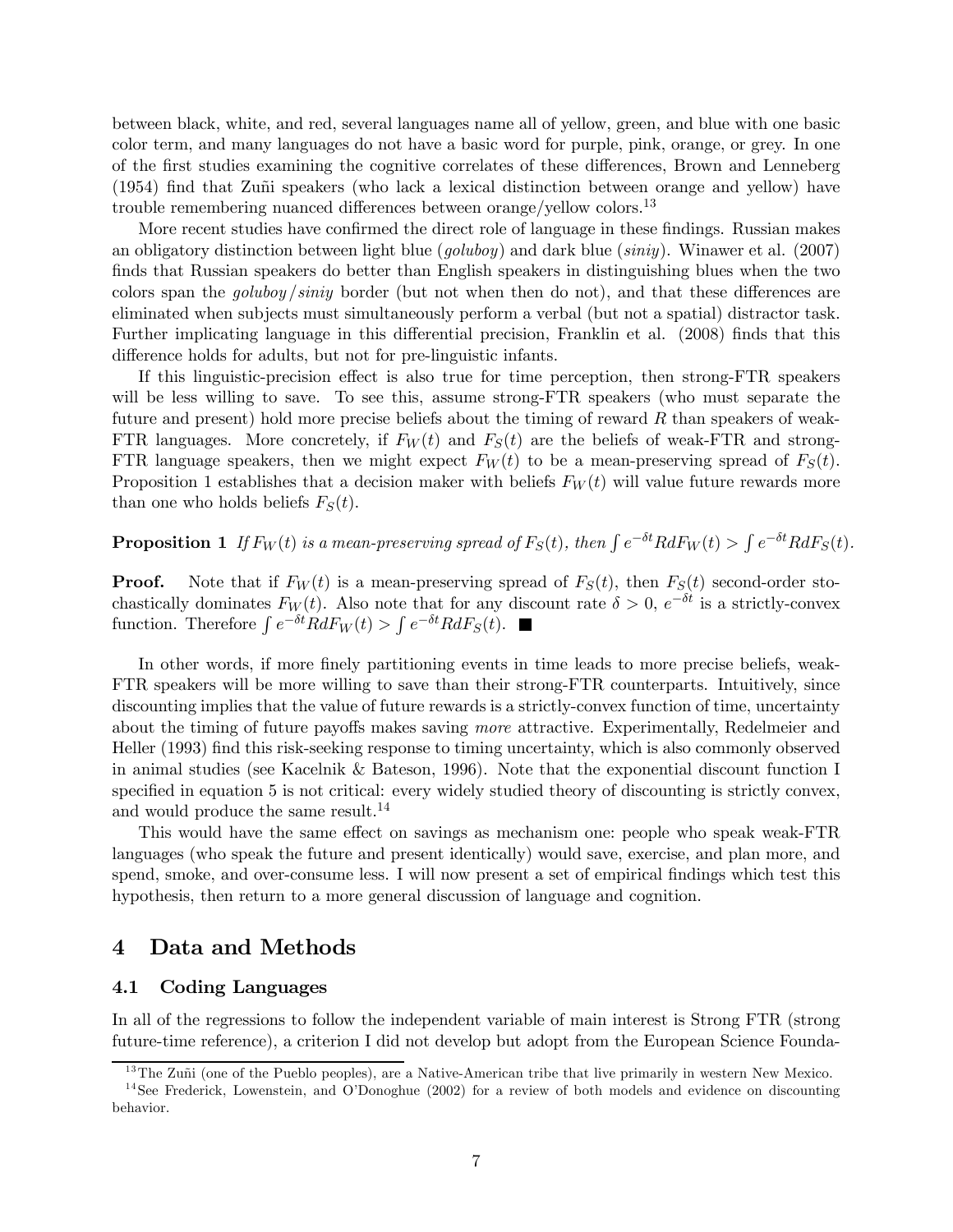tion's Typology of Languages in Europe (EUROTYP) project.15 Summarizing the findings of the EUROTYP project, Dahl (2000) describes a set of languages he calls "futureless" as those which do not require "obligatory [FTR] use in (main clause) prediction-based contexts". In this paper, I adopt the more neutral language of "weak-FTR" for "futureless" languages, and call non-weak-FTR languages "strong-FTR". That is, English is a strong-FTR language because marking future-time is obligatory in all but a small set of circumstances, even when making predictions that have no intentional component (e.g., 'tomorrow it will be warm', which the speaker is not promising to cause).

This distinction between intentions we may have about things under our control, vs mere predictions is a central distinction in the typology of FTR. Thieroff (2000) notes that at least in Europe, this distinction maps more generally onto whether future events can be left unmarked (i.e. discussed in the present tense). That is, in weak-FTR languages in general, "future time reference can be referred to with unmarked form (the present), in other words, in general the future is not obligatory". Dahl also finds that weak-FTR corresponds strongly with a language's general tendency to require FTR, and that "whether FTR is overtly and obligatorily marked in predictionbased sentences can be used as one of the major criteria for whether it is grammaticalized in a language or not" (Dahl 2000). These analyses motivate my decision to use weak-FTR as a proxy for the general treatment of future time in a language.

Most regressions in this paper cover languages directly analyzed by the EUROTYP Theme Group. In those regressions, strong-FTR languages are the exact complement of what Dahl calls "futureless" and Thieroff (2000) calls "weakly-grammaticalized future" languages. Some regressions analyze the World-Values Survey, whose participants speak many non-European languages not analyzed by either Dahl or Thieroff. To extend their characterization to this broader set, I rely on several other cross-linguistic analyses, (most notably Bybee et al. 1994, Cyffer et al. 2009, Dahl 1985, Dahl & Kós-Dienes 1984, and Nurse 2008), and on individual grammars for languages that are extensively spoken in the WVS but not covered by these broader analyses. A more detailed discussion of coding languages in found in the appendix, and a large table of all languages included in this study and their coding is included in the online appendix.

### 4.2 Alternative Codings

While in this paper I focus for simplicity on weak vs strong FTR languages, there are several related criteria that may be important. A weaker criterion might be the presence of any grammatical marking of future events in a language, even if infrequently used. This would include both *inflec*tional markers (like the future-indicating suffixes in Romance languages) or periphrastic markers (like the English auxiliary 'will'). Mandarin, Finnish, and Estonian are examples of languages that lack either type of future markers.<sup>16</sup> A stronger criterion might be the presence of an inflectional future tense, which would include most Romance languages, but exclude English. These alternative

<sup>&</sup>lt;sup>15</sup> Future-time reference was a focal area of the EUROTYP Theme Group on Tense and Aspect, which studied the typological and areal distribution of grammaticalized future-time reference. The idea for EUROTYP was developed at a European Science Foundation conference (Rome, January 1988). At those meetings, it was established that a cross-linguistic study of the tense and aspect systems of European Languages would form one of EUROTYP's nine focus areas. The resulting working group summarized their findings in an 846 page volume on Tense and Aspect, edited by Östen Dahl (2000).

 $16$ Dahl (2000) writes that Finnish and Estonian stand out in Europe as "extreme examples of languages with no systematic marking of future time reference (although this does not imply a total absence of devices that show future time reference)".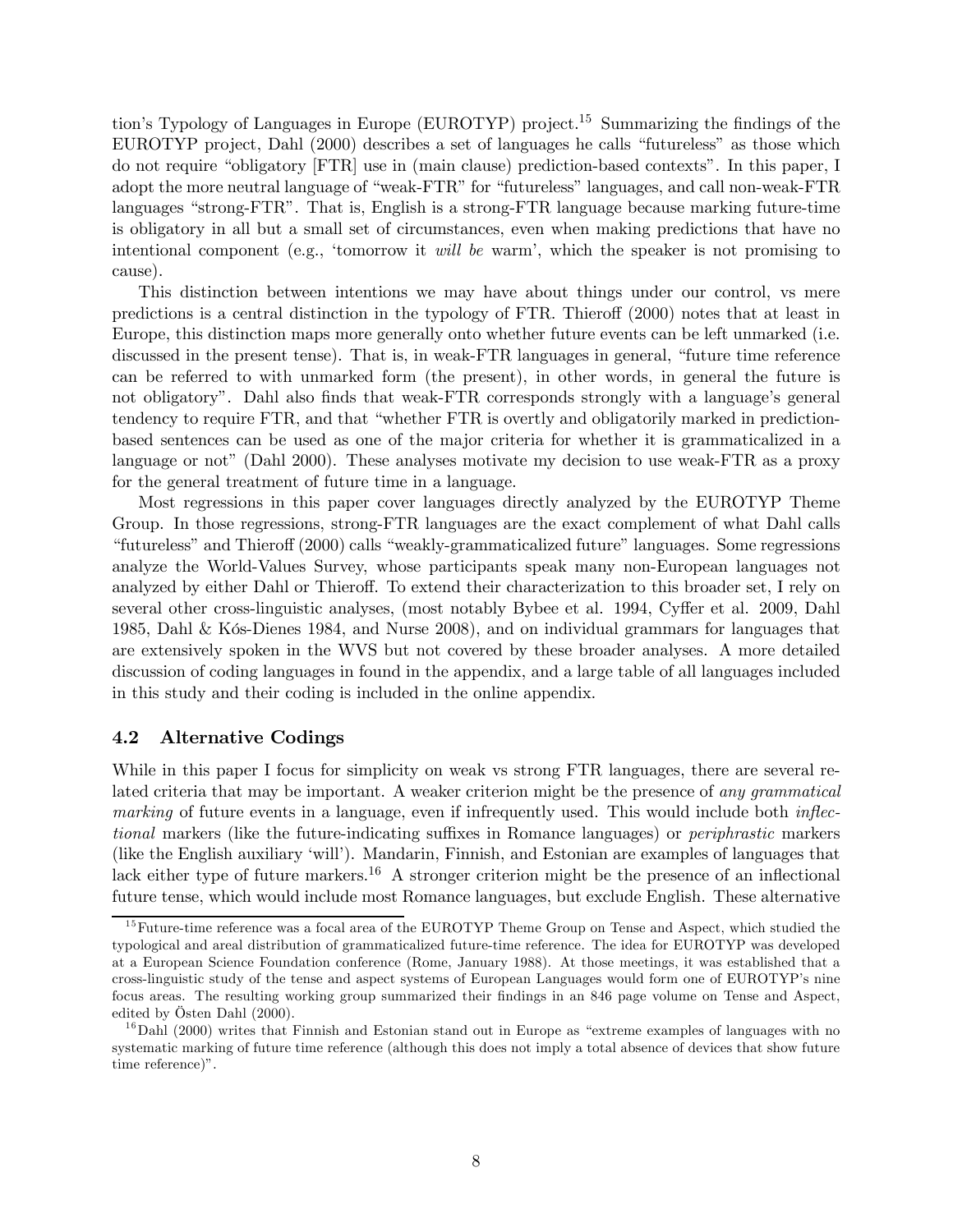criterion would satisfy:

$$
Any GrFTR \supset WeakFTR \supset StrongFTR \stackrel{?}{\supset} InflectionalFTR,
$$
\n(8)

with the first and second inclusions being logically necessary, and the third representing a typological regularity for which I do not have a counterexample.<sup>17</sup>

For simplicity and transparency, in this paper I have adopted the main criterion advocated by the EUROTYP working group for "futureless" languages, which corresponds to the second inclusion. An additional reason for this choice is that, as both Dahl and Thieroff note, in the EUROTYP data weak-FTR languages are those in which "the future is not obligatory in sentences with future-time reference". Since this is the characteristic of languages (a more or less granular obligatory discretization of future time) that is central to the mechanism I propose, differences between weak and strong FTR languages seem the most direct test of my hypothesis.18

#### 4.2.1 Online-Text Based Codings

To my knowledge, the EUROTYP project is the most extensive typological research program to study the cross-linguistic grammaticalization of FTR.19 Nevertheless, it may be important to assess whether the linguistic distinction I adopt from them can be validated independent of expert judgement. To do this, I attempt to form a measure of FTR strength based on word-frequency analysis of text retrieved from the web, and investigate how much this a measure correlates with weak vs strong FTR.

As a basis for an online measure, I scrape the web for full-sentence weather forecasts. Using weather forecasts has the advantage of comparing relatively controlled sets of texts about future events.<sup>20</sup> An important limitation of this approach is its restriction to languages which are widespread on the internet. As of the writing of this paper, this results in a set of 39 coded languages.

Details and the results of this exercise are summarized in the Appendix, which reports two measures of how frequently a language grammatically marks future time. "Verb ratio" counts the number of verbs which are grammatically future-marked, divided by the total number of futurereferring verbs. In other words, in online weather forecasts in a language, what share of verbs about future weather are marked as future-referring? Similarly, "sentence ratio" asks: what share of sentences regarding future weather contain a grammatical future marker?<sup>21</sup>

<sup>&</sup>lt;sup>17</sup>More specifically, the languages which satisfy these criteria are nested sets. That is:  $\{X \mid X \text{ has any grammatical}$ <br>FTR  $\} \supset \{X \mid X \text{ has at least weak FTR } \} \supset \{X \mid X \text{ has strong FTR } \} \supset \{X \mid X \text{ has inflectional FTR } \}.$ 

 $^{18}$ As a robustness check, it is possible to include all three inclusions as nested effects in the broader cross-country savings regressions in this paper. While these regressions do not have enough statistical power to disentangle all three effects, results suggest increasingly strong effects as you move from weaker to stronger criteria, with joint statistical significance similar to that of the binary weak-vs-strong distinction. Please see Online Appendix Table 4 for the results of these regressions.

 $19$ Sponsored by the European Science Foundation, EUROTYP involved about a hundred linguists over five years (1990-94), and its report on Tense and Aspect runs over 800 pages.

 $^{20}$  Another advantage is that weather forecasts are likely to reliably be restricted to prediction-based FTR markers, since weather forecasters do not generally believe they can affect the weather. This restriction comes with the disadvantage that for many languages, prediction-based FTR is a small share of overall FTR strategies. However, focussing on a consistent source of future-time predictions eliminates the worry that the relative proportions of FTR strategies represented online may vary by language. In addition, using prediction-based FTR as a proxy for general FTR tendencies is supported by Thieroff (2000) observation that (at least in the EUROTYP data), the tendency to mark FTR in prediction-based contexts maps more generally onto the obligatory FTR marking.

 $^{21}$ In some languages (Arabic, for example), a sentence with multiple verbs will often mark only the first as futureregarding. Grammatical differences across languages like these produce variation between verb and sentence ratios.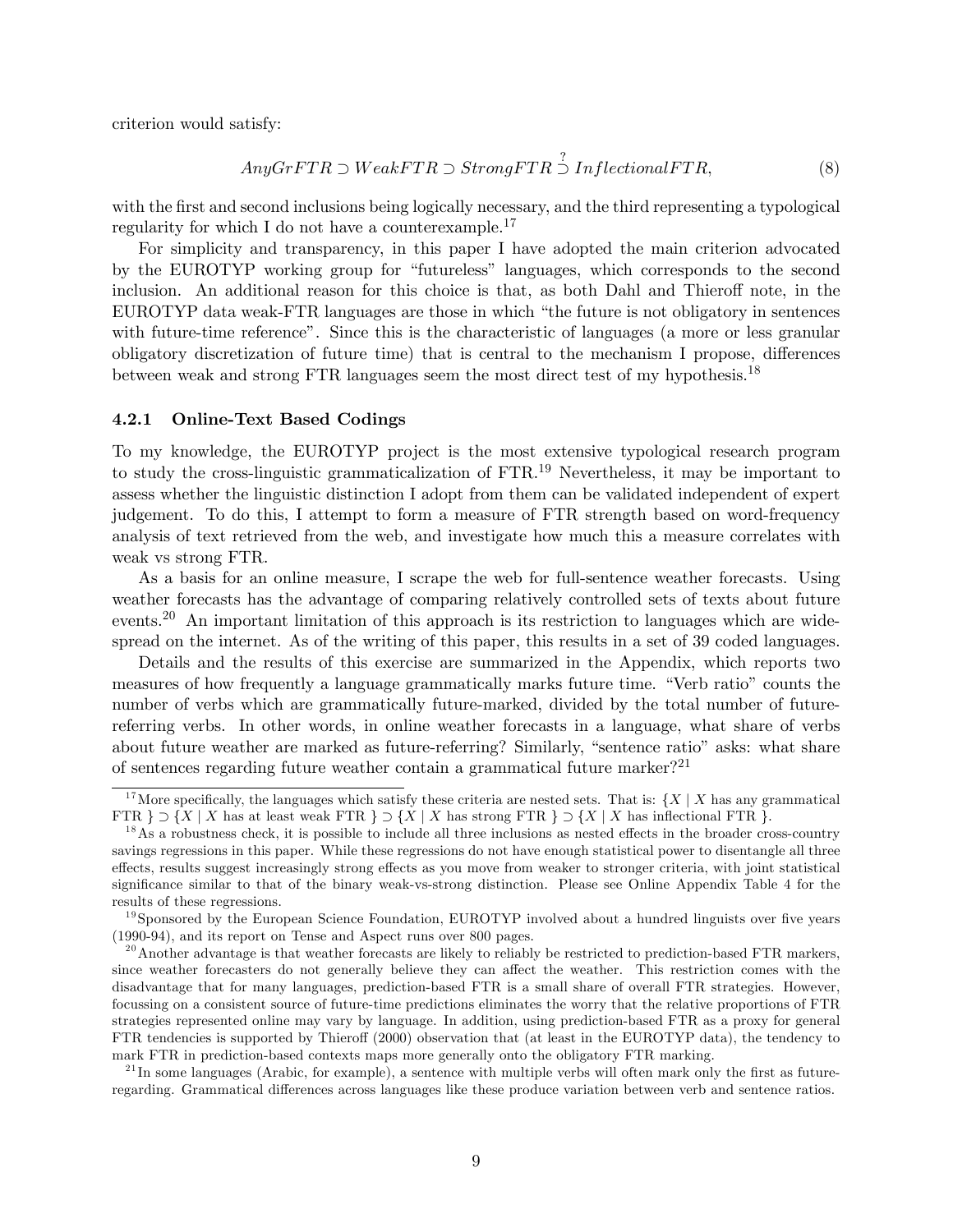Unsurprisingly, across languages these measures are highly correlated  $(0.992)$ . Both are also highly rank-correlated with the EUROTYP criterion (1.000). While I cannot know how well these results would extend to languages which are not well represented online, in general these results suggest that the EUROTYP criterion measures an objective central tendency of a language's FTR strength. For simplicity then, all results presented in this paper report the average effect of moving from a weak to strong-FTR language.22

### 4.3 Savings Regressions in the WVS

My first set of regressions are run on individuals in the World-Values Survey (WVS), a global survey of world cultures and values (World-Values Survey 2009). Although five waves of the WVS are available, I study only the last three, which ran from 1994 to 2007. In these (but not earlier) waves, participants were asked what language they normally speak at home, which I use as a proxy for the language most likely to structure their thought. This allows me to study individuals across a set of 76 countries for which language data are available. For my purposes, this sample has the nice feature that not only does it permit a broad set of countries with which to do cross-country comparisons, it also includes a number of countries with sufficient within-country linguistic diversity to permit within-country comparisons.

I estimate fixed-effect Logit models of an individual's propensity to save (versus not save) in the current year, regressed on the FTR strength of that individual's language and a rich set of fixed-effects for country and individual characteristics.<sup>23</sup> These fixed effects control for a person's: country of residence, income decile within that country, marital status (with 6 different classifications), sex, education (with 8 different classifications), age (in ten-year bins), number of children, survey wave, and religion (from a set of 74) all interacted (for a total of 1.4 billion categories). Effectively, this analysis matches an individual with others who are identical on every dimension listed above, but who speak a different language. It then asks within these groups of otherwise identical individuals, do those who speak strong-FTR languages behave differently than those who speak weak-FTR languages? In addition, immigrants are excluded from this analysis so as to avoid conflating differences in a household's primary language with differences between natives and immigrants.

The WVS also allows me to study the interaction between the effect of language on savings behavior, and several beliefs and values questions asked of participants. This allows me to examine to what degree the measured effect of language on savings behavior is attenuated by such things as how much a person reports trusting other people, or how much they report that saving is an important cultural value. To a limited extent, this allows me to investigate whether language acts as a marker of deep cultural values that drive savings, or whether language itself has a direct effect on savings behavior.

 $^{22}$ While the set of languages I can code this way is limited to those which are well represented on the searchable internet (39 as of the writing of this paper), it is extensive enough that both the OECD and SHARE results I report can be run using either ratio instead of the binary strong-vs-weak FTR criteria. Both ratios produce results that are nearly identical to the results I report, both quantitatively and statistically. Please see Online Appendix Tables 1, 2, and 3 for the results of these regressions.

 $^{23}$ I use Chamberlain's (1980) fixed-effect (or conditional) logit model to estimate these regressions, since I have very few observations within each group defined by my fixed effects. The Chamberlain model solves the resulting incidental-parameters problem.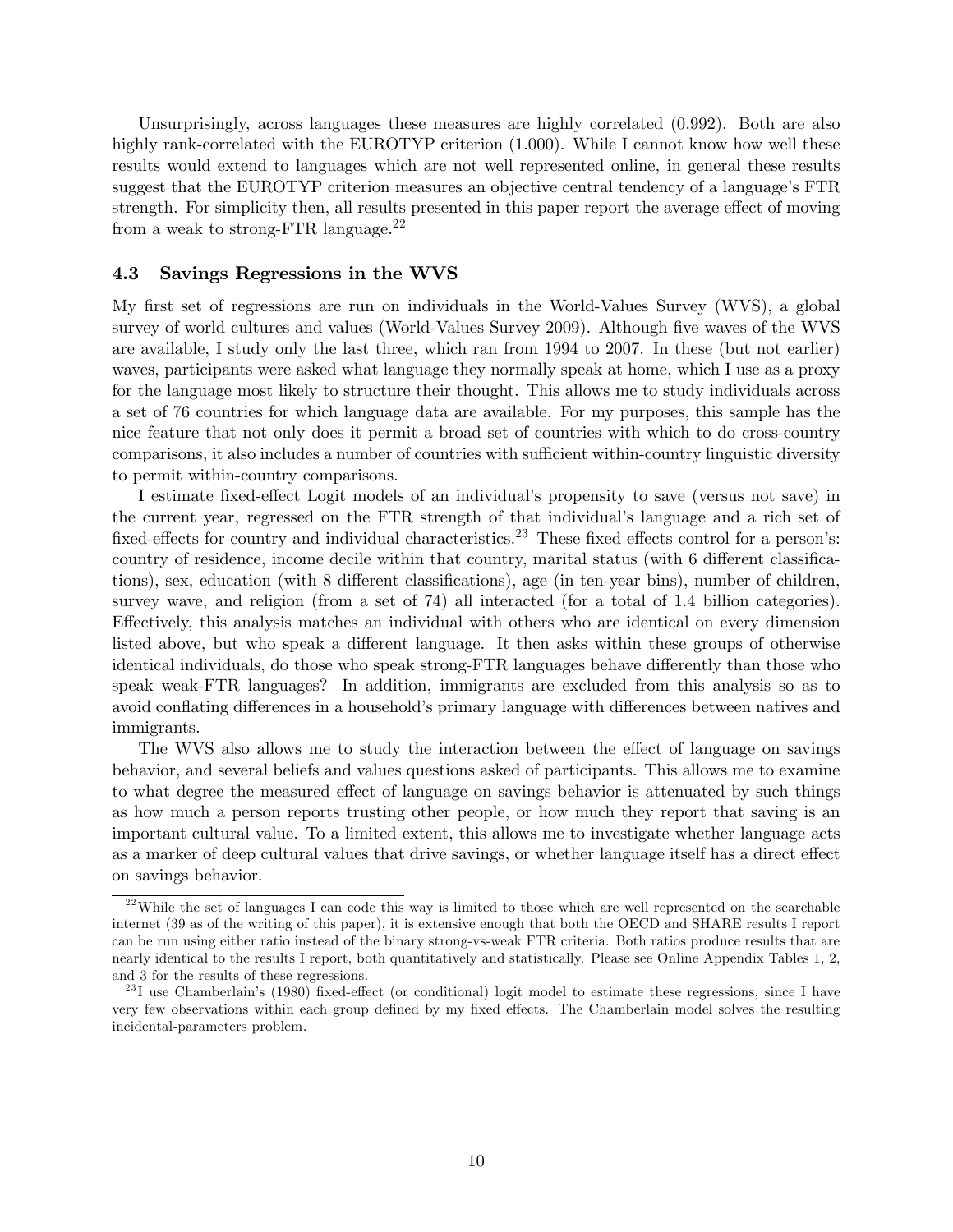### 4.4 Retirement Assets in the SHARE

The WVS focusses on current savings behavior and beliefs. The second dataset I analyze is the SHARE, the Survey of Health, Ageing, and Retirement in Europe, which is a panel survey that measures the socioeconomic status and health of retired households in 13 European countries (Börsch-Supan & Jürges 2005). This allows me to complement my earlier analysis of the WVS with an analysis of past savings behavior (as reflected in accumulated wealth).

Using the SHARE, I estimate several OLS models of total net household retirement assets regressed on a household's language.<sup>24</sup> The SHARE attempts a comprehensive measure all assets a household has, including income, private and public benefit payments, and all forms of assets (stocks, bonds, housing, etc.) The richest of these regressions includes fixed effects for a household's: country of residence (13), income decile within that country, marital status (with 6 different classifications), sex, education (with 8 different classifications), age, number of children, and survey wave (2004 and 2006), all interacted for a total of 2.7 million categories. Like my regressions in the WVS, my analysis of the SHARE allows me to control for many confounds by focussing on the effects of within-country language variation.

### 4.5 Health Behaviors in the SHARE and DHS

In addition to retirement assets, the SHARE also collects data on *health* behaviors such as smoking and exercise, as well as multiple measures of long-run physical-health: body-mass-index, walking speed (as measured by a walking test), grip strength (as measured by a dynamometer), and respiratory health (peak expiratory air flow). This allows me to run similar fixed-effect regressions as my savings results, but with a broader set of future-regarding behaviors.

Complementing these results, I run similar health regressions in data from the MEASURE DHS project, which conducts demographic and health surveys in developing countries on behalf of USAID. These surveys collect nationally representative data on fertility, family planning, and health behaviors in a large sample of developing countries. Together, these results allow me to investigate whether the savings behavior results I study extend to health behaviors such as exercise, smoking, family planning, and condom use, both in developed and developing countries.

#### 4.6 National Savings Rates

Finally, I study the relationship between language and savings in a cross-country framework, using national accounts data from both the OECD (1970 to present) and world-bank data merged with the WVS. The OECD data are collected and harmonized across all 34 member countries as well as for the Russian Federation.<sup>25</sup> Details on the exact construction of each measure can be found in the Data Appendix. While harmonized world-bank and WVS data do not go back as far as those from the OECD, those data allow me to complement my OECD analysis with regressions over a much broader set of countries at different levels of development, and which include country-level controls for culture, attitudes and beliefs.

These regressions ask whether the FTR structure of a country's language appears to affect national savings. The form of the national savings equation is a simple linear relation that follows closely from life-cycle savings theory (see Modigliani 1986 for a review). Essentially, I regress

 $^{24}$ Unfortunately, the SHARE does not record what language households speak at home. Instead, I exploit the fact that the survey instrument is offered in multiple languages; households can choose to take the survey in any of the national languages of their country. I use this choice as a proxy for their primary language.

 $25$  I include the Russian Federation in this analysis because as of the writing of this paper they were in the process of joining the OECD, and were included in the harmonized OECD data.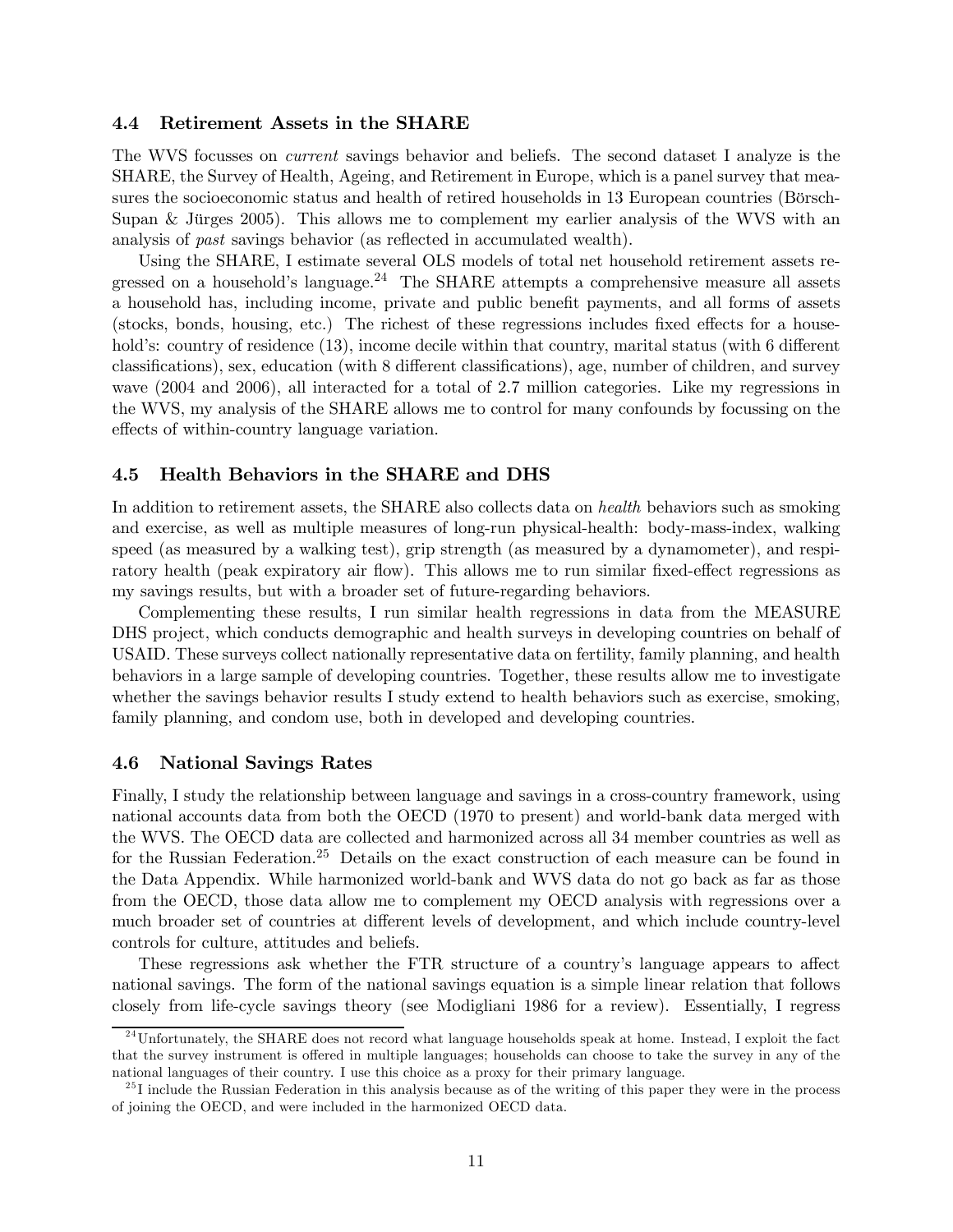national-savings rates on the level and growth rate of GDP as well as a number of other country demographics. To this regression I add a weighted measure of the FTR strength of that country's languages. This is simply the FTR strength of each of that country's major languages, weighted by the percent of the country's population reports speaking those languages.<sup>26</sup> This language measure does not vary by year: these regressions test if the unexplained components of national savings vary cross-sectionally with a country's language, and do not try to identify off of demographic shifts within a country across time.

## 5 Results

The results that follow use data from five main sources of data: the WVS, the WDI, the SHARE, the DHS, and the OECD. Please see the data appendix for a detailed description of each data set, as well methodologies, definitions, means, and standard deviations of all variables of interest.

### 5.1 Language and Savings in the World Values Survey

My first set of regressions examines the savings behavior of individuals. I examine this behavior using cross-country regressions where the dependant variable  $save_{it}$  is an individual reporting having net saved this year. $27$  I estimate the equation:

$$
Pr(save_{it}) = \frac{\exp(z_{it})}{1 + \exp(z_{it})},\tag{9}
$$

where:

$$
z_{it} = \beta_0 + \beta_1 StrongFTR + \beta_2 X_{it} + \beta_3 X_t + \beta_4 F_{it}^{ex} + \beta_5 F_t^c.
$$

In equation 9, the main variable of interest  $StrongFTR$  is a binary-coded characteristic of the language that the individual speaks at home.  $X_{it}$  are characteristics of individual i at time t, such as their employment status or self-reported beliefs about trust and savings.  $X_t$  are characteristics of a country at time  $t$ , such as their legal system, economy, and country-level averages of variables like trust.  $F_{it}^{ex}$  is a set of fixed effects that can be taken as exogenous, these are non-choice variables such as age and sex.  $F_t^c$  is a set of continent fixed effects. Empirical estimates of equation 9 are presented in Tables 1 and 2; all coefficients are reported as odds ratios, where the null effect is 1.

 $^{26}$ These relative language shares were obtained for each country from their national census taken closest to the year 2000.

<sup>&</sup>lt;sup>27</sup>See the data appendix for the exact wording of this and other questions in the WVS.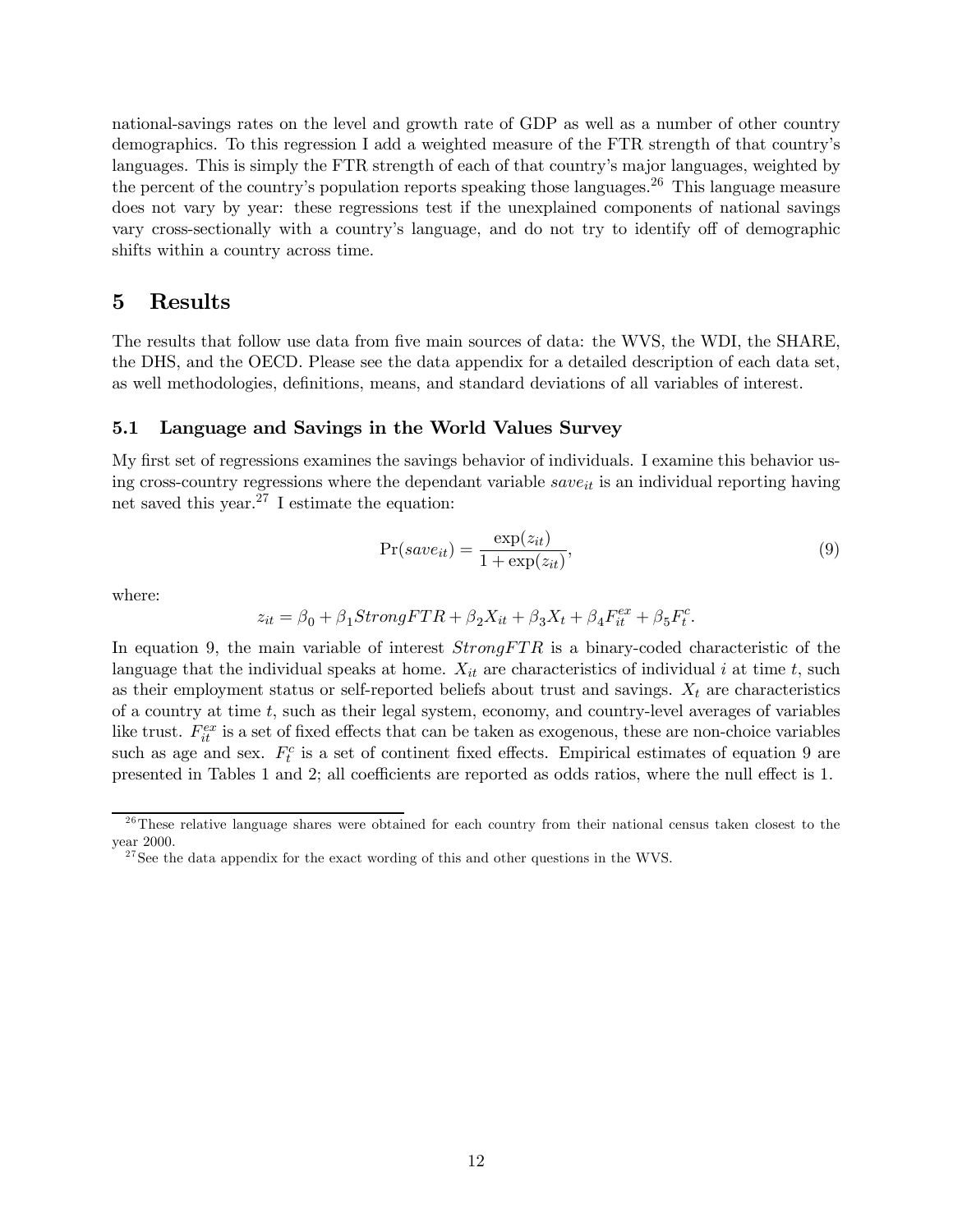|                                     | (1)            | (2)            | (3)            | (4)            | (5)          | (6)            |
|-------------------------------------|----------------|----------------|----------------|----------------|--------------|----------------|
|                                     | Saved          | Saved          | Saved          | Saved          | Saved        | Saved          |
| Strong FTR                          | 0.460          | 0.441          | 0.443          | 0.449          | 0.456        | 0.471          |
|                                     | $[0.069]$ **   | $[0.071]$ **   | $[0.072]$ **   | $[0.073]$ **   | $[0.074]$ ** | $[0.073]$ **   |
| French Legal Origin <sup>†</sup>    |                | 0.473          | 0.579          | 0.595          | 0.579        | 0.59           |
|                                     |                | $[0.065]$ **   | $[0.110]$ **   | $[0.129]*$     | $[0.128]*$   | $[0.128]$ *    |
| German Legal Origin <sup>†</sup>    |                | 0.406          | 0.441          | 0.451          | 0.435        | 0.449          |
|                                     |                | $[0.084]$ **   | $[0.096]$ **   | $[0.134]^{**}$ | $[0.147]*$   | $[0.150]$ *    |
| Scandinavian Lgl Or <sup>†</sup>    |                | 0.616          | 0.665          | 0.670          | 0.643        | 0.683          |
|                                     |                | [0.192]        | [0.215]        | [0.324]        | [0.355]      | [0.371]        |
| Log Per-Capita $GDP^{\dagger}$      |                | 1.164          | 1.154          | 1.171          | 1.169        | 1.168          |
|                                     |                | $[0.057]^{**}$ | $[0.057]$ **   | $[0.093]$ *    | [0.098]      | [0.100]        |
| $PCGDP_{t-1} / PCGDP_t^{\dagger}$   |                |                | 0.597          | 0.588          | 0.600        | 0.580          |
|                                     |                |                | [0.672]        | [0.676]        | [0.675]      | [0.655]        |
| Unemployed                          |                |                | 0.532          | 0.529          | 0.529        | 0.529          |
|                                     |                |                | $[0.035]^{**}$ | $[0.038]^{**}$ | $[0.036]$ ** | $[0.036]^{**}$ |
| Real Interest Rate <sup>†</sup>     |                |                | 0.996          | 0.997          | 0.996        | 0.997          |
|                                     |                |                | [0.003]        | [0.003]        | [0.003]      | [0.003]        |
| WDI Legal-Rights Index <sup>†</sup> |                |                | 1.045          | 1.044          | 1.042        | 1.038          |
|                                     |                |                | [0.035]        | [0.044]        | [0.048]      | [0.049]        |
| <b>Trust</b>                        |                |                |                |                | 1.229        | 1.229          |
|                                     |                |                |                |                | $[0.041]$ ** | $[0.041]$ **   |
| Family is Important                 |                |                |                |                | 0.886        | 0.886          |
|                                     |                |                |                |                | $[0.024]$ ** | $[0.024]$ **   |
| $T$ rust <sup>†</sup>               |                |                |                |                | 0.906        | 0.953          |
| (country average)                   |                |                |                |                | [0.493]      | [0.535]        |
| Family is Important <sup>†</sup>    |                |                |                |                | 1.602        | 1.629          |
| (country average)                   |                |                |                |                | [1.500]      | [1.557]        |
| Language Share                      |                |                |                |                |              | 0.911          |
|                                     |                |                |                |                |              | [0.149]        |
| FTR Share                           |                |                |                |                |              | 0.775          |
|                                     |                |                |                |                |              | [0.339]        |
| Fixed Effects:                      |                |                |                |                |              |                |
| Age $\times$ Sex                    | Yes            | Yes            | Yes            | Yes            | Yes          | Yes            |
| Continent                           | N <sub>o</sub> | N <sub>o</sub> | N <sub>o</sub> | Yes            | Yes          | Yes            |
|                                     |                |                |                |                |              |                |

Table 1: An Individual Saved This Year (WVS, Cross-Country Analysis)

Observations 152,056 149,350 140,498 140,498 134,535 134,535 Regressions are logistic regressions with coefficients reported as odds ratios. Immigrants are excluded from all regressions. Variables with a (†) following their name vary only at the country level. Robust standard errors are reported in brackets; all regressions are clustered at the country level. \* significant at 5%; \*\* significant at 1%.

Regression 1 controls only for  $F_{it}^{ex}$ , (non-choice variables age and sex), so as to summarize the average difference in the propensity to save between strong and weak-FTR individuals. The coefficient of 0460 can be interpreted as strong-FTR families saving only 46% as often as weak-FTR families.

Regressions 2 adds the origin of a country's legal system and the log of its PCGDP, mirroring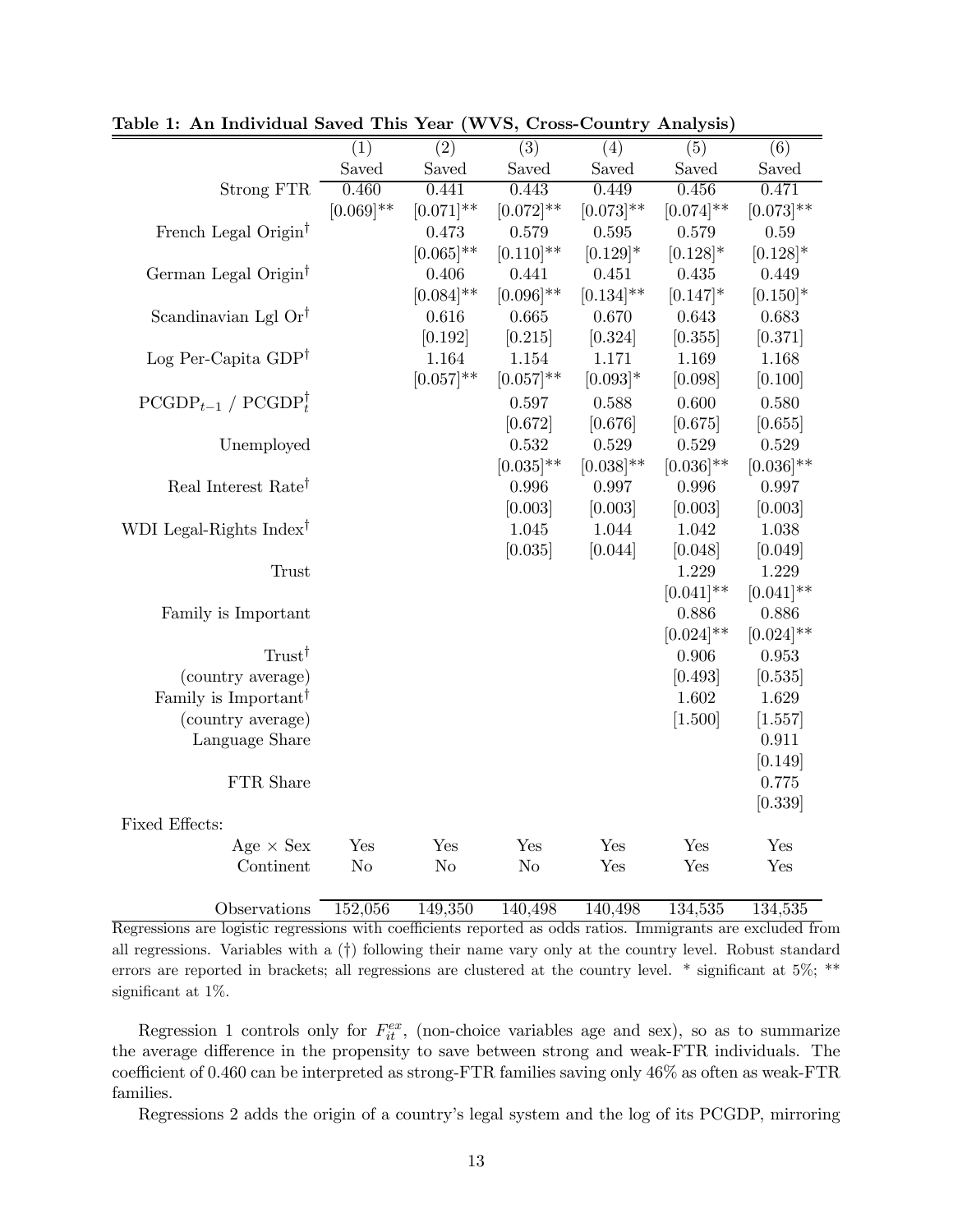the cross-country regressions La Porta et al. use to study the effect of legal origins (see La Porta, Lopez-De-Silanes & Shleifer 2008). Regression 3 adds a richer set of controls than typically included in those regressions, including the growth rate of PCGDP, unemployment, real interest rates, and the WDI legal-rights index. Regression 4 goes further, adding continent fixed effects. If anything, the inclusion of these controls increases the measured effect of language.

Regression 5 adds the two most studied variables in the large literature on social capital as additional controls, both at the household level, and as their country-level averages. "Trust" measures whether an individual thinks "most people can be trusted". This measure has a large and marginally significant effect on the propensity of an individual to save; individuals who think others are generally trustworthy are on average 23% more likely to have saved this year. "Family" measures how important a respondent says that family is to them (with 1 being 'very' and 4 being 'not at all'). People who report valuing family save significantly more than those who do not. Both of these effects appears to be largely independent of the effect of language.

Regressions 6 adds controls for the share of a country which speaks a household's language, and what share speak a language with the same FTR level. These results demonstrates that the effect of language is not driven by speaking either minority languages or FTR structures. Table 2 presents the coefficient on strong FTR when this final regression (regression 6) is run separately by continent and level of development.

|                                     |       | Strong FTR   |        |
|-------------------------------------|-------|--------------|--------|
| Regression restricted by continent: | Coef. | SE           | N      |
| Africa                              | 0.596 | $[0.095]$ ** | 28,262 |
| Asia                                | 0.519 | $[0.104]$ ** | 30,198 |
| Europe                              | 0.581 | $[0.135]$ *  | 45,502 |
| Americas                            | 0.713 | [0.148]      | 26,854 |
| Regression restricted by PCGDP:     |       |              |        |
| PCGDP<br>1,000<br>$\,<\,$           | 0.285 | $[0.093]$ ** | 38,271 |
| PCGDP<br>5,000<br>1,000<br>$\,<\,$  | 0.743 | [0.172]      | 56,403 |
| PCGDP<br>25,000<br>5,000<br>$\,<\,$ | 0.680 | [0.163]      | 29,732 |
| PCGDP<br>25,000<br>$\rm{>}$         | 0.422 | $[0.018]$ ** | 10,123 |

Table 2: WVS Cross-Country Analysis by Continent and PCGDP

Coefficients (reported as odds ratios) are from logistic regressions with the same specification as regression 6 in Table 1, but restricted by continent or level of per-capita GDP. Robust standard errors are reported in brackets; all regressions are clustered at the country level. \* significant at 5%; \*\* significant at 1%.

These regressions display coefficients less than 1 in every major region of the world and at every level of PCGDP, consistent with my main findings.

Estimates from these first set of regressions suggest that a language's FTR is an important predictor of savings behavior. This effect is large (larger than that of other widely-studied variables), does not attenuate despite the inclusion of an aggressive set of controls, and appears to hold across both geographical regions and levels of development. Nevertheless, these regressions are fundamentally cross-country, and may omit important differences between countries not captured by standard controls

To attempt to account for this possibility, my next set of regressions include both country fixed effects and comprehensive household-level controls, comparing demographically similar households born and living in the same country. These within-country regressions rely on the fact that many countries are multi-lingual, and contain sets of extremely similar native families who live in close geographic proximity, but who speak different languages.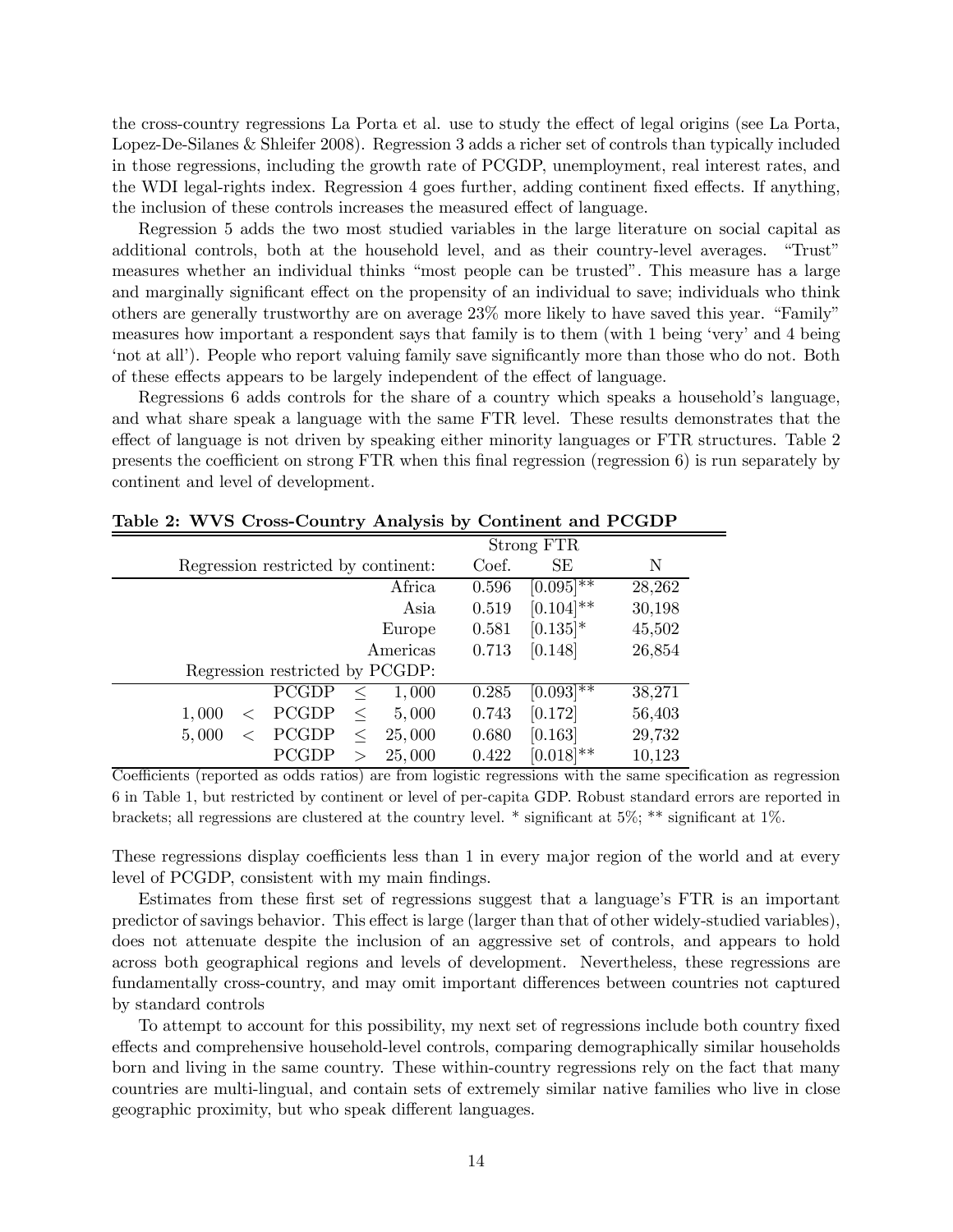These regressions are carried out using fixed-effect (or conditional) logistic analysis, where the dependant variable  $save_{it}$  is an individual reporting having saved in net this year.<sup>28</sup> I estimate the equation:

$$
Pr(save_{it}) = \frac{\exp(z_{it})}{1 + \exp(z_{it})},\tag{10}
$$

where:

$$
z_{it} = \beta_1 StrongFTR + \beta_2 X_{it} + \beta_3 F_{it}^{ex} \times F_{it}^{en} \times F_t^c.
$$

In equation 10, the  $F$  variables are sets of fixed effects that are jointly interacted to form groups for the basis of analysis: the conditional-likelihood function is calculated relative to these groups. That is, individuals are compared only with others who are identical on every  $F$  variable.  $F_{it}^{ex}$  is a set of fixed effects that can be taken as exogenous, these are non-choice variables such as age and sex.  $F_{it}^{en}$  is a set of fixed effects that are likely endogenous to an individual's discount rate, such as income, education and family structure.  $F_t^c$  is a set of country-wave fixed effects. In using these extensive fixed effects to compare like families, this estimation strategy mirrors that of Poterba, Venti, & Wise (1995) and the international comparisons of household savings in Poterba (1994). Empirical estimates of equation 10 are presented in Tables 3, 4 and 5; all coefficients are reported as odds ratios.

|                           | $\left( 1\right)$    | (2)            | (3)            | $\left( 4\right)$ | (5)          | (6)          |
|---------------------------|----------------------|----------------|----------------|-------------------|--------------|--------------|
|                           | Saved                | Saved          | Saved          | Saved             | Saved        | Saved        |
| Strong FTR                | 0.460                | 0.718          | 0.722          | 0.700             | 0.691        | 0.693        |
|                           | $[0.069]$ **         | $[0.113]*$     | $[0.115]*$     | $[0.103]*$        | $[0.090]$ ** | $[0.092]$ ** |
| Unemployed                |                      |                | 0.677          | 0.694             | 0.688        | 0.689        |
|                           |                      |                | $[0.031]$ **   | $[0.044]$ **      | $[0.044]$ ** | $[0.044]$ ** |
| Trust                     |                      |                |                |                   | 1.083        | 1.084        |
|                           |                      |                |                |                   | [0.045]      | [0.045]      |
| Family is Important       |                      |                |                |                   | 0.952        | 0.953        |
|                           |                      |                |                |                   | [0.057]      | [0.057]      |
| Saving is Important       |                      |                |                |                   |              | 1.111        |
| (to teach children)       |                      |                |                |                   |              | $[0.044]$ ** |
| Fixed Effects:            |                      |                |                |                   |              |              |
| Age $\times$ Sex          | Yes                  | Yes            | Yes            | Yes               | Yes          | Yes          |
| Country $\times$ Wave     | $\rm No$             | Yes            | Yes            | Yes               | Yes          | Yes          |
| Income $\times$ Edu       | No                   | Yes            | <b>Yes</b>     | Yes               | Yes          | Yes          |
| Married $\times$ Num Chil | No                   | N <sub>o</sub> | N <sub>o</sub> | Yes               | Yes          | Yes          |
| All FEs Interacted        | $\operatorname{Yes}$ | Yes            | Yes            | Yes               | Yes          | Yes          |
|                           |                      |                |                |                   |              |              |
| Observations              | 152,056              | 64,017         | 64,017         | 24,933            | 23,615       | 23,615       |

Table 3: An Individual Saved This Year (WVS, Within-Country Analysis)

Regressions are fixed-effect (or conditional) logistic regressions with coefficients reported as odds ratios. Immigrants are excluded from all regressions. Robust standard errors are reported in brackets; all regressions are clustered at the country level.  $*$  significant at  $5\%$ ;  $**$  significant at  $1\%$ .

Included again for the sake of comparison, regression 1 controls only for  $F_{it}^{ex}$ , (non-choice variables age and sex), so as to summarize the average difference in the propensity to save between

 $^{28}$ See Chamberlain (1980) for details on conditional-logistic analysis, and the data appendix for the exact wording of this and other questions in the WVS.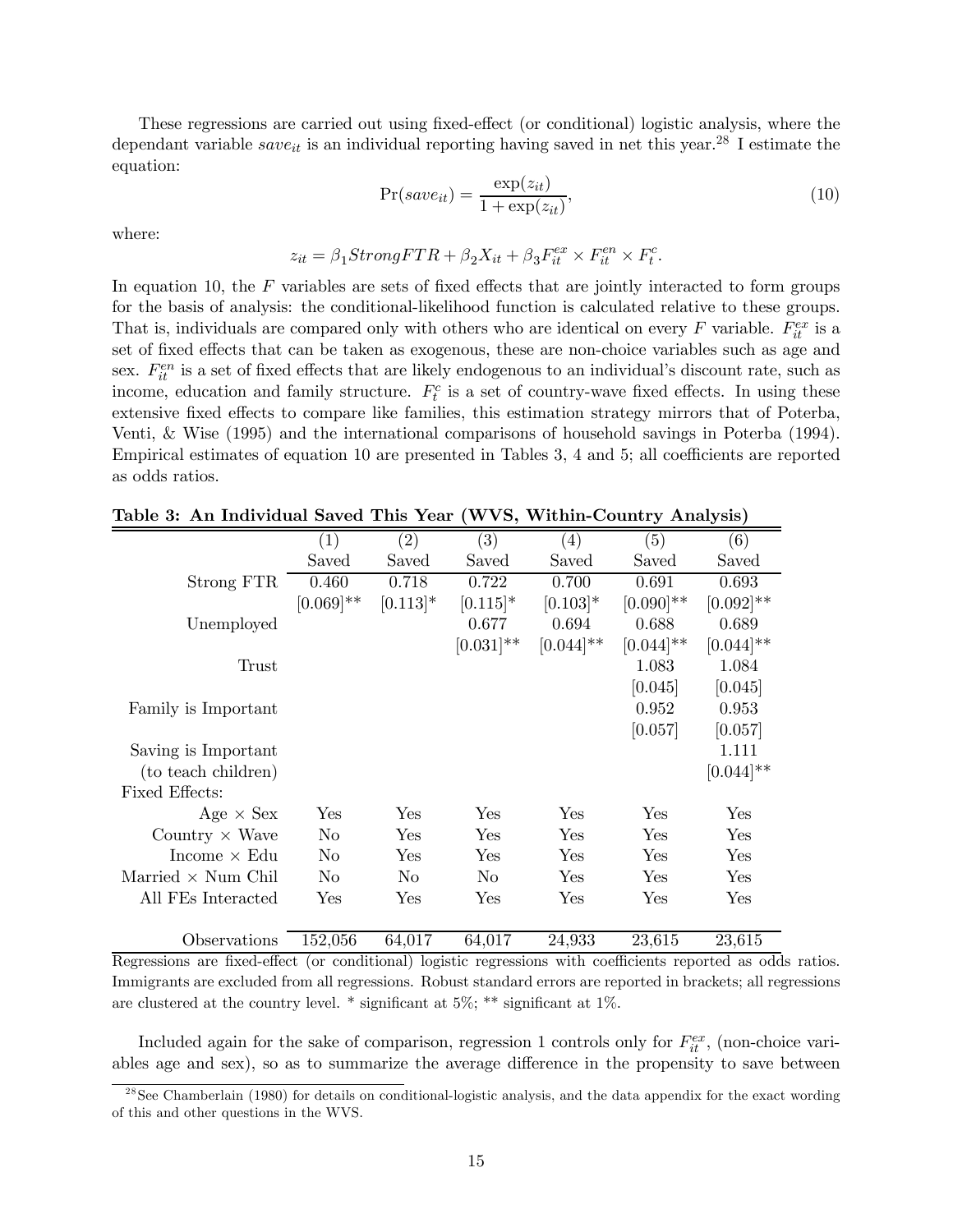strong and weak-FTR individuals. Regressions 2 and 3 add fully-interacted fixed effects for country, time, income, and education. On top of these, regressions 4 through 6 include controls for family structure. Regression 4 can be interpreted as demonstrating that even when comparing only individuals that are identical on every dimension discussed above, individuals who speak a language with strong FTR are roughly 30% less likely to report having saved this year. This effect is nearly as large as being unemployed (31%).

As before, regression 5 adds "Trust", which has a marginally significant effect on the propensity of an individual to save. Individuals who think others are generally trustworthy are on average 8% more likely to have saved this year. "Family" measures how important a respondent says that family is to them (with 1 being 'very' and 4 being 'not at all'). People who report valuing family save significantly more than those who do not. Both of these effects appears to be largely independent of the effect of language. Indeed, by comparing regressions 4 and 5 we see that the inclusion of "Trust" and "Family", if anything, increases the measured effect of language.

Regression 6 adds a variable intended to measure saving as an important cultural value. Specifically, this question asks whether "thrift and saving money" is a value which is important to teach children.29 Unsurprisingly, individuals who report that saving money is important are more likely to save. However, this effect is both smaller than the effect of language (11% versus 30%), and does not meaningfully attenuate the effect of language on savings behavior. This can be seen by comparing the coefficients on Strong FTR between regressions 5 and 6. Indeed, across individuals the belief that saving is an important value is almost completely uncorrelated with the FTR of their language  $(corr = -0.07)$ .

Parameter estimates from this first set of regressions indicate that a language's FTR is an important predictor of savings behavior. This effect is both large (larger than that of other widelystudied variables) and survives an extremely aggressive set of controls. Interestingly, this correlation is statistically independent of what was designed to be a good marker of saving and thrift as a cultural value. This suggests that the channel through which language affects the propensity to save is largely independent of the saving as a self-reported value. Later, I will discuss what this non-attenuation result suggests about the causal link between language and savings behavior.

Next, I look at which countries in the WVS have numerous native speakers of both weak and strong-FTR languages. Figure 1 shows the percent of households who reported savings for countries in the WVS, organized by what percent of the country's survey respondents report speaking a strong-FTR language at home.

 $^{29}$ See the data appendix for the full wording of these questions in the WVS.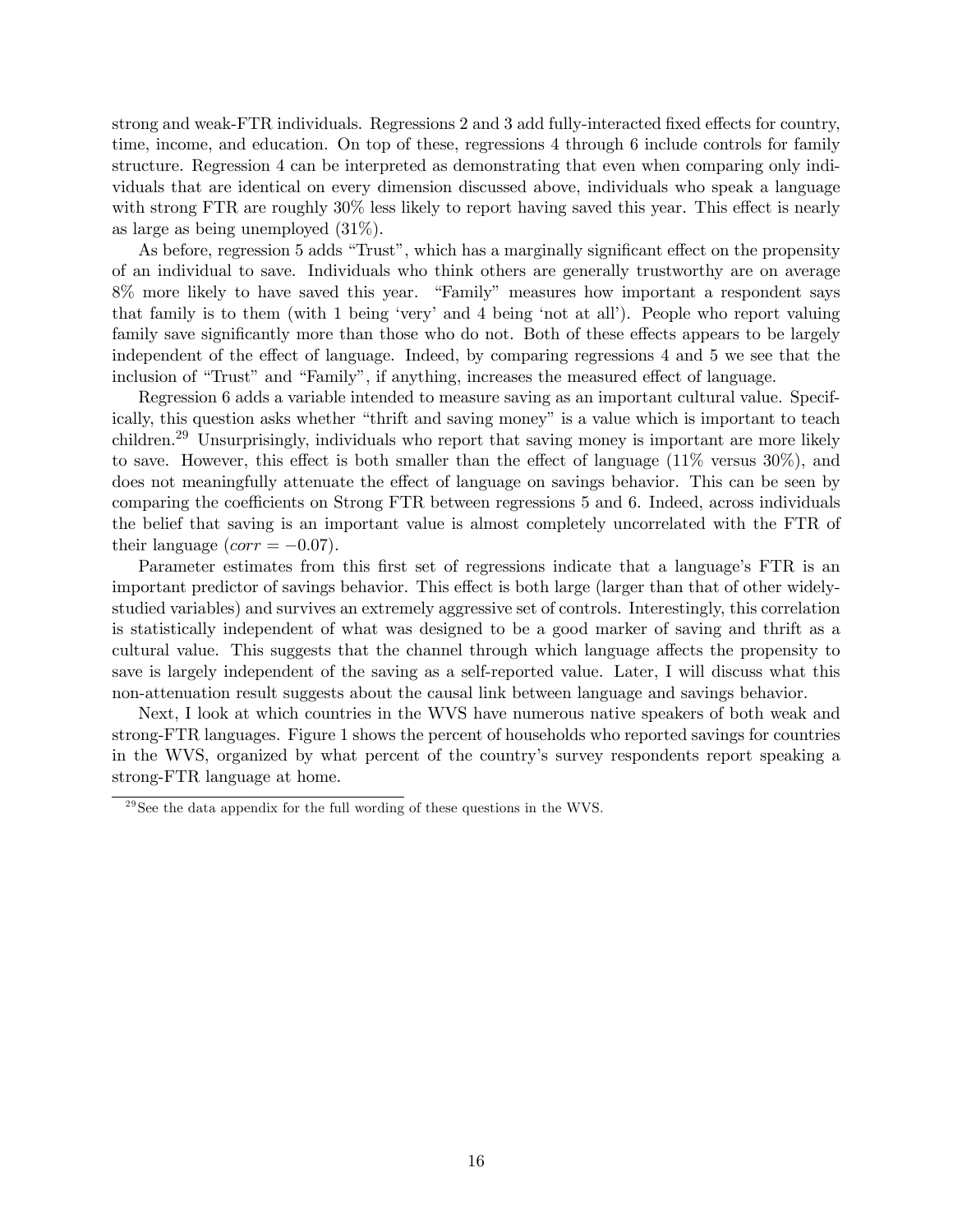

Figure 1 plots the least-squares regression of the percent of a country which reports saving on the percent of that country which speaks a strong-FTR language at home. The large number of countries with extreme strong-FTR percentages ( $\langle 5\% \text{ and } 59\% \rangle$ , are summarized by their means and standard errors.

As Figure 1 shows, the between-country relationship between savings and language is both clear and highly significant in the WVS. However, the vast majority of countries (69 of 76) have basically no intra-country variation in FTR strength. This is because in most countries one language dominates, and in many multi-lingual countries, those languages share a common FTR structure. For example, though Canada has both English and French speaking populations, French and English are both strong-FTR languages.

In 7 of 76 WVS countries however, both weak and strong FTR speakers are a significant shares of natives. These 7 countries provide the majority of identification for my within-country regressions. Table 4 enumerates these countries, and reports the coefficient on Strong FTR when regression 6 from Table 3 is estimated in that country. I also report the percents of each country's sample that speak strong and weak-FTR languages, the most common languages they speak, and the sample size of each country-specific regression.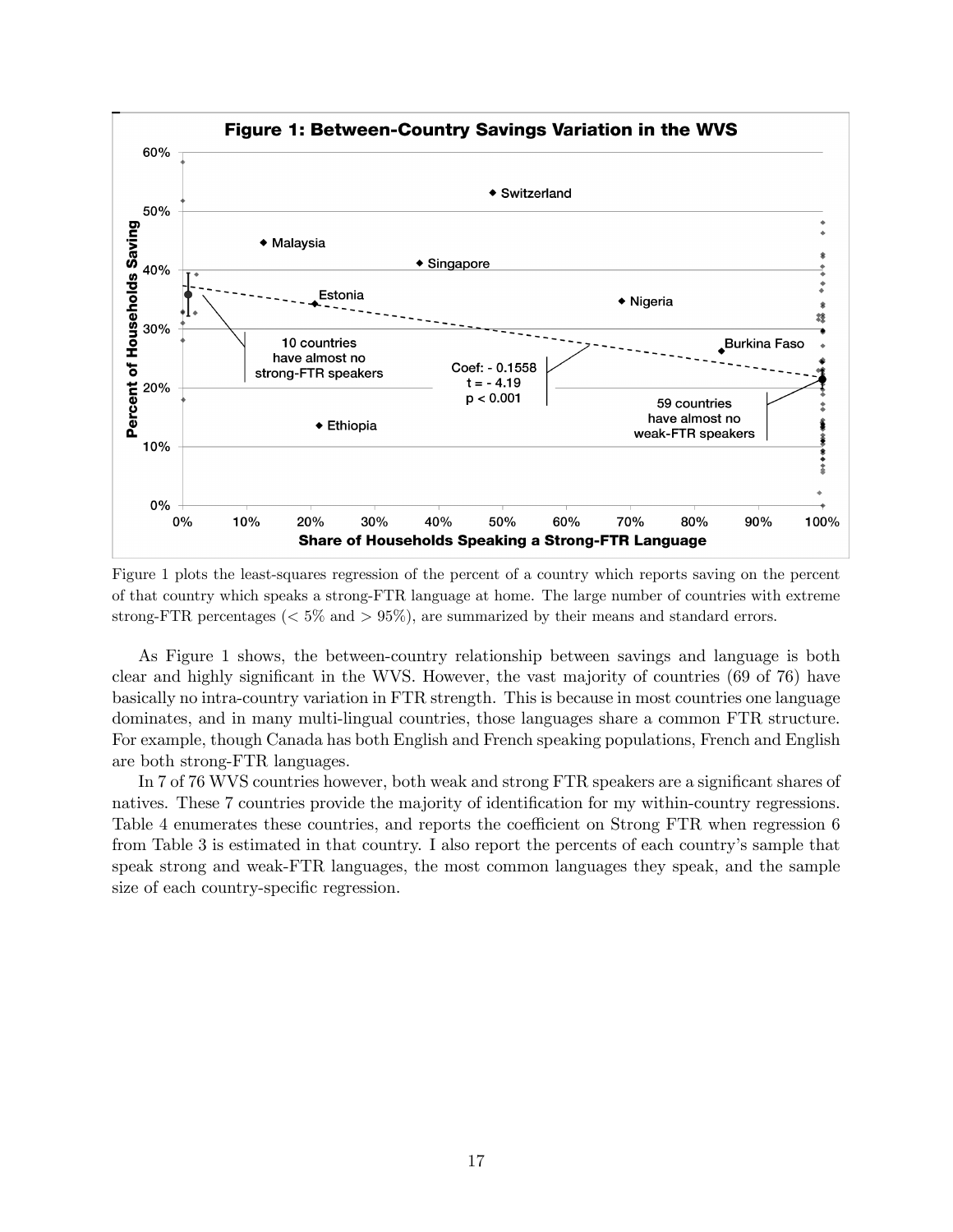|              |                        |    |                       |      |       | Strong FTR   |     |
|--------------|------------------------|----|-----------------------|------|-------|--------------|-----|
| Country      | Weak-FTR Languages     | %  | Strong-FTR Languages  | $\%$ | Coef. | SЕ           | N   |
| Burkina Faso | Dyula                  | 16 | French, Fula, Moore   | 84   | 0.687 | [0.386]      | 137 |
| Estonia      | Estonian               | 78 | Russian               | 22   | 0.000 | [0.000]      | 31  |
| Ethiopia     | Amharic, Oromo, Sidamo | 78 | Chaha, Gamo, Tigrinya | 22   | 0.837 | [0.366]      | 208 |
| Malaysia     | Malay, Mandarin        | 87 | English, Tamil        | 13   | 0.745 | [0.232]      | 449 |
| Nigeria      | Yoruba                 | 30 | English, Hausa, Igbo  | 70   | 0.758 | [0.354]      | 121 |
| Singapore    | Malay, Mandarin        | 63 | English, Tamil        | 37   | 0.813 | [0.149]      | 664 |
| Switzerland  | German                 | 52 | French, Italian       | 48   | 0.360 | $[0.133]$ ** | 171 |

Table 4: WVS Countries with Large Within-Country FTR Differences

Coefficients (reported as odds ratios) are from fixed-effect (or conditional) logistic regressions with the same specification as regression 6 in Table 3, but restricted to individual countries with significant within-country variation in FTR strength. Listed languages are the most common weak and strong-FTR languages in that country; percents are the share of that country's WVS sample that speak weak and strong-FTR languages. Immigrants are excluded from all regressions. \* significant at 5%; \*\* significant at 1%.

Remember that these coefficients represent the odds ratio of savings, for strong over weak-FTR families. Though small samples reduce statistical significance, consistent with my overall effect, all 7 regressions display coefficients less than 1, (strong-FTR families save less often than their weak-FTR counterparts). The coefficient in Estonia is 0 because in the sample of matched Estonian families, no Russian speakers reported saving. Other than this outlier, (which is driven by that regression's small sample size) the estimated effect is remarkably stable across this set of countries, which span multiple continents, regions, and sets of languages.

To confirm this and to explore the robustness of my initial results to additional controls, I estimate an additional set of regressions summarized in Table 5. First, estimate the regression with a full set of controls (regression 6 in Table 3) separately in the 69 countries with little, and the 7 countries with sizable within-country FTR variation (columns 1 and 2 in Table 5, respectively). I also examine whether these results are explained by the share of a country speaking a language or languages of a particular FTR level. Finally, I add fixed-effects for self-reported religious denomination (74 in total), interacted with all of my previous fixed effects.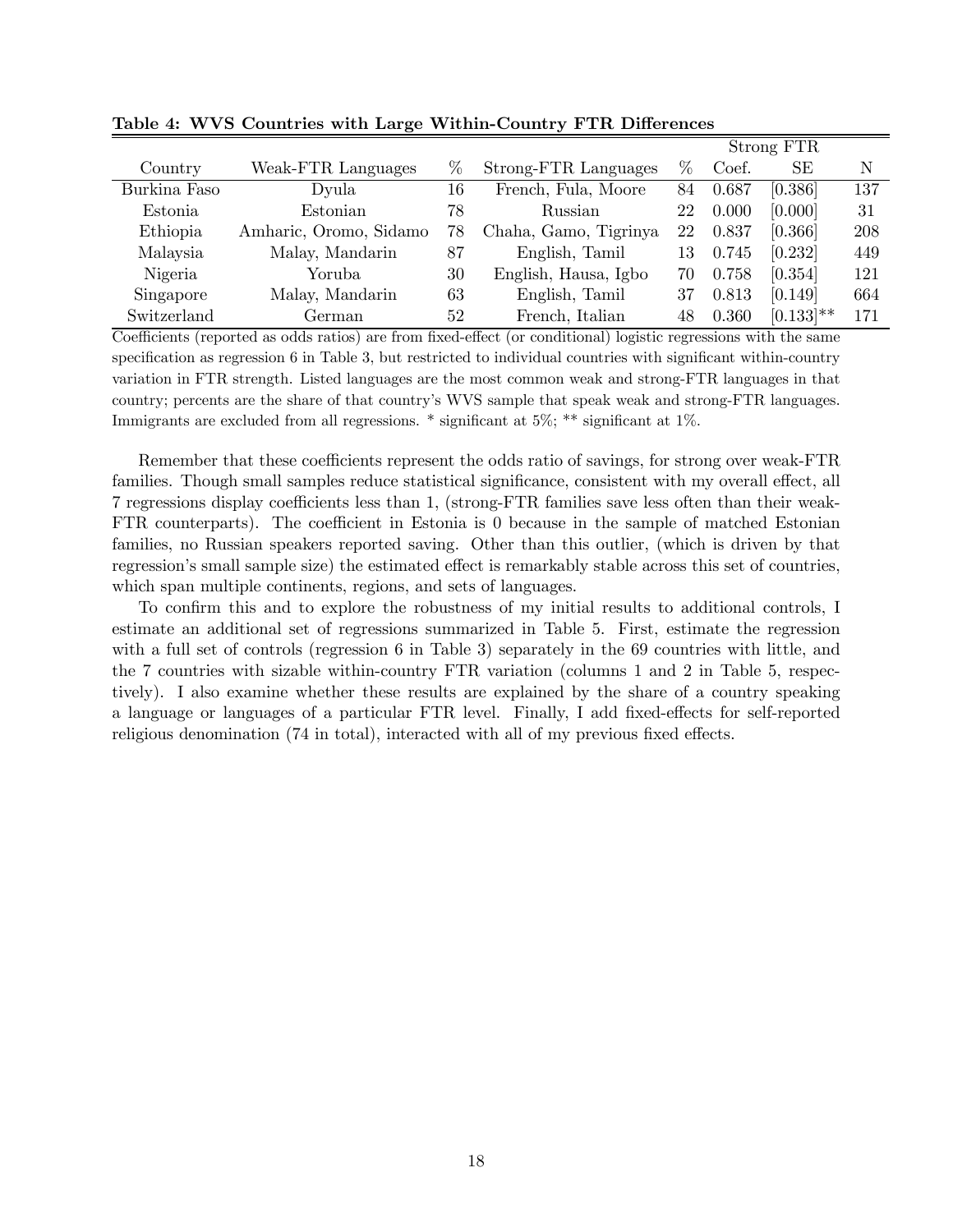|                           | (1)            | (2)          | $\overline{(3)}$ | (4)          | (5)          |
|---------------------------|----------------|--------------|------------------|--------------|--------------|
|                           | Saved          | Saved        | Saved            | Saved        | Saved        |
| Strong FTR                | 0.857          | 0.676        | 0.669            | 0.537        | 0.539        |
|                           | [0.297]        | $[0.096]$ ** | $[0.098]$ **     | $[0.111]$ ** | $[0.111]$ ** |
| Unemployed                | 0.693          | 0.632        | 0.689            | 0.750        | 0.749        |
|                           | $[0.046]$ **   | [0.156]      | $[0.044]$ **     | $[0.068]$ ** | $[0.067]$ ** |
| <b>Trust</b>              | 1.072          | 1.277        | 1.084            | 1.066        | 1.067        |
|                           | [0.047]        | $[0.139]*$   | [0.045]          | [0.050]      | [0.050]      |
| Family is Important       | 0.963          | 0.792        | 0.953            | 0.991        | 0.990        |
|                           | [0.060]        | [0.128]      | [0.057]          | [0.069]      | [0.069]      |
| Saving is Important       | 1.124          | 0.978        | 1.110            | 1.056        |              |
| (to teach children)       | $[0.047]$ **   | [0.080]      | $[0.044]$ **     | [0.060]      |              |
| Language Share            |                |              | 0.769            | 0.700        | 0.699        |
|                           |                |              | [0.120]          | [0.129]      | [0.129]      |
| FTR Share                 |                |              | 1.016            | 0.475        | 0.469        |
|                           |                |              | [0.184]          | [0.190]      | [0.188]      |
| Full set of FEs           |                |              |                  |              |              |
| from reg $5$ in table $3$ | Yes            | Yes          | Yes              | Yes          | Yes          |
| Religion FEs              | N <sub>o</sub> | $\rm No$     | $\rm No$         | Yes          | Yes          |
| All FEs Interacted        | Yes            | Yes          | Yes              | Yes          | Yes          |
| Country's FTR Variation   | $< 5\%$ (69)   | $> 5\%$ (7)  | All              | All          | All          |
|                           |                |              |                  |              |              |
| Observations              | 21,834         | 1,781        | 23,615           | 13,245       | 13,245       |

Table 5: Additional Within-Country Control Regressions in the WVS

Regressions are fixed-effect (or conditional) logistic regressions with coefficients reported as odds ratios. Immigrants are excluded from all regressions. Robust standard errors are reported in brackets; all regressions are clustered at the country level.  $*$  significant at 5%;  $**$  significant at 1%.

Regressions 1 and 2 confirm that the majority of the identification for my within-country regressions come from the seven countries enumerated in Table 4. The coefficient of 0676 in regression 2 is statistically indistinguishable from the coefficient of 0691 I measure when that regression is run on the whole sample.

Returning to the whole sample: as an additional control, regressions 3, 4 and 5 adds controls for the share of a country that speaks a household's language, and what share speak a language with the same FTR level. Neither of these attenuate the effect of language. Regressions 4 and 5 include fixed effects for religious denomination (74 in total), interacted with all of my previous fixed effects. While the addition of religion significantly reduces the usable sample, its inclusion does not attenuate the effect of language; comparing regression 3 to 4, the measured effect actually grows by 11%. Comparing regression 4 to 5 replicates my earlier non-attenuation finding: the addition saving as a self-reported value does not affect the effect of language.

### 5.2 Language and Retirement Assets in Europe

If individuals who speak strong-FTR languages save less in any given year, then we would expect them to accumulate less savings over time. My next set of regressions examines the cumulative retirement assets of individuals in the retired households in the SHARE.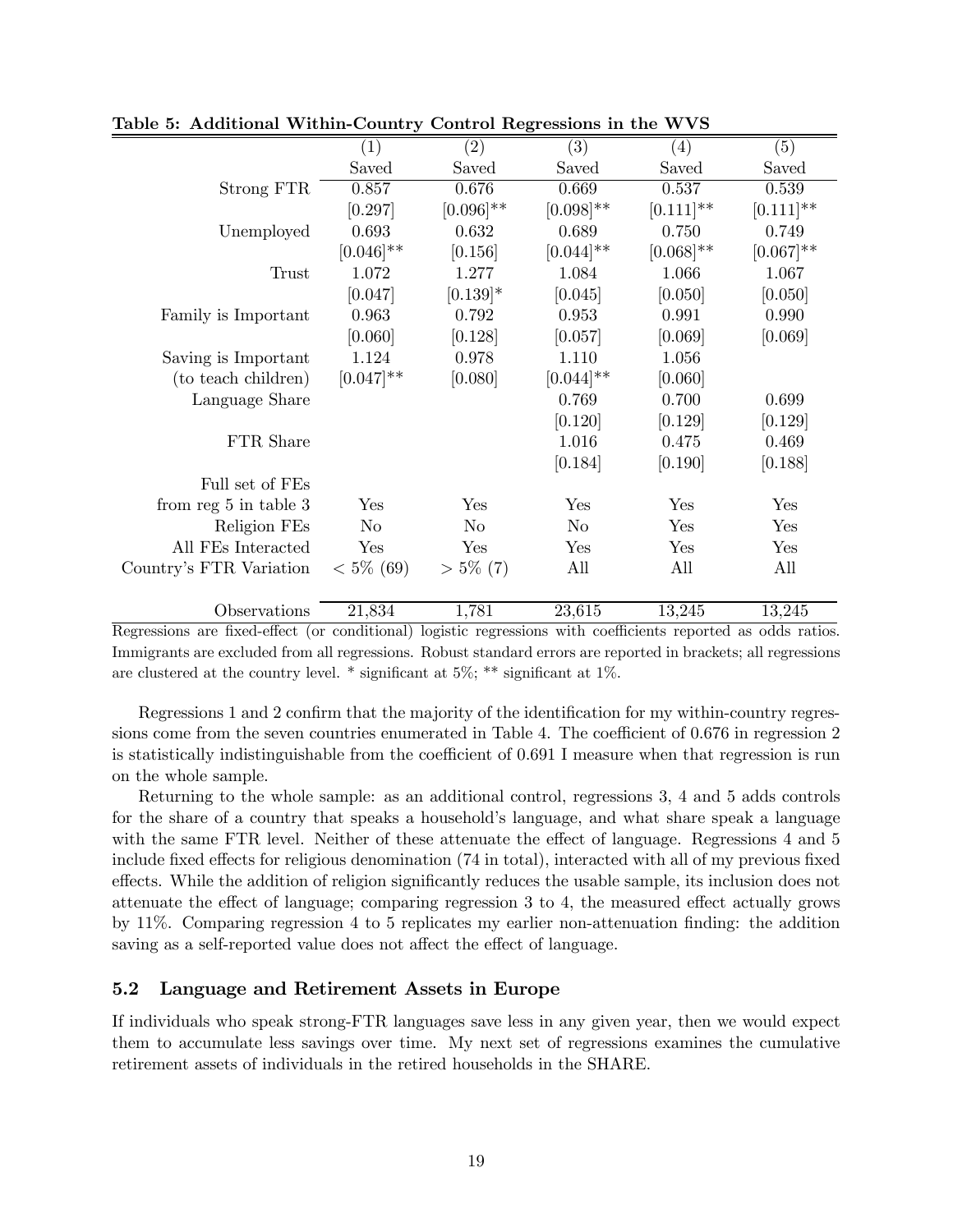Table 6 summarizes regressions that estimate the equation:

$$
IHS\left(\frac{ra_{it}}{inc_{ct}}\right) = \alpha + \beta_1 StrongFTR + \beta_2(F_{it}^{ex} \times F_{it}^{en} \times F_t^c) + \varepsilon_{it},\tag{11}
$$

where:

$$
IHS(x) = \log(x + (x^2 + 1)^{\frac{1}{2}}).
$$

In equation 11 the dependant variable is  $IHS\left(\frac{r_{a_{it}}}{r_{a_{c_{it}}}}\right)$ . The numerator  $ra_{it}$  is the estimated value of a retired household's net worth, including all real assets (homes, businesses and cars), and financial assets (money, stocks, bonds, and life insurance), minus any debt. In order to make this comparable across families living in different countries, I divide  $ra_{it}$  by  $inc_{ct}$ , that country's average disposable income.<sup>30</sup> Finally, in order to assure that these regressions are not being driven by outliers, I apply  $IHS(x)$ , an inverse-hyperbolic-sine transformation. Except for small values of x, this transformation approximately equals  $log(2x)$ , or  $log(2) + log(x)$ , and so coefficients can be interpreted in exactly the same way as with a standard log transformation. Unlike the log transformation though,  $IHS(x)$  is defined for both zero and negative values of x, which are common in wealth data.<sup>31</sup>

Unfortunately, unlike the WVS, the SHARE does not ask households what language they speak at home. Therefore, the main variable of interest Strong FTR is coded using the language that the head of household asked to take the survey in (the SHARE attempts to offer the survey in any of a country's national languages).

Mirroring my earlier regressions in the WVS, the  $F$  variables are sets of fixed effects that are jointly interacted to form groups similar to those in my analysis of the WVS. That is, households are compared only with others who are identical on every  $F$  variable, but who asked to take the survey in a different language. Empirical estimates of equation 11 are presented in Table 6; all coefficients can be interpreted as percent changes in retirement savings.<sup>32</sup>

 $30$  Average disposable income is per head, with PPP and in 2005 Euros, as collected by the OECD.

 $31$  I am indebted to Frances Woolley, who suggested I use the inverse-hyperbolic-sine transformation, and pointed me to her work on the transformation and its use with wealth data. See Woolley 2011 and Burbidge, Magee and Robb 1988 for a discussion of the relative advantages of various transformations. All of the regressions I report using this transformation provide qualitatively and statistically similar results when run without any transformation, either as a ratio to disposable income or simply in levels.

 $32$  Details on variable construction: Age is coded in ten-year bins, Income is coded as an intra-country decile, and Education falls within one of 8 categories provided in the SHARE. For more details on the construction of variables and the measuring of household net-worth in the SHARE, see Börsch-Supan and Jürges (2005).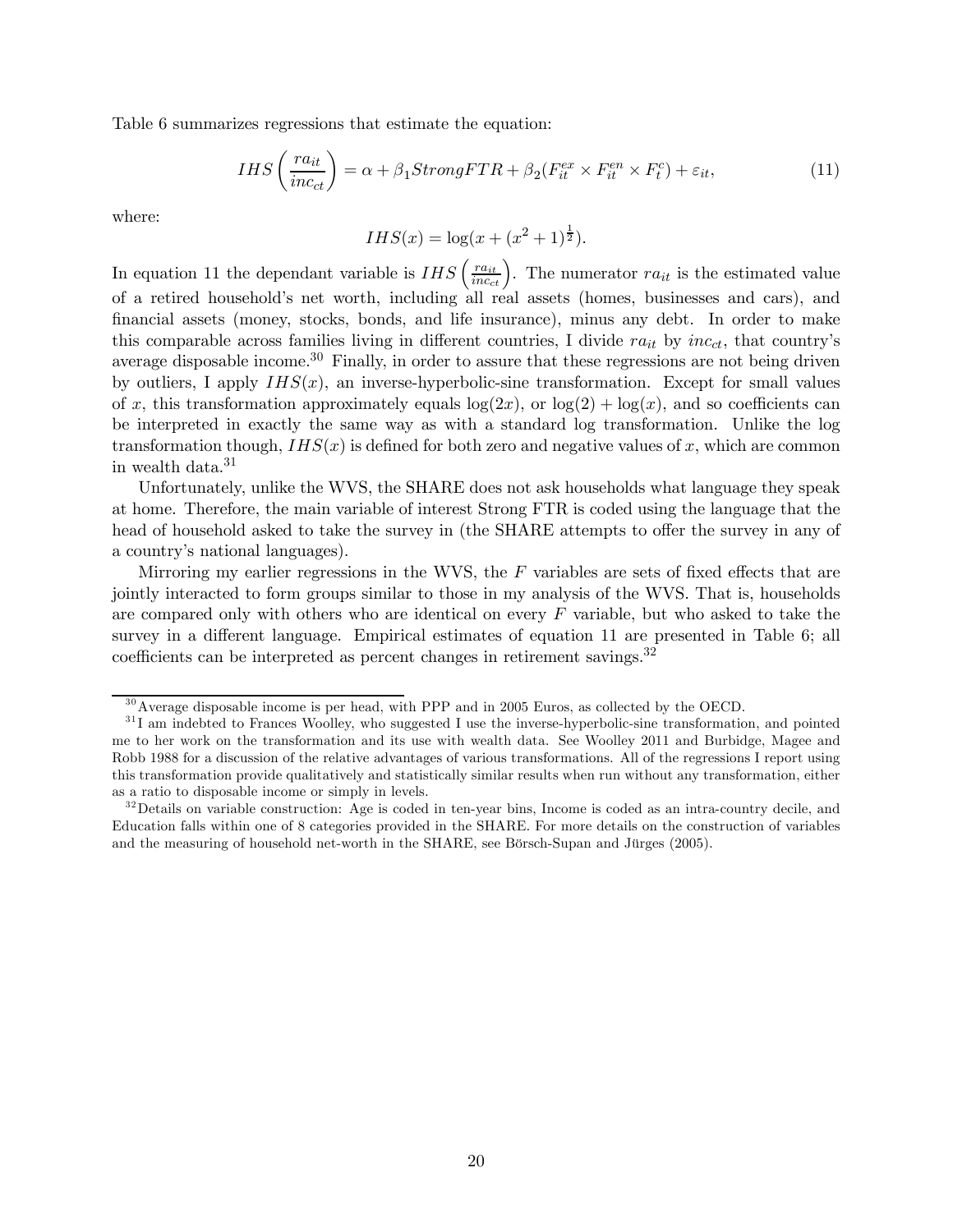|                           | $\left( 1\right)$               | $\left( 2\right)$                       | $\left( 3\right)$               | $\left(4\right)$                | (5)                             |
|---------------------------|---------------------------------|-----------------------------------------|---------------------------------|---------------------------------|---------------------------------|
|                           | $IHS\left(\frac{RA}{DI}\right)$ | <i>IHS</i> $\left(\frac{RA}{DI}\right)$ | $IHS\left(\frac{RA}{DI}\right)$ | $IHS\left(\frac{RA}{DI}\right)$ | $IHS\left(\frac{RA}{DI}\right)$ |
| Strong FTR                | $-0.390$                        | $-0.370$                                | $-0.444$                        | $-0.386$                        | $-0.356$                        |
|                           | $[0.017]$ **                    | $[0.024]$ **                            | $[0.028]$ **                    | $[0.047]$ **                    | $[0.075]^{**}$                  |
| Fixed Effects:            |                                 |                                         |                                 |                                 |                                 |
| Age                       | Yes                             | Yes                                     | <b>Yes</b>                      | Yes                             | Yes                             |
| Country $\times$ Wave     | Yes                             | Yes                                     | Yes                             | Yes                             | Wave                            |
| Income                    | N <sub>o</sub>                  | Yes                                     | Yes                             | Yes                             | Yes                             |
| Education                 | N <sub>0</sub>                  | No.                                     | <b>Yes</b>                      | Yes                             | Yes                             |
| Married $\times$ Num Chil | No.                             | N <sub>o</sub>                          | No.                             | Yes                             | Yes                             |
| All FEs Interacted        | Yes                             | Yes                                     | <b>Yes</b>                      | Yes                             | Yes                             |
| Countries                 | All                             | All                                     | All                             | All                             | BE & CH                         |
|                           |                                 |                                         |                                 |                                 |                                 |
| Observations              | 39,665                          | 39,665                                  | 39,665                          | 39,350                          | 5,937                           |
| F stat                    | 529.55                          | 234.93                                  | 255.48                          | 68.90                           | 23.95                           |

Table 6: Household Retirement Assets (SHARE)

Regressions are fixed-effect OLS regressions where the dependent variable is the inverse-hyperbolic sine of net household retirement assets divided by average national disposable income. Immigrant households are excluded from all regressions. Robust standard errors are reported in brackets; all regressions are clustered at the country level except regression 5, which is clustered at the household level. \* significant at 5%; \*\* significant at 1%.

Regressions 1 through 5 show my predicted effect; retired households that speak strong-FTR languages have around 39% less by the time they retire. These regressions are identified by the fact that Belgium has large Flemish (weak-FTR) and French (strong-FTR) speaking populations, and Switzerland has large German (weak-FTR), and French, Italian, and Romansh (strong-FTR) speaking populations. Comparing regressions 4 and 5, we see that the differences overall effect appear to be roughly the same size as the differences between different FTR groups within Belgium and Switzerland.

Table 7 summarizes regressions that increase the level of spatial control by including fixed effects for intra-country regions. This allows us to examine whether language may be proxying (even within country) for unobserved differences between regions, counties or even cities. If for example, families tend to segregate across regions by language, then I may be attributing institutional differences between regions to language.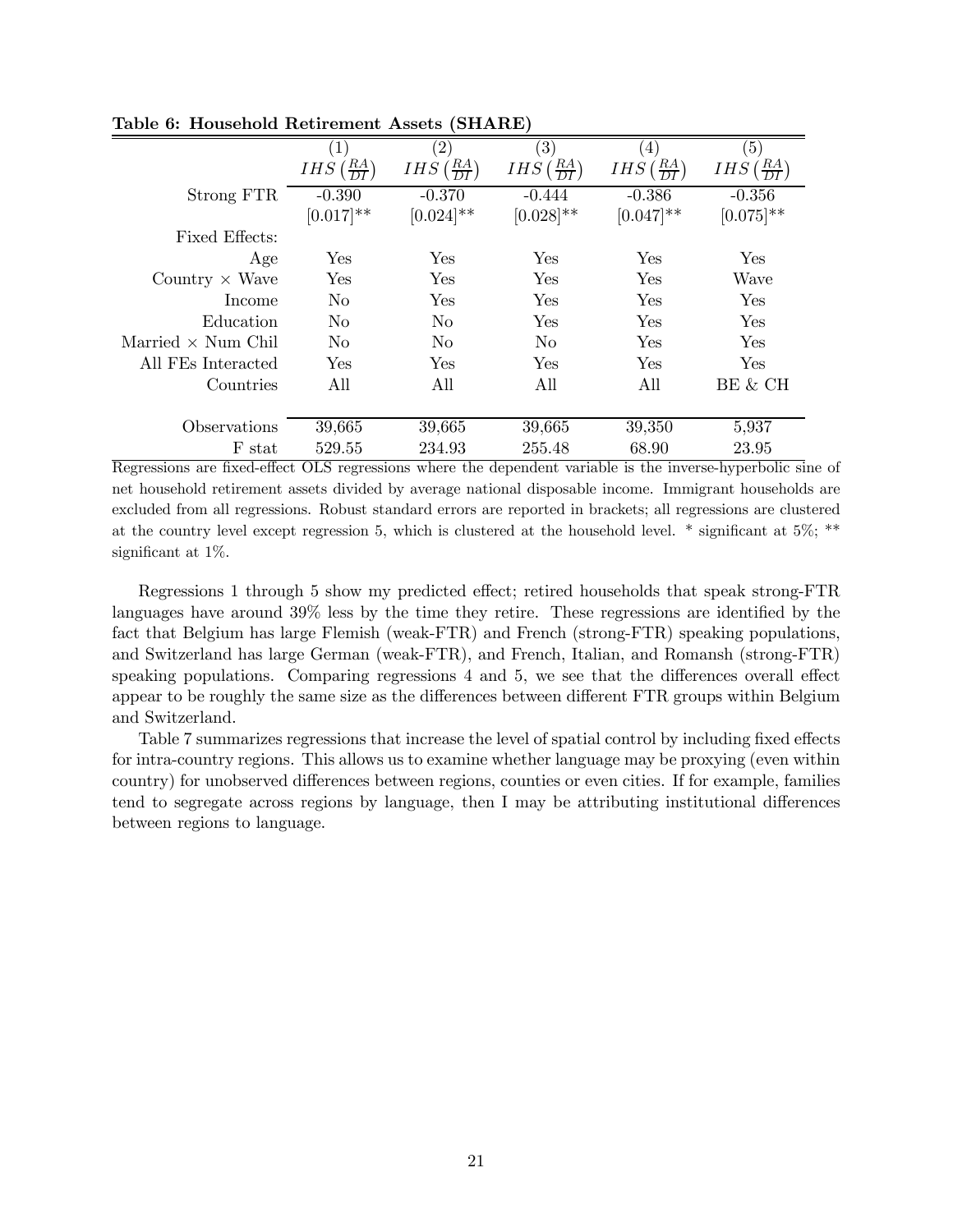|                | $\left(1\right)$              | $\left( 2\right)$                       | $\left( 3\right)$               | (4)                             | (5)                                     | (6)                                     |
|----------------|-------------------------------|-----------------------------------------|---------------------------------|---------------------------------|-----------------------------------------|-----------------------------------------|
|                | $\frac{RA}{DI}$<br><b>IHS</b> | <i>IHS</i> $\left(\frac{RA}{DI}\right)$ | $IHS\left(\frac{RA}{DI}\right)$ | $IHS\left(\frac{RA}{DI}\right)$ | <i>IHS</i> $\left(\frac{RA}{DI}\right)$ | <i>IHS</i> $\left(\frac{RA}{DI}\right)$ |
| Strong FTR     | $-0.459$                      | $-1.637$                                | $-0.374$                        | $-0.440$                        | $-1.621$                                | $-1.571$                                |
|                | $[0.052]$ **                  | $[0.515]^{**}$                          | $[0.132]^{**}$                  | $[0.194]$ *                     | $[0.457]$ **                            | [2.749]                                 |
| Fixed Effects: |                               |                                         |                                 |                                 |                                         |                                         |
| Age            | Yes                           | Yes                                     | Yes                             | Yes                             | Yes                                     | Yes                                     |
| Wave           | Yes                           | Yes                                     | Yes                             | Yes                             | Yes                                     | Yes                                     |
| Income         | Yes                           | Yes                                     | Yes                             | Yes                             | N <sub>0</sub>                          | Yes                                     |
| Education      | Yes                           | Yes                                     | Yes                             | Yes                             | N <sub>0</sub>                          | Yes                                     |
| FEs Interacted | Yes                           | Yes                                     | Yes                             | Yes                             | Yes                                     | Yes                                     |
| Sub-Reg FEs    |                               | 11                                      |                                 | 7                               | 1                                       | 1                                       |
| Sample         | BE                            | BE                                      | CН                              | CH                              | <b>Brussels</b>                         | Brussels                                |
|                |                               |                                         |                                 |                                 |                                         |                                         |
| Observations   | 4,410                         | 4,409                                   | 1,553                           | 1,553                           | 148                                     | 148                                     |
| F stat         | 78.53                         | 11.36                                   | 7.99                            | 1.99                            | 12.56                                   | 0.33                                    |

Table 7: Household Retirement Assets (SHARE, BE and CH)

Regressions are fixed-effect OLS regressions where the dependent variable is net household retirement assets divided by average national disposable income, with a inverse-hyperbolic-sine transformation. Immigrant households are excluded from all regressions. Robust standard errors are reported in brackets; all regressions are clustered at the household level.  $*$  significant at  $5\%$ ;  $**$  significant at  $1\%$ .

Comparing regressions 1 and 2 (in Belgium) and regressions 3 and 4 (in Switzerland) shows that the addition of finer spatial controls (in the form of 11 Belgian and 7 Swiss region dummies) do not appear to attenuate the effect of language on retirement savings. For example, Brussels has both a large Dutch speaking (weak-FTR) and a large French speaking (strong-FTR) population. Regressions 5 and 6 show that even when comparing demographically similar families living in Brussels, language appears to have a strong effect on retirement savings. Together, these regressions suggest that the language effects I find are not due to spatial differences, at least not at the level that can be measured in the SHARE.

### 5.3 Language and Health in the SHARE

In addition to measuring household wealth, the SHARE also asks about health behaviors and records several measures of physical health. If languages affect their speakers' intertemporal beliefs, this would also affect health behavior and long-run health. More specifically, if obligatory FTR reduces the psychological importance of the future, we would predict that it would lead to more smoking, less exercise, and worse long-run health.

To investigate this, Table 8 summarizes regressions investigating the effect of FTR on health variables found in the SHARE. Some of these measures are binary, such as ever having smoked heavily, remaining physically active, and being medically obese. For these regressions I estimate fixed-effect logit model similar to equation 10. The other measures I examine, walking speed, grip strength, and peak expiratory flow, are commonly studied measures of long-run health. These measure the speed at which a person comfortably walks, the maximum amount of force they can apply while squeezing a dynometer, and their maximum exhalatory air flow (lung strength). For these regressions I estimate fixed-effect OLS regressions.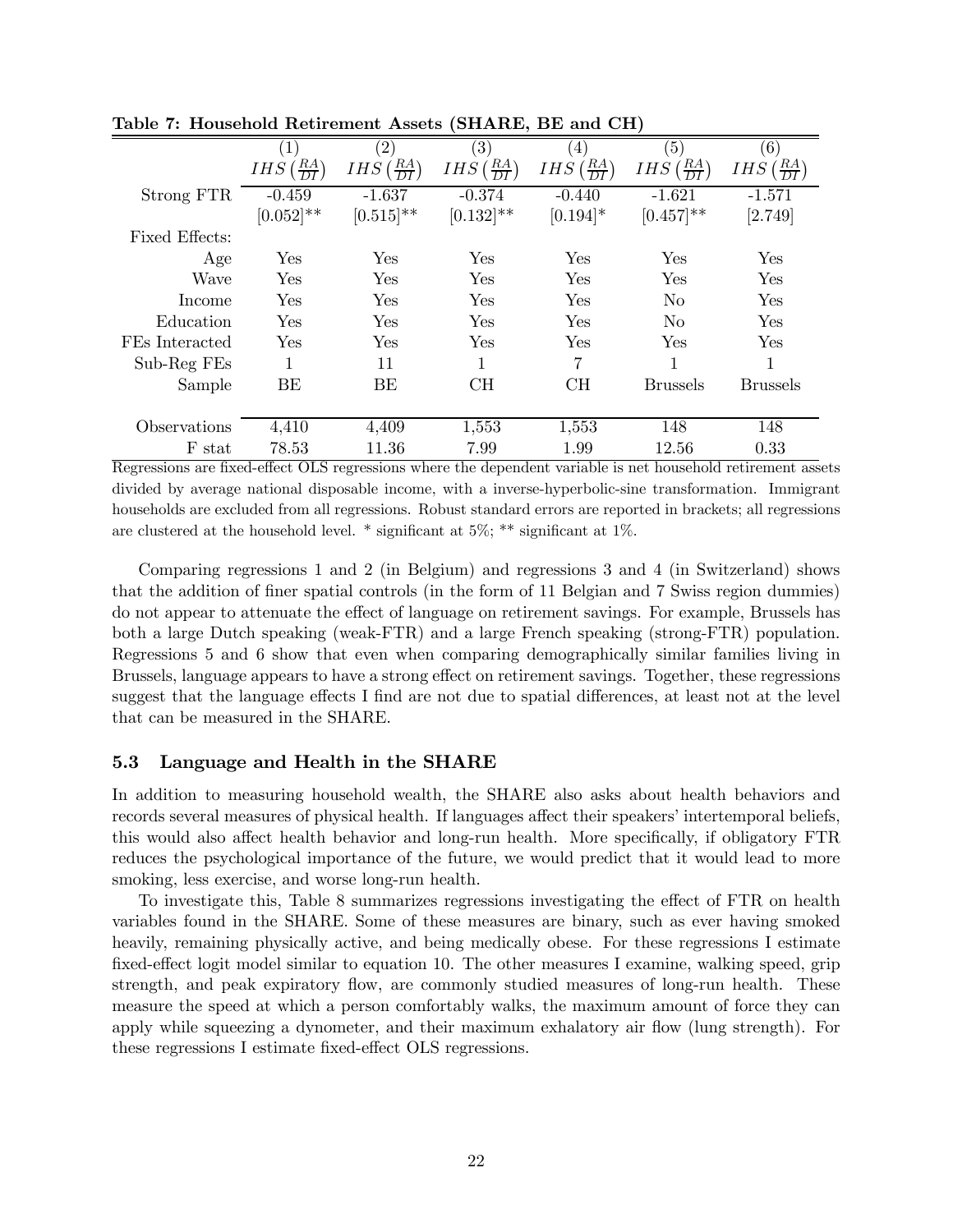|                       | $\left(1\right)$ | $\left( 2\right)$ | $\left( 3\right)$ | $\left(4\right)$ | (5)          | (6)          |
|-----------------------|------------------|-------------------|-------------------|------------------|--------------|--------------|
|                       | Smoked           | Phy Act           | Obesity           | Walk Sp          | Grip Str.    | Peak Flow    |
| Strong FTR            | 1.241            | 0.709             | 1.131             | $-0.028$         | $-0.899$     | $-16.083$    |
|                       | $[0.042]$ **     | $[0.025]$ **      | $[0.007]$ **      | [0.101]          | $[0.049]$ ** | $[2.806]$ ** |
| Full set of FEs       |                  |                   |                   |                  |              |              |
| from $reg\ 4$ table 6 | Yes              | Yes               | Yes               | Yes              | Yes          | Yes          |
| All FEs Interacted    | Yes              | Yes               | Yes               | Yes              | Yes          | Yes          |
|                       |                  |                   |                   |                  |              |              |
| Observations          | 15,750           | 9,135             | 11,958            | 6,038            | 51,571       | 26,836       |
| R-squared             |                  |                   |                   | 0.85             | 0.84         | 0.73         |

Table 8: Health Behaviors and Measures of Health (SHARE)

Regressions 1, 2, and 3 are fixed-effect (or conditional) logistic regressions with coefficients reported as odds ratios. The dependent variables are: having smoked daily for a year or more, engaging in regular physical activity, and medically obesity. Regressions 4, 5, and 6 are fixed-effect OLS regressions for measures of old-age health; walking speed  $(m/sec)$ , grip strength (kg), and peak expiratory flow $(L/min)$ . Immigrants are excluded from all regressions. Robust standard errors are reported in brackets; all regressions are clustered at the country level.  $*$  significant at 5%;  $**$  significant at 1%.

Regression 1 indicates that a strongly grammaticalized FTR leads to a 24% higher probability of having ever smoked (daily for a year or more). This is consistent with my findings on savings if the decision to smoke trades off immediate benefits versus future health costs. Similarly, regression 2 indicates that a strong-FTR language leads to a 29% lower probability of being physically active. Regressions 3, 4, 5, and 6 examine the effect of strong FTR on long-run measures of health. While there appears to be no effect on walking speed, speaking a strong-FTR language is associated with a 13% higher probability of being medically obese, a reduction in grip strength of almost a kilogram, and a reduction in peak expiratory flow of 16 liters per minute.

### 5.4 Language and Health in the DHS

The detailed health measures found in the SHARE allow me to investigate both health behaviors, and long-run markers of health. These comparisons however, are limited to retired citizens of developed Western-European countries, and in the presence of country fixed effects are identified almost entirely by retired households from Belgium and Switzerland.

To investigate whether these results generalize, I run similar health regressions in data from the MEASURE DHS project. Of the countries covered by the DHS, four countries contain significant  $($   $>$  5%) native within-country FTR variation. These countries are Burkina Faso, the Democratic Republic of the Congo, Ethiopia, and Nigeria.33 I use the DHS surveys for these countries in logistic health regressions similar to those run in the SHARE. Table 9 reports the results of these regressions on smoking, obesity, contraception, and condom use. If speaking a strong-FTR language reduces a person's concern for the future, we should expect it to increase smoking and obesity, and decrease family planning and safe-sex behavior.

<sup>&</sup>lt;sup>33</sup>In order to match as closely as possible the health regressions I run in the SHARE, I use the DHS survey that falls between 2004 and 2006 for each country, with two changes in specification. Age in the DHS data comes coded in 5-year bins, and I maintain that greater level of specificity than I used in the SHARE (10-year bins). Also, I include fixed effects for self-reported religion, which was not measured in the SHARE (but is in the WVS, and was included in those regressions).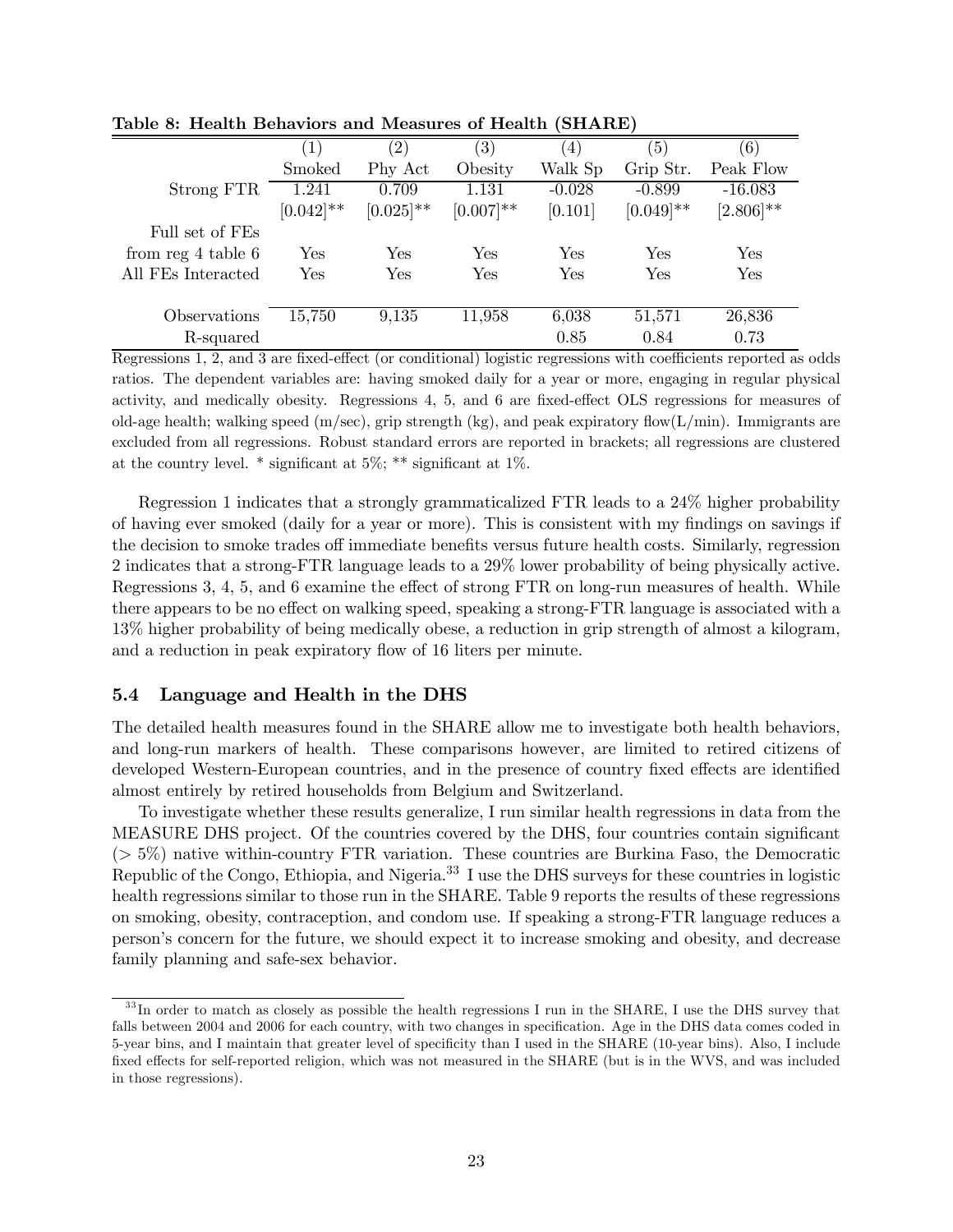|                                | $\left( 1\right)$ | $\left( 2\right)$ | $\left( 3\right)$ | (4)            | $\left(5\right)$ | (6)        |
|--------------------------------|-------------------|-------------------|-------------------|----------------|------------------|------------|
|                                | <b>Smokes</b>     | Obesity           | Cntcpt            | Cntcpt         | Condom           | Condom     |
| Strong FTR                     | 1.199             | 1.169             | 0.533             | 0.575          | 0.810            | 0.838      |
|                                | $[0.104]*$        | $[0.058]$ **      | $[0.025]$ **      | $[0.029]$ **   | $[0.052]$ **     | $[0.069]*$ |
| $\text{FTR} \times \text{Sex}$ |                   |                   |                   | 0.726          |                  | 0.926      |
|                                |                   |                   |                   | $[0.088]^{**}$ |                  | [0.122]    |
| Full set of FEs                |                   |                   |                   |                |                  |            |
| from reg $4$ table $6$         | Yes               | Yes               | Yes               | Yes            | Yes              | Yes        |
| Religion FEs                   | Yes               | Yes               | Yes               | Yes            | Yes              | Yes        |
| All FEs Interacted             | Yes               | Yes               | Yes               | Yes            | Yes              | Yes        |
| Observations                   | 13,252            | 27,706            | 32,064            | 32,064         | 11,201           | 11.201     |

Table 9: Health Behaviors in Developing Countries (DHS)

Regressions are fixed-effect (or conditional) logistic regressions with coefficients reported as odds ratios. The dependent variables are currently smokes, being medically obese, uses any form of contraception, and used a condom during last intercourse. Robust standard errors are reported in brackets. \* significant at 5%; \*\* significant at 1%.

Regressions 1 through 6 are consistent with my general hypothesis, and quantitatively similar to the results I obtain in the SHARE. Speaking a strong-FTR language is associated with a 20% greater likelihood of smoking, and a 17% greater likelihood of being obese. In regressions 3 through 6 I examine sexual health behaviors that have a strong future-component, reporting using contraception for family planning, and reporting having used a condom during your last sexual intercourse. Speaking a strong-FTR language significantly depresses both behaviors. Also, this effect appears stronger for men than for women, consistent with a large literature in development that finds men may have greater decision-making authority over these behaviors.

## 5.5 Linguistic Effects on National Savings Rates in the OECD

The evidence on both individual and household behavior we have presented so far supports the hypotheses that strong-FTR languages induce less future-oriented choices by its speakers. If my hypothesis about language and willingness to save is true however, it would also have implications for aggregate behavior. It seems natural to expect that countries in which strong-FTR languages are spoken would have both lower equilibrium household savings, and (to the degree governments aggregate individual preferences) government savings.<sup>34</sup> Figure 2, which graphs the relationship between language and savings rates for OECD countries (without any controls), suggests that the results we find among households also seem to hold for national savings rates.

 $34$ This prediction does not immediately follow from theory, however. Samuelson (1937) showed that when the duration of a potential project is fixed, the value of that project may not be even weakly decreasing in the interest rate. Arrow and Levhari (1969) established that if an agent controls when a project terminates, then in deterministic settings the natural monotonic relationship must hold; the value of investment in projects must be monotonically decreasing in the interest rate. In Hicks' book Capital and Time (1973), this is referred to as the Fundamental Theorem of Capital. Under the conditions for which this relationship holds then, it is natural to predict that countries with strong FTR languages will, on average, save less.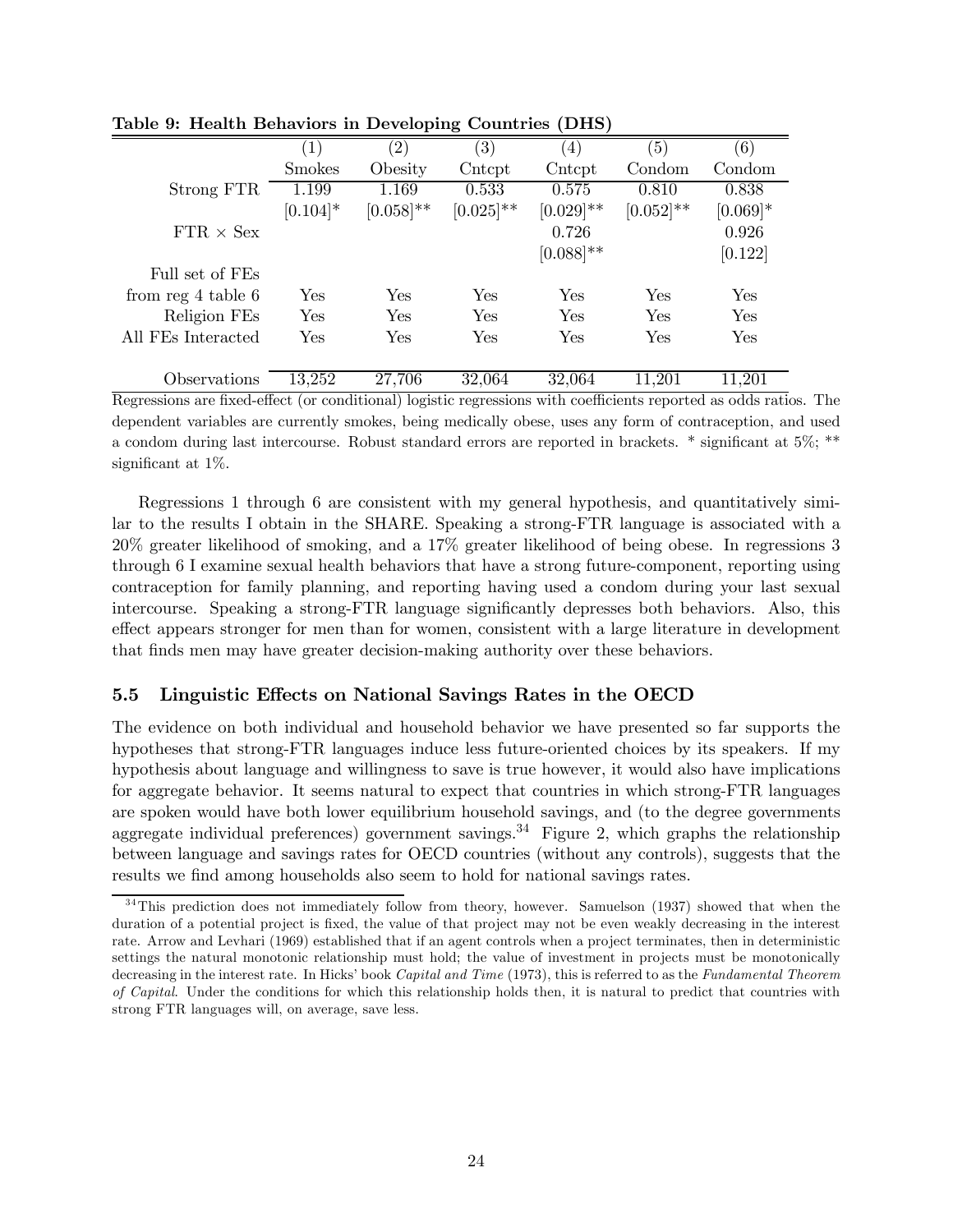

Figure 2 shows average total savings rates, accounting for both private and government consumption. Both Switzerland and Belgium have significant within-country FTR variation; for simplicity they are shaded according to their majority-FTR status. Difference in means are computed using a OLS regression where observations are clustered at the country level.

To see whether this trend survives a basic set of controls, table 10 summarizes a first set of regressions that comprise a more careful test of this prediction. These regressions closely follow Barrow and McDonald (1979), who run similar regressions on the same OECD national savings data that we investigate here. The basic functional form of these regressions is:

$$
((Y-C)/Y)_{it} = \alpha_0 + \alpha_1 (StrongFTR)_i + \alpha_2 (1/Y)_{it} + \alpha_3 (Y_{t-1}/Y_t)_{it} + \alpha_4 (CAGR)_i + \varepsilon_{it}, \quad (12)
$$

where annual observations for each country in the OECD are indexed by country  $i = 1, ..., 35$ and year  $t = 1970, ..., 2009$ <sup>35</sup> Most importantly: C is total consumption (including government expenditure) while  $Y$  is GDP,  $CAGR$  is the average growth rate of the country from 1993 to 2009 (the earliest date for which data is available for all countries), and  $StrongFTR$  is weighted by the percent of the country's population reports speaking each of their major languages.<sup>36</sup>

This form of this savings equation is a simple linear relation motivated by the Life-Cycle Hypothesis (LCH) of savings (see Modigliani 1986 for a review of the LCH). Notice that as equation 12 is written, all terms in the savings equation except  $(1/Y)_{it}$  imply that a savings function that is homogeneous of degree 0, which is to say that the savings rate is independent of the level or unit of income. This assumption has theoretical support in the LCH model, and allows for a specification in which units of measurement do not need to be comparable across countries. It may be violated if, as Feldstein (1980) points out, higher incomes lead to a increase in the share of life spent in retirement. This leads to the presence of the  $1/Y_{it}$  term, which can test for such effects as measured

 $35$  Details on the construction of each variable can be found in the data Appendix.

 $36$  Multi-lingual countries' FTR values need to be weighted by the shares of their populations speaking each language. I used the Ethnologue database to do this, see Lewis (2009) for details.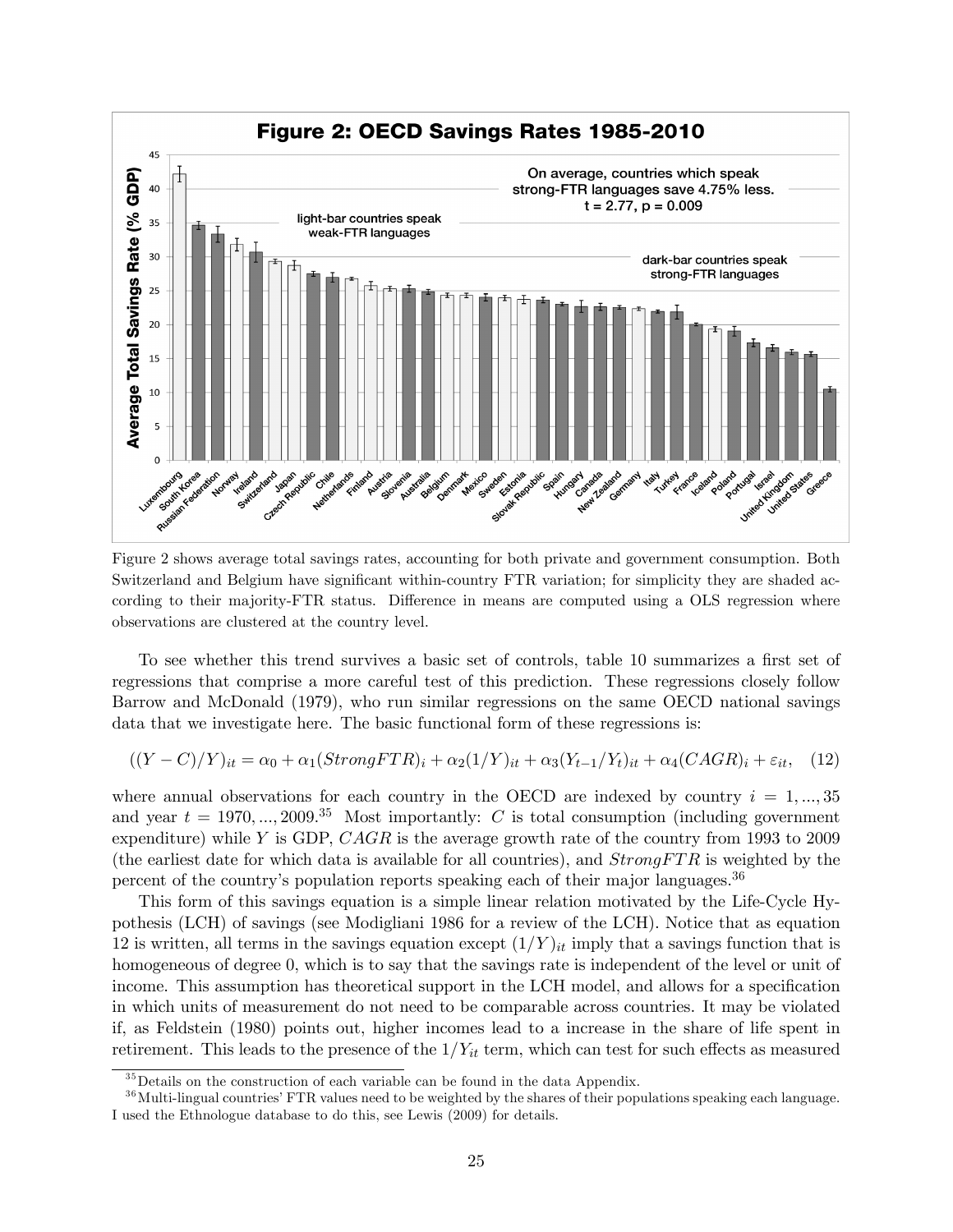by a positive  $\alpha_2$ . Essentially this term allows the marginal propensity to consume out of income to differ by the level of development of a country. In addition, OECD data allows for the inclusion of a number of important demographic controls:

 $\alpha_5(Unemplogment)_{it} + \alpha_6(Old)_{it} + \alpha_7(Young)_{it} + \alpha_8(SocSec)_{it}.$ 

These control for the unemployment rate, the fraction of the population that are over 65, the fraction under 15, and the per-capita fraction of GDP spent on social security payments (defined as % GDP spent on disability, old age, and survivors benefits divided by the fraction of the population that are over 65).

Another possible concern with cross-country regressions may be that the FTR strength of countries is spatially correlated. In Western Europe for example, most strong-FTR countries are in the northern half of the continent. This leads to the possibility that (at least in Western Europe), the effects I attribute to strong FTR could actually be due to correlated spatial factors (like climate or distance from Mediterranean trade routes) Similar stories might also invalidate my results on other continents. The inclusion of continent fixed effects and a country's Latitude allow me to investigate whether effects like these are biasing my results.

Empirical estimates of equation 12 are presented in Table 10.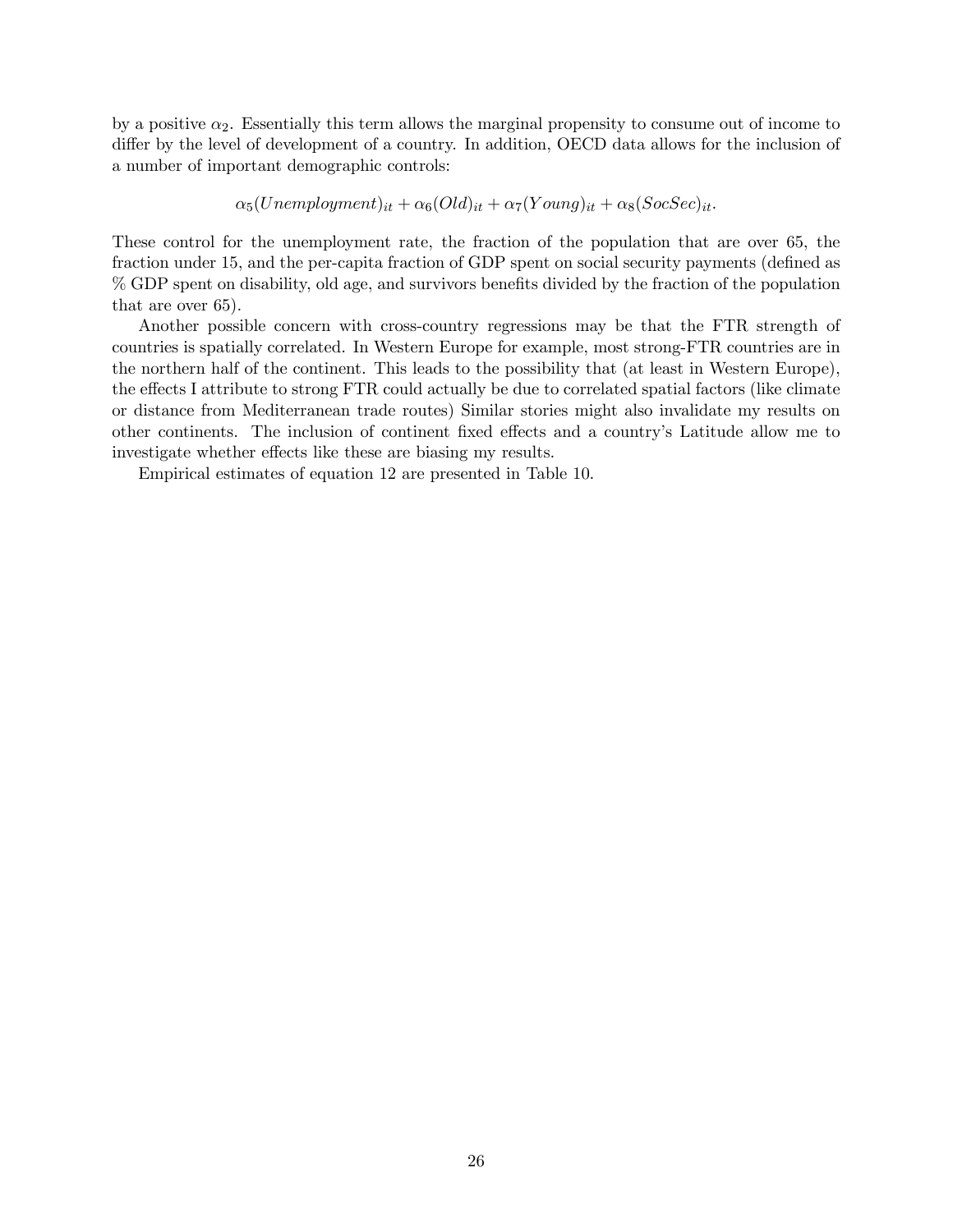|                                   | (1)            | $\overline{(2)}$ | $\overline{(3)}$ | $\overline{(4)}$ | $\overline{(5)}$ | (6)            |
|-----------------------------------|----------------|------------------|------------------|------------------|------------------|----------------|
|                                   | $GDSR_t$       | $GDSR_t$         | $GDSR_t$         | $GDSR_t$         | $GDSR_t$         | $GDSR_t$       |
| <b>Strong FTR</b>                 | $-5.272$       | $-5.212$         | $-5.245$         | $-6.397$         | $-5.821$         | $-5.924$       |
|                                   | $[1.798]^{**}$ | $[1.769]^{**}$   | $[1.948]$ *      | $[1.774]^{**}$   | $[2.378]$ *      | $[2.457]$ *    |
| $PCGDP_{t-1}$ / $PCGDP_t$         | $-32.504$      | $-35.035$        | $-45.985$        | $-41.852$        | $-41.285$        | $-32.396$      |
|                                   | $[7.908]^{**}$ | $[8.930]^{**}$   | $[14.742]$ **    | $[13.215]^{**}$  | $[12.065]$ **    | $[10.819]$ **  |
| CAGR                              | $-0.045$       | $-0.009$         | 0.141            | 0.154            | 0.169            | 0.159          |
|                                   | [0.128]        | [0.169]          | [0.284]          | [0.265]          | [0.255]          | [0.228]        |
| Unemployment <sub>t</sub> $(\%)$  | $-0.411$       | $-0.367$         | $-0.226$         | $-0.190$         | $-0.170$         | $-0.171$       |
|                                   | $[0.141]$ **   | $[0.133]$ **     | [0.142]          | [0.130]          | [0.125]          | [0.118]        |
| Old $_t$ (%)                      | $-1.342$       | $-1.382$         | $-1.386$         | $-1.240$         | $-1.100$         | $-1.165$       |
|                                   | $[0.284]^{**}$ | $[0.298]^{**}$   | $[0.318]^{**}$   | $[0.319]$ **     | $[0.283]$ **     | $[0.299]$ **   |
| Young <sub>t</sub> $(\%)$         | $-0.711$       | $-0.663$         | $-0.618$         | $-0.367$         | $-0.205$         | $-0.155$       |
|                                   | $[0.162]^{**}$ | $[0.184]^{**}$   | $[0.239]*$       | [0.212]          | [0.302]          | [0.351]        |
| $1 / PCGDP_t$                     |                | $-28.119$        | $-66.266$        | $-109.761$       | $-130.260$       | $-133.831$     |
|                                   |                | [49.798]         | [65.211]         | [57.808]         | [71.601]         | [68.227]       |
| Soc Sec <sub>t</sub> (%GDP / Old) |                |                  | $-1.942$         | $-1.909$         | $-1.622$         | $-5.457$       |
|                                   |                |                  | [2.252]          | [2.040]          | [2.153]          | [3.395]        |
| Protestant                        |                |                  |                  | $-4.102$         | $-4.229$         | $-5.501$       |
|                                   |                |                  |                  | $[1.427]^{**}$   | $[1.850]$ *      | $[1.196]^{**}$ |
| French Legal Origin               |                |                  |                  |                  | $-0.424$         | 0.358          |
|                                   |                |                  |                  |                  | [2.425]          | [3.401]        |
| German Legal Origin               |                |                  |                  |                  | 1.542            | 2.197          |
|                                   |                |                  |                  |                  | [3.316]          | [4.283]        |
| Scandanavian Lgl Or               |                |                  |                  |                  | 0.395            | 0.503          |
|                                   |                |                  |                  |                  | [3.508]          | [3.343]        |
| Dist from Equator                 |                |                  |                  |                  |                  | 1.371          |
|                                   |                |                  |                  |                  |                  | [3.106]        |
| Continent FEs:                    | $\rm No$       | $\rm No$         | $\rm No$         | $\rm No$         | $\rm No$         | Yes            |
| Observations                      | 904            | 904              | 614              | 614              | 614              | 614            |
| R-squared                         | 0.40           | 0.40             | 0.43             | 0.51             | 0.52             | 0.59           |

Table 10: Gross Domestic Savings Rates in the OECD

Regressions are OLS regressions where the dependent variable is a country's Gross Domestic Savings Rate in year  $t$ . Observations are for OECD countries from 1970 to 2009. Protestant is a binary variable that measures if the country is majority protestant or not. Robust standard errors are reported in brackets and clustered at the country level. \* significant at 5%; \*\* significant at 1%.

Regression 1 estimates a version of equation 12 that is fully homogeneous of degree 0, while regressions 2 through 6 add  $1/PCGDP_t$ , which allows savings rates to vary with the size of the economy. These regressions suggests that countries with a strong-FTR language save on average around five percentage points less per year than do countries with weak-FTR language, a result consistent with my earlier results on household savings and health measures. Regressions 5 and 6 add controls commonly found in the literature on economic growth: Protestantism and a country's legal origin.37 Regression 6 adds two measures to help control for spatial correlation, continent fixed

<sup>&</sup>lt;sup>37</sup>A large literature has argued that common-law countries provide stronger protection of outside investors from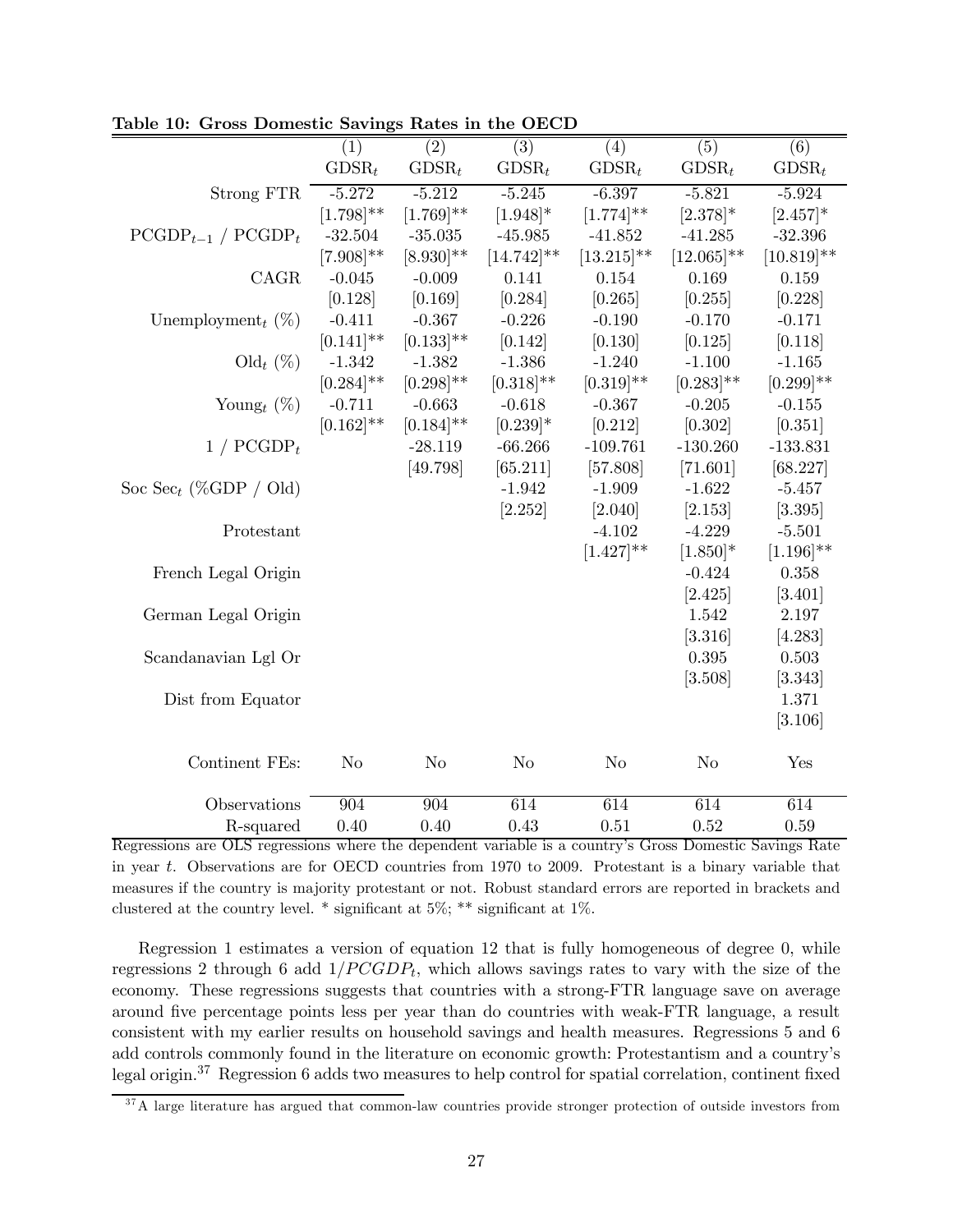effects, and the distance from a country's capital to the equator in thousands of miles. Overall, the measured effect of FTR on national savings rates is stable to the inclusion of these controls. Weak-FTR countries appear to save on average 6% more of their GDP per year than their strong-FTR counterparts.

### 5.6 Language and Savings in the OECD: Robustness Checks

To get a sense of the stability of my measured effect over time, I re-estimate equation 12 separately for each decade that OECD data is available. These estimates are reported in Table 11.

|                                                      | (1)            | $\rm(2)$        | (3)                 | (4)          | (5)          |
|------------------------------------------------------|----------------|-----------------|---------------------|--------------|--------------|
|                                                      | $GDSR_t$       | $GDSR_t$        | $GDSR_t$            | $GDSR_t$     | $GDSR_t$     |
| Strong FTR                                           | $-5.212$       | $-4.194$        | $-5.458$            | $-5.142$     | $-6.975$     |
|                                                      | $[1.769]$ **   | $[1.750]$ *     | $[1.805]$ **        | $[2.043]*$   | $[2.667]$ *  |
| $PCGDP_{t-1}$ / $PCGDP_t$                            | $-35.035$      | $-46.258$       | $-64.147$           | $-49.460$    | $-18.060$    |
|                                                      | $[8.930]^{**}$ | $[12.536]^{**}$ | $[15.494]$ **       | $[19.760]$ * | $[8.391]$ *  |
| CAGR                                                 | $-0.009$       | 0.397           | 0.313               | 0.121        | $-0.056$     |
|                                                      | [0.169]        | [0.571]         | [0.329]             | [0.371]      | [0.158]      |
| Unemployment <sub>t</sub> $(\%)$                     | $-0.367$       | $-0.544$        | $-0.360$            | $-0.229$     | $-0.321$     |
|                                                      | $[0.133]$ **   | [0.307]         | [0.189]             | [0.192]      | $[0.153]$ *  |
| $\text{Old}_t (\%)$                                  | $-1.382$       | $-1.298$        | $-1.178$            | $-1.803$     | $-2.019$     |
|                                                      | $[0.298]$ **   | $[0.552]$ *     | $[0.321]$ **        | $[0.382]$ ** | $[0.513]$ ** |
| Young <sub>t</sub> $(\%)$                            | $-0.663$       | $-0.624$        | $-0.213$            | $-0.810$     | $-1.237$     |
|                                                      | $[0.184]^{**}$ | [0.464]         | [0.320]             | $[0.257]$ ** | $[0.230]$ ** |
| $1 / PCGDP_t$                                        | $-28.119$      | 112.425         | $-23.892$           | $-49.676$    | $-66.561$    |
|                                                      | [49.798]       | [78.480]        | [29.367]            | [53.792]     | [85.171]     |
| Years:                                               | All            | 1970-79         | 1980-89             | 1990-99      | 2000-09      |
| Observations                                         | 904            | 103             | 185                 | 290          | 326          |
| R-squared<br>$\overline{\Omega}$ $\overline{\Omega}$ | 0.40           | 0.69            | 0.64<br>$\cdot$ 11. | 0.45         | 0.39         |

Regressions are OLS regressions where the dependent variable is a country's Gross Domestic Savings Rates in year  $t$ . Robust standard errors are reported in brackets and clustered at the country level.  $*$  significant at  $5\%$ ; \*\* significant at  $1\%$ .

While statistical power becomes an issue when subdividing these data, the effect of language on savings appears stable across time, and is significant in every decade. Earlier regressions have fewer observations due to OECD expansion in the 1980's and early 1990's. Increasing membership in the OECD also makes it hard to compare coefficients across time periods; however in a pooled regression the interactions between language and decade dummies are insignificant.

These OECD regressions have the benefit of comparing relatively similar countries: the member nations of the OECD are developed economies dedicated to open markets and free trade. By merging world-bank national savings data with the WVS however, we can investigate whether these cross-country national savings results extend to less-developed countries. In addition, this

expropriation by corporate insiders, and that this and other features of a legal system are largely determined by a country's legal origin; see La Porta 2008 for an excellent survey.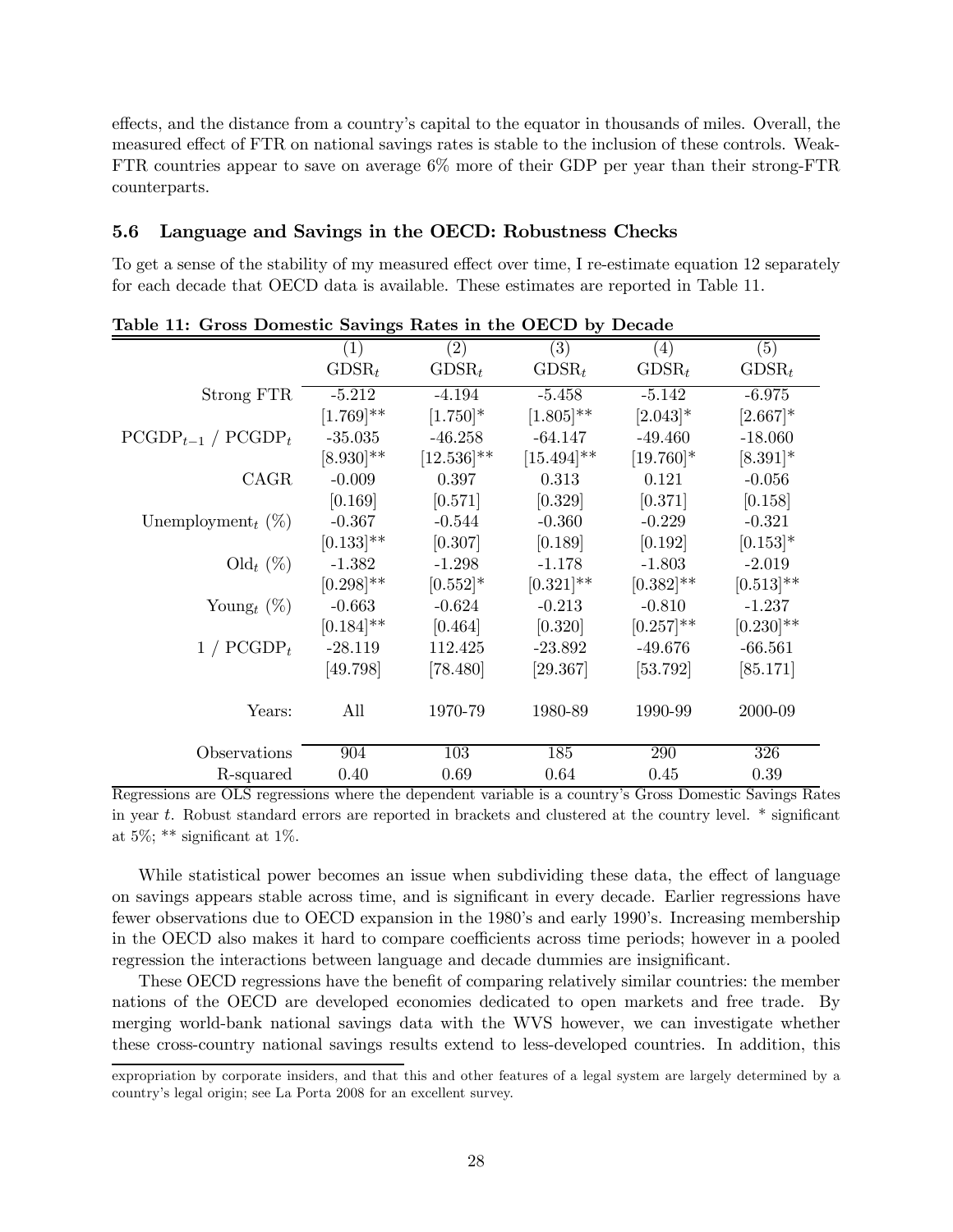allows us to examine whether these cross-country regressions survive the types of culture and values controls that are present in the WVS. Table 12 reports the results of these regressions.

|                                  | (1)              | $\overline{(2)}$ | $\overline{(3)}$ | $\overline{(4)}$ | $\overline{(5)}$ | $\overline{(6)}$ |
|----------------------------------|------------------|------------------|------------------|------------------|------------------|------------------|
|                                  | $GDSR_t$         | $GDSR_t$         | $GDSR_t$         | $GDSR_t$         | $GDSR_t$         | $GDSR_t$         |
| Strong FTR                       | $-13.848$        | $-15.545$        | $-12.253$        | $-11.328$        | $-8.442$         | $-11.002$        |
|                                  | $[3.303]$ **     | $[4.814]^{**}$   | $[3.337]^{**}$   | $[3.320]$ **     | $[2.980]$ **     | $[3.611]$ **     |
| $PCGDP_{t-1}$ / $PCGDP_t$        | 47.570           | 19.905           | 15.108           | 15.616           | 13.488           | 11.032           |
|                                  | [35.330]         | [28.120]         | [25.197]         | [23.366]         | [21.735]         | [19.177]         |
| $\text{Old}_t (\%)$              | $-2.363$         | $-1.718$         | $-1.916$         | $-2.112$         | $-1.144$         | $-1.064$         |
|                                  | $[0.685]$ **     | $[0.839]$ *      | $[0.730]$ *      | $[0.687]**$      | [0.774]          | [1.312]          |
| Young <sub>t</sub> $(\%)$        | $-1.274$         | $-0.736$         | $-0.813$         | $-0.891$         | $-0.617$         | $-0.523$         |
|                                  | $[0.409]$ **     | [0.498]          | [0.501]          | [0.512]          | [0.475]          | [0.693]          |
| French Legal Origin              |                  | $-7.676$         | $-3.302$         | $-7.578$         | $-4.191$         | $-2.189$         |
|                                  |                  | $[2.843]$ **     | [2.828]          | [4.887]          | [4.831]          | [6.080]          |
| German Legal Origin              |                  | $-9.937$         | $-6.735$         | $-11.716$        | $-6.883$         | $-6.450$         |
|                                  |                  | [6.790]          | [4.980]          | $[4.828]$ *      | [5.204]          | [8.180]          |
| Scandanavian Lgl Or              |                  | $-7.430$         | $-3.196$         | $-6.432$         | 1.139            | omitted          |
|                                  |                  | [7.248]          | [5.326]          | [5.355]          | [5.580]          |                  |
| $1 / PCGDP_t$                    |                  | $-4.455$         | $-4.819$         | $-5.102$         | $-5.477$         | $-4.811$         |
|                                  |                  | $[1.726]$ *      | $[1.781]^{**}$   | $[1.766]^{**}$   | $[1.954]^{**}$   | $[2.318]*$       |
| Unemployment <sub>t</sub> $(\%)$ |                  |                  | $-0.724$         | $-0.587$         | $-0.455$         | $-0.252$         |
|                                  |                  |                  | $[0.193]$ **     | $[0.225]$ *      | $[0.207]*$       | [0.250]          |
| Real Interest Rate $_t$          |                  |                  | $-0.199$         | $-0.219$         | $-0.217$         | $-0.213$         |
|                                  |                  |                  | [0.108]          | $[0.092]$ *      | $[0.076]$ **     | $[0.081]$ *      |
| Legal Rights Index               |                  |                  |                  | $-0.899$         | $-0.084$         | 0.236            |
|                                  |                  |                  |                  | [0.999]          | [1.059]          | [1.280]          |
| $T$ rust $_t$                    |                  |                  |                  | 2.947            | $-0.787$         | $-5.474$         |
|                                  |                  |                  |                  | [9.244]          | [8.738]          | [11.585]         |
| Family is Important $_t$         |                  |                  |                  | 47.163           | 42.008           | 49.974           |
|                                  |                  |                  |                  | $[15.877]^{**}$  | $[13.648]^{**}$  | $[17.618]^{**}$  |
| Continent FEs:                   | N <sub>o</sub>   | No               | $\rm No$         | N <sub>o</sub>   | Yes              | Yes              |
| <b>PCGDP</b>                     | All              | All              | All              | All              | All              | < 5,000          |
|                                  |                  |                  |                  |                  |                  |                  |
| Observations                     | $\overline{120}$ | $\overline{120}$ | $\overline{113}$ | $\overline{113}$ | $\overline{113}$ | $\overline{73}$  |
| R-squared                        | 0.20             | 0.32             | 0.51             | 0.55             | 0.62             | 0.65             |

Table 12: Gross Domestic Savings Rates in the WVS

Regressions are OLS regressions where the dependent variable is a country's Gross Domestic Savings Rates in year t. Observations are for the countries in the WVS countries over three waves, from 1994 to 2008. Robust standard errors are reported in brackets and clustered at the country level. \* significant at 5%; \*\* significant at 1%.

The results of these regressions suggest that the national savings results I find are not limited to the developed nations of the OECD, and also survive the cultural controls that are found in the WVS. Overall, if anything the effect of language on national savings appears stronger (in percentage points) among developing than developed nations, and are not significantly attenuated by the inclusion of culture and values controls.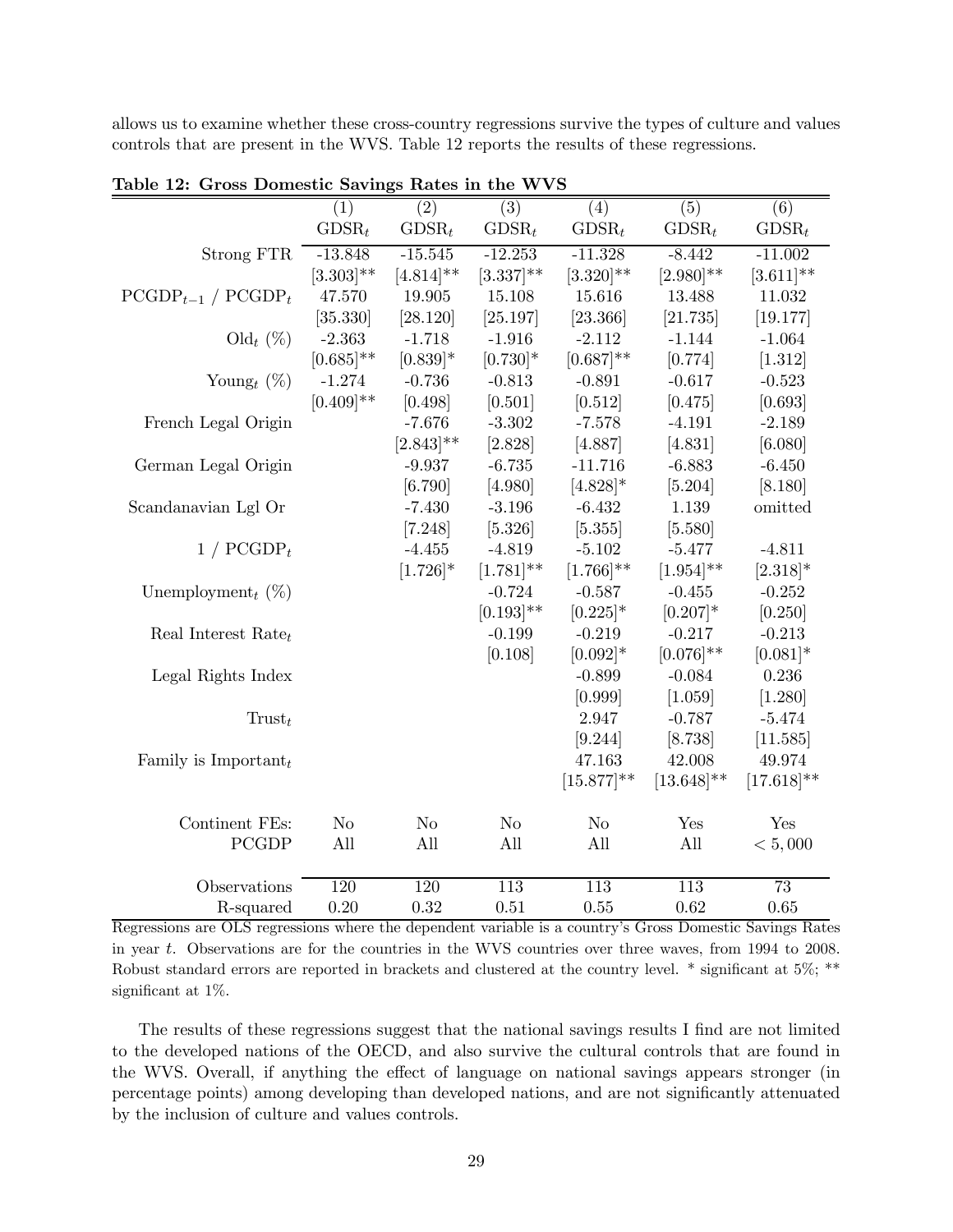## 6 Discussion

## 6.1 Language, Thought, and Behavior

The idea that language can impact the way people think and act has a rich history in linguistics, philosophy, and psychology. Saussure, the founder of both structural linguistics and semiotics, characterized reality as an unstructured phenomena that is discretized and organized by language, writing: "if words stood for pre-existing entities they would all have exact equivalents in meaning from one language to the next, but this is not true" (Saussure 1916). In his Tractatus Logico-Philosophicus (1922), Wittgenstein formulates a theory of language as the means by which people both picture and reason about reality, famously concluding: "Wovon man nich sprechen kann, darüber muss man schweigen" (Whereof one cannot speak, thereof one must be silent). The idea that language can influence thought has become know as the Sapir-Whorf hypothesis (SWH, Whorf 1956), and has generated several interesting lines of research in linguistics and psychology.<sup>38</sup> My hypothesis can be thought of as an instance of the SWH, and is to my knowledge, the first to connect language structure and decision making.

### 6.1.1 Skepticism of the Weak Sapir-Whorf Hypothesis

While many studies support at least a weak form of the SWH, there are a number of scholars who argue that on balance, the idea that cognition is shaped by language is misguided. Most prominently, in his seminal work Syntactic Structures (1957), Chomsky argues that humans have an innate set of mechanisms for learning language, and that this constrains all human languages to conform with a "universal grammar".

Taken in strong form, a universal grammar would largely eliminate the scope for language to affect cognition. In The Language Instinct (1994), Pinker argues exactly this: that humans do not think in the language we speak in, but rather in an innate "mentalese" which precedes natural language. He concludes that: "there is no scientific evidence that languages *dramatically* shape their speakers' ways of thinking" (emphasis mine).While a rich literature since 1994 has disputed this claim, support for the SWH remains an hotly debated topic.

## 6.1.2 Language Acquisition and Future-Time Reference

Important for evaluating my hypothesis, several studies have looked at differences between children learning weak and strong-FTR languages. Harner (1981) finds that among English-speaking children, the use of the future tense begins by age 3 and is relatively developed by age 5. Szagun (1978) finds that the time-path of this development is identical in matched pairs of English and German children, with these pairs of children showing no discernible difference in the rate at which they acquire and use FTR. Differences between English (strong-FTR) and German (weak-FTR) were reflected in Szagun's study, but only among adults: the German-speaking parents of the children Szagun studied used FTR much less often than their English-speaking counterparts. These similar development paths suggest that the differences that I find between weak and strong-FTR language speakers do not reflect innate cognitive nor early cultural differences between speakers of different languages, at least as reflected in the development of children through age five.

<sup>&</sup>lt;sup>38</sup> See Scholz et al 2011 for a review of Sapir-Whorf hypotheses.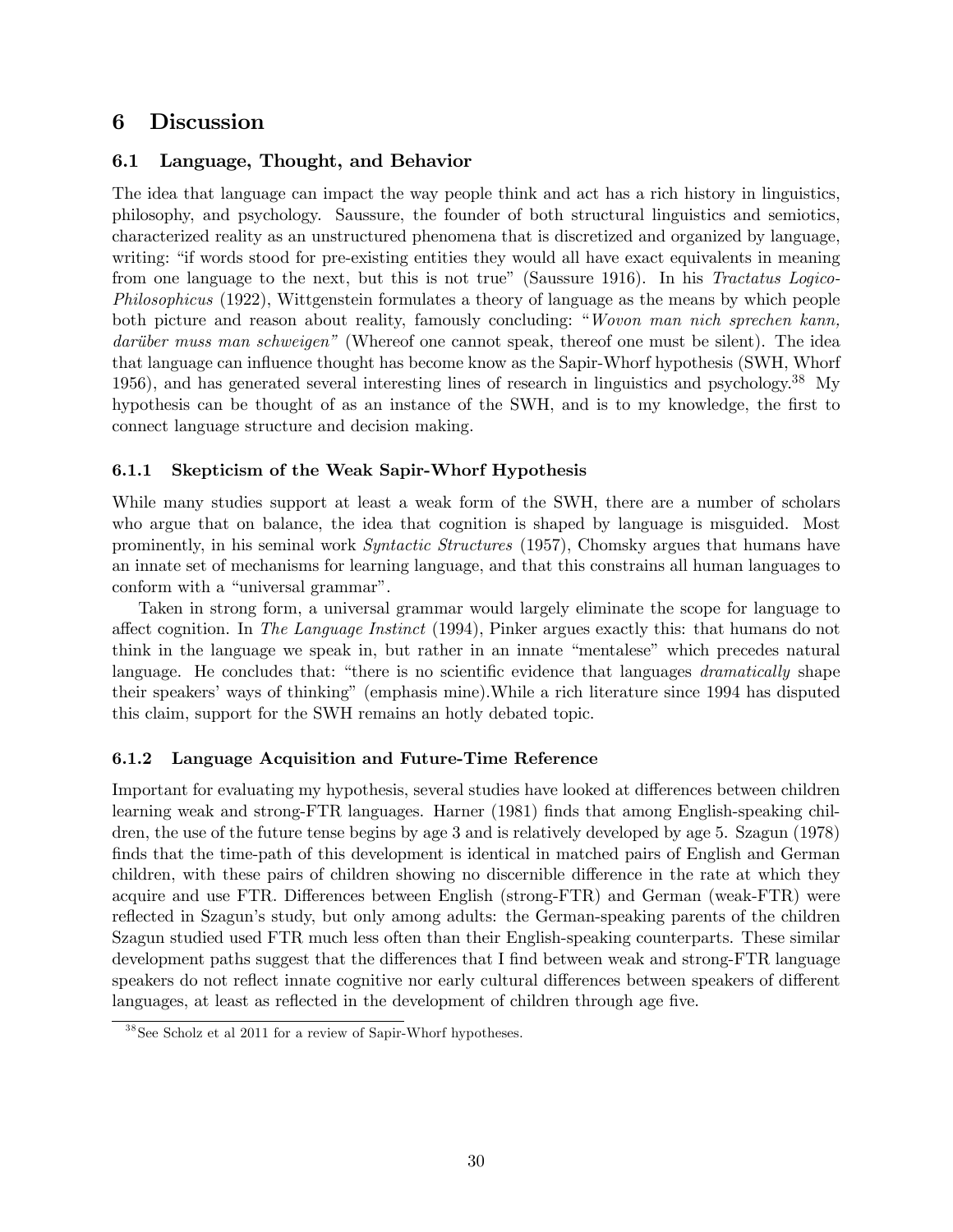### 6.1.3 Work on Language in Economics

Work on language in economics has primarily focused on whether language, either by evolution or design, maximizes some objective function. The earliest example of this is Marschak (1965) which asks both which traits will be selected as languages evolve, and what objectives policy makers should have in mind when shaping a language, either directly (as in the case of the Académie  $francaise$ <sup>39</sup> or through educational policy. Closest in objective to this paper, Rubinstein (2000) studies a model in which decision makers use language to both perceive and verbalize decisions. It follows that: "interesting restrictions on the richness of a language can yield interesting restrictions on the set of an economic decision maker's admissible preferences". This "expressibility effect" is essentially a much stronger form of what I test for here: the ability of language to affect beliefs and behavior.

### 6.1.4 Work on Development and Growth

There is also a broad and ongoing debate as to why similarly-situated nations and societies can differ so greatly in their economic development and wealth. Jared Diamond is probably best associated with the geographer / biologist's view that these differences are mainly due to geography, climate, and the ecology of animal domestication (Diamond 2005). Historian David Landes argues that deep seated cultural factors affect the ability of societies to exploit science, technology, and markets (Landes 1999). Finally, social scientists such as Acemoglu, Robinson, and Shleifer have argued for the central role of institutions in providing the right incentives for innovation and good government (Acemoglu & Robinson 2012, La Porta et al 2008). All of these theories were developed by comparing similarly situated nations and societies that have experienced divergent economic outcomes. While my findings are not a theory of development, they do suggest that language structure is an important factor to account for when making such comparisons.

## 7 Conclusion

Overall, my findings are largely consistent with the hypothesis that languages with obligatory future-time reference lead their speakers to engage in less future-oriented behavior. On savings, the evidence is consistent on multiple levels: at an individual's propensity to save, to long-run effects on retirement wealth, and in national savings rates. These findings extend to health behaviors ranging from smoking to condom use, as well as to measures of long-run health. All of these results survive after comparing only individuals who are identical in numerous ways and were born and raised in the same country.

One important issue in interpreting these results is the possibility that language is not causing but rather reflecting deeper differences that drive savings behavior. These available data provide preliminary evidence that much of the measured effects I find are causal, for several reasons that I have outlined in the paper. Mainly, self-reported measures of savings as a cultural value appear to drive savings behavior, yet are completely uncorrelated with the effect of language on savings. That is to say, while both language and cultural values appear to drive savings behavior, these measured effects do not appear to interact with each other in a way you would expect if they were both markers of some common causal factor.

<sup>&</sup>lt;sup>39</sup>The Académie francaise is made up of 40 members (*immortels*) who are elected to life terms. The Académie is France's official authority on the vocabulary and grammar of the French language, and publishes the Dictionnaire de l'Académie française, the official dictionary of the French language.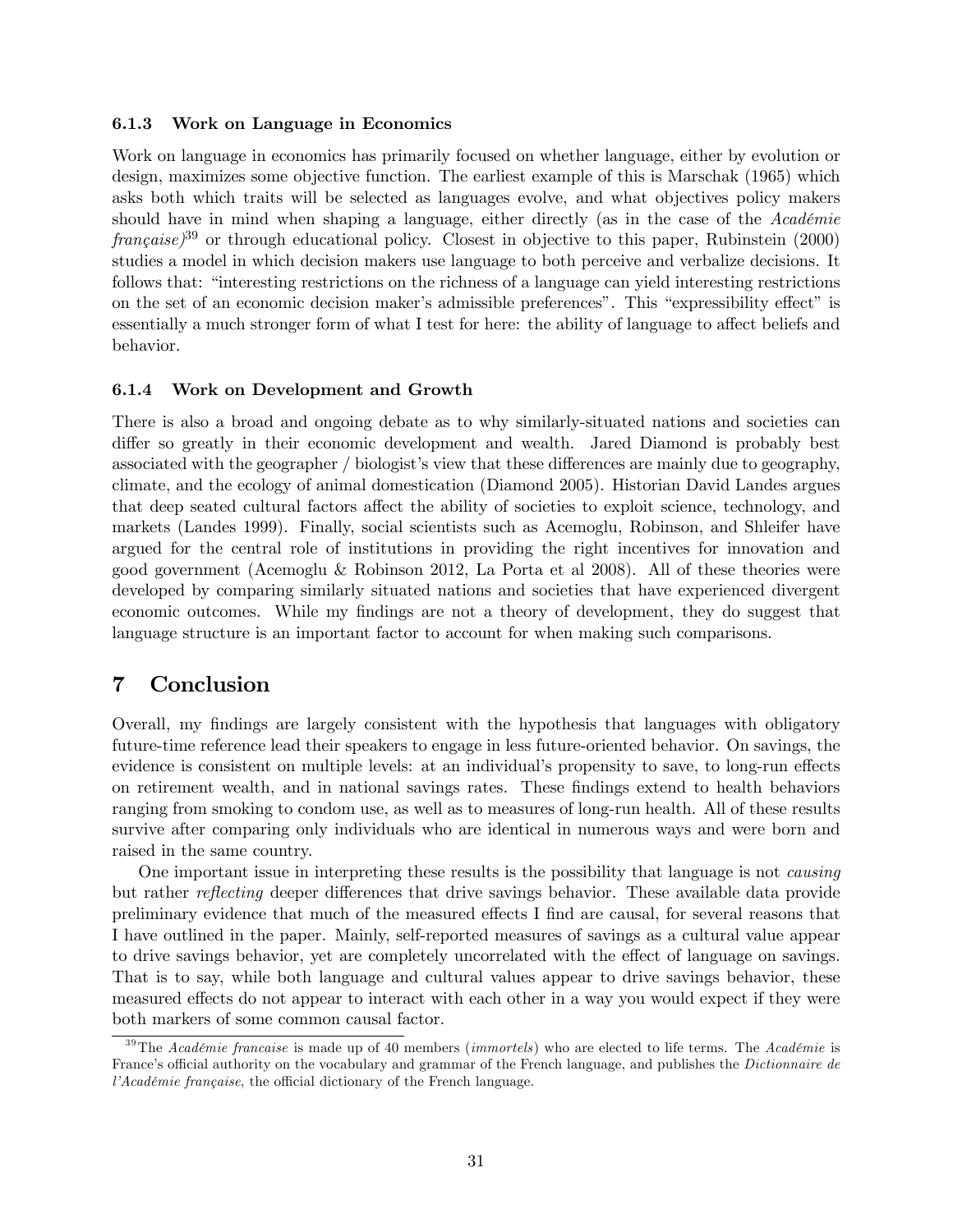In addition, differences in the use of FTR do not seem to correspond to cognitive or developmental differences in the acquisition of language. This suggests that the effect of language that I measure occurs through a channel that is independent of either cultural or cognitive differences between linguistic groups.

Nevertheless, the possibility that language acts only as a powerful marker of some deeper driver of intertemporal preferences cannot be completely ruled out. This possibility is intriguing in itself, as the variation in future-time reference that identifies my regressions is very old. In Europe for example, most Germanic and Finno-Ugric languages have been futureless for hundreds of years. Indeed, Dahl (2000) suggests that proto-Germanic was futureless at least two thousand years ago.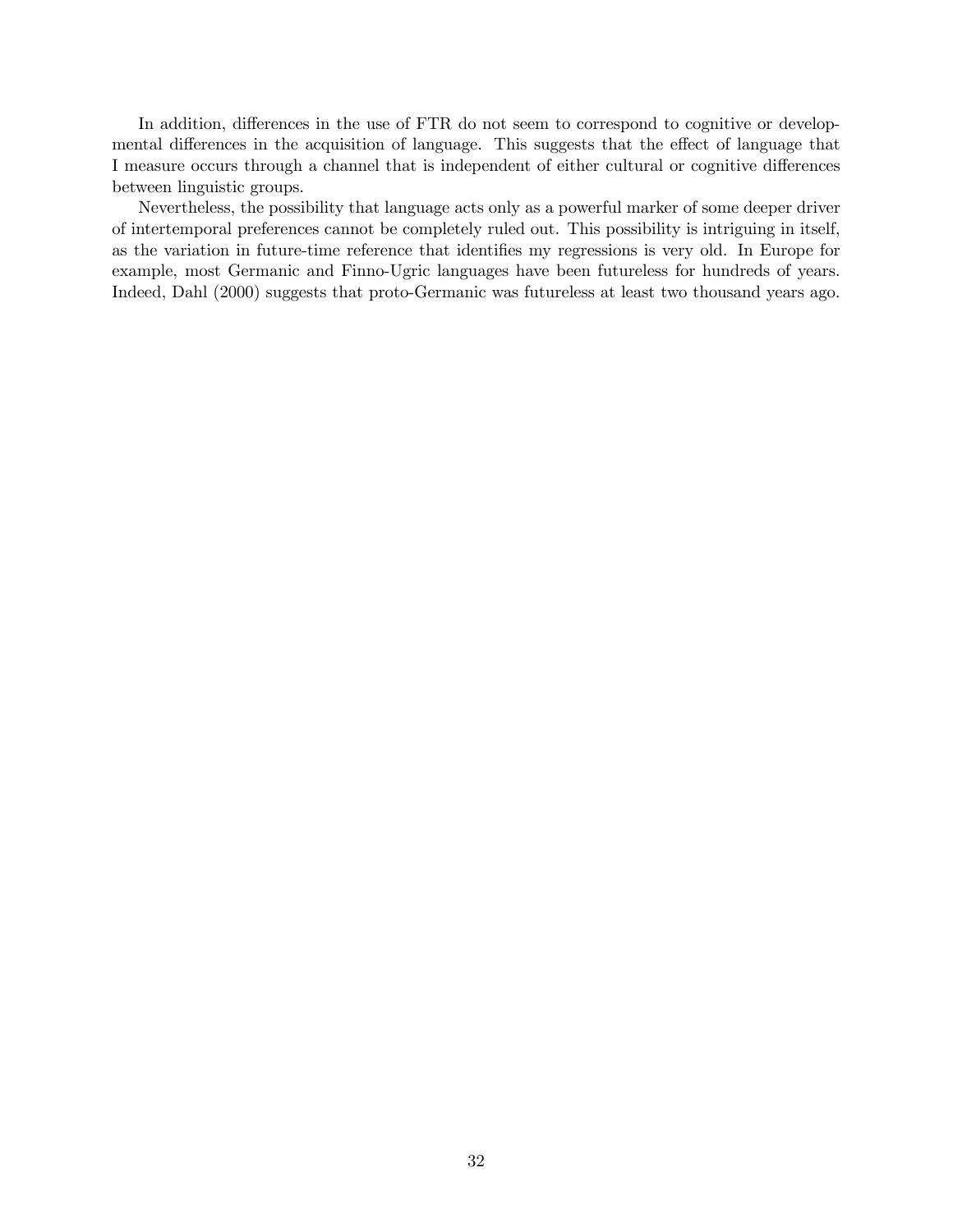## 8 Appendix A: Data

## 8.1 Data Statements

This paper uses data from SHARE release 2.3.1, as of July 29th 2010. SHARE data collection in 2004-2007 was primarily funded by the European Commission through its 5th and 6th framework programmes (project numbers QLK6-CT-2001- 00360; RII-CT- 2006-062193; CIT5-CT-2005-028857). Additional funding by the US National Institute on Aging (grant numbers U01 AG09740-13S2; P01 AG005842; P01 AG08291; P30 AG12815; Y1-AG-4553-01; OGHA 04-064; R21 AG025169) as well as by various national sources is gratefully acknowledged (see http://www.shareproject.org for a full list of funding institutions).

## 8.2 Wording of Questions in the WVS (Household Level Variables)

FAMSAVED: During the past year, did your family (read out and code one answer):

- 1: Save money (23%)
- 2: Just get by (51%)
- 3: Spent some savings and borrowed money (14%)
- 4: Spent savings and borrowed money (12%)

For the regressions in this paper, this variable is coded as 1 if the family reported saving money, and 0 otherwise.

TRUST: Generally speaking, would you say that most people can be trusted or that you need to be very careful in dealing with people? (Code one answer):

- 1: Most people can be trusted. (26%)
- 2: Need to be very careful. (74%)

FAMILY: indicate how important it is in your life. Would you say it is

- 1: 'Very important' (91%)
- 2: 'Rather important' (8%)
- 3: 'Not very important' (1%)
- 4: 'Not at all important' (0.2%)

CHILDSAVE: Here is a list of qualities that children can be encouraged to learn at home. Which, if any, do you consider to be especially important? Please choose up to five! (Code five mentions at the maximum):

| Independence                           | Hard work                                |
|----------------------------------------|------------------------------------------|
| Feeling of responsibility              | Imagination                              |
| Tolerance and respect for other people | Thrift, saving money and things $(37\%)$ |
| Determination, perseverance            | Religious faith                          |
| Unselfishness                          | <i>Obedience</i>                         |

UNEMPLOYED: Respondents are asked to chose one of three options:

- 1: Employed (52%)
- 2: Not in Labor Force (38%)
- 3: Unemployed (10%)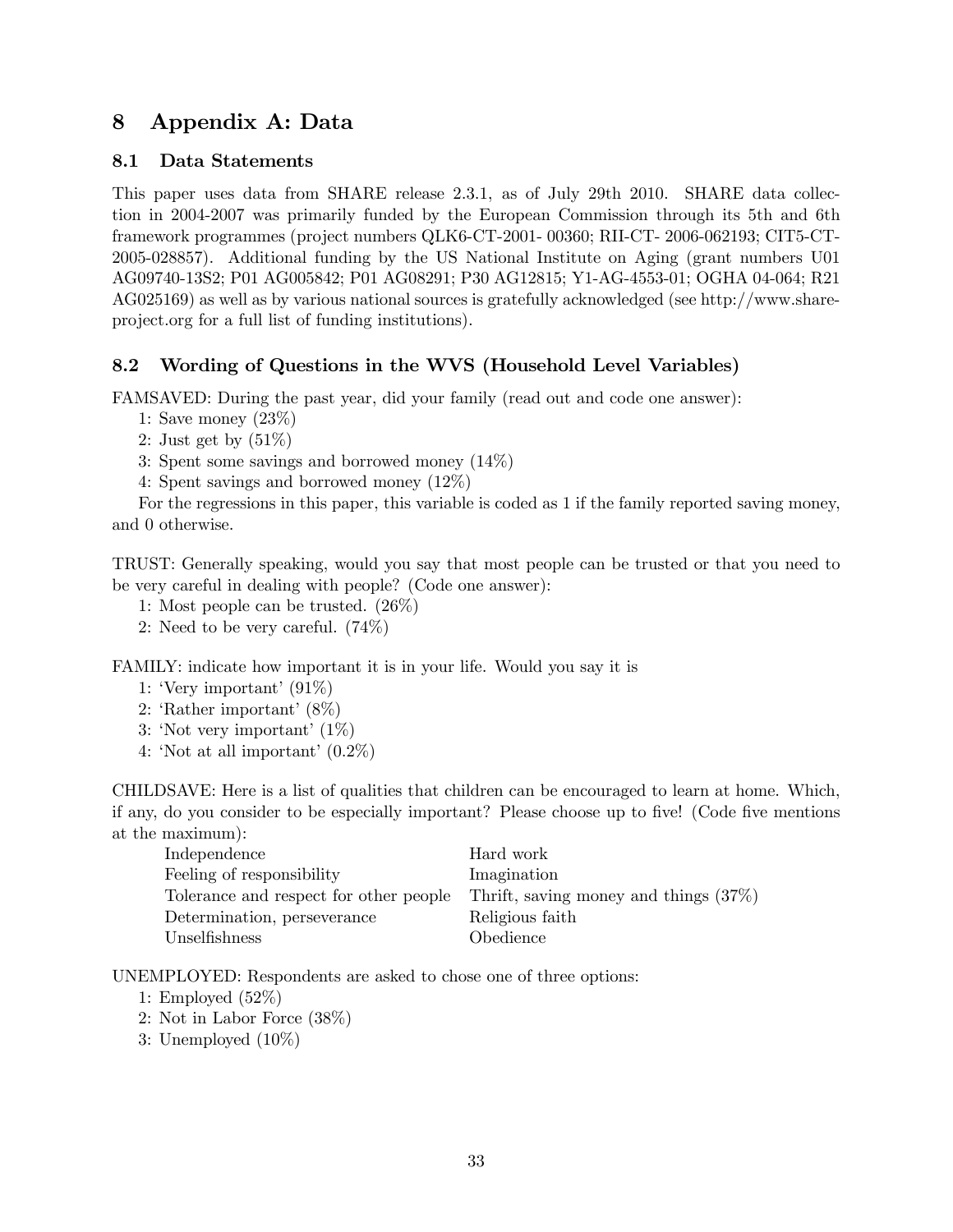## 8.3 World Bank, World Development Indicators (WDI)

LEGAL ORIGIN VARIABLES: Following La Porta et al 1997, many cross-country analyses have included fixed effects for the origin of a country's legal system. These controls account for the fact that legal rules protecting investors appear to vary systematically among legal traditions, with La Porta et al arguing that the laws of common law countries (originating in English law) are more protective of outside investors than civil law countries (originating in Roman law). They argue that these protections limit the extent of expropriation of outside investors by corporate insiders, and thereby promotes financial development. In this paper I include fixed effects for French, German, and Scandinavian legal origins, with English Legal origins as the excluded category. See La Porta et al 2008 for a summary of this measure and the literature surrounding it.

LEGAL RIGHTS INDEX: The World Bank strength of legal rights index measures the degree to which a country's collateral and bankruptcy laws protect the rights of borrowers and lenders and thus facilitate lending. The index ranges from 0 to 10, with higher scores indicating that these laws are better designed to expand access to credit. For details, see the World Bank Doing Business Project, (www.doingbusiness.org).

PCGDP is gross domestic product divided by midyear population. GDP is the sum of gross value added by all resident producers in the economy plus any product taxes and minus any subsidies not included in the value of the products. It is calculated without making deductions for depreciation of fabricated assets or for depletion and degradation of natural resources. Data are in constant U.S. dollars from the year 2000.

GDSR: The Gross domestic savings rate is calculated as GDP less final consumption expenditure (total consumption), as a percent of GDP. These numbers (as reported by the World Bank) are from World Bank national accounts data and OECD National Accounts data.

REAL INTEREST RATE is the lending interest rate of a country at time  $t$  adjusted for inflation as measured by the GDP deflator. The source for these numbers (as reported by the World Bank) is the International Monetary Fund, International Financial Statistics, using World Bank data on the GDP deflator.

 $OLD<sub>t</sub>$  and YOUNG<sub>t</sub> are the percent of the population that are older than 65 and younger than 15 in year  $t$ .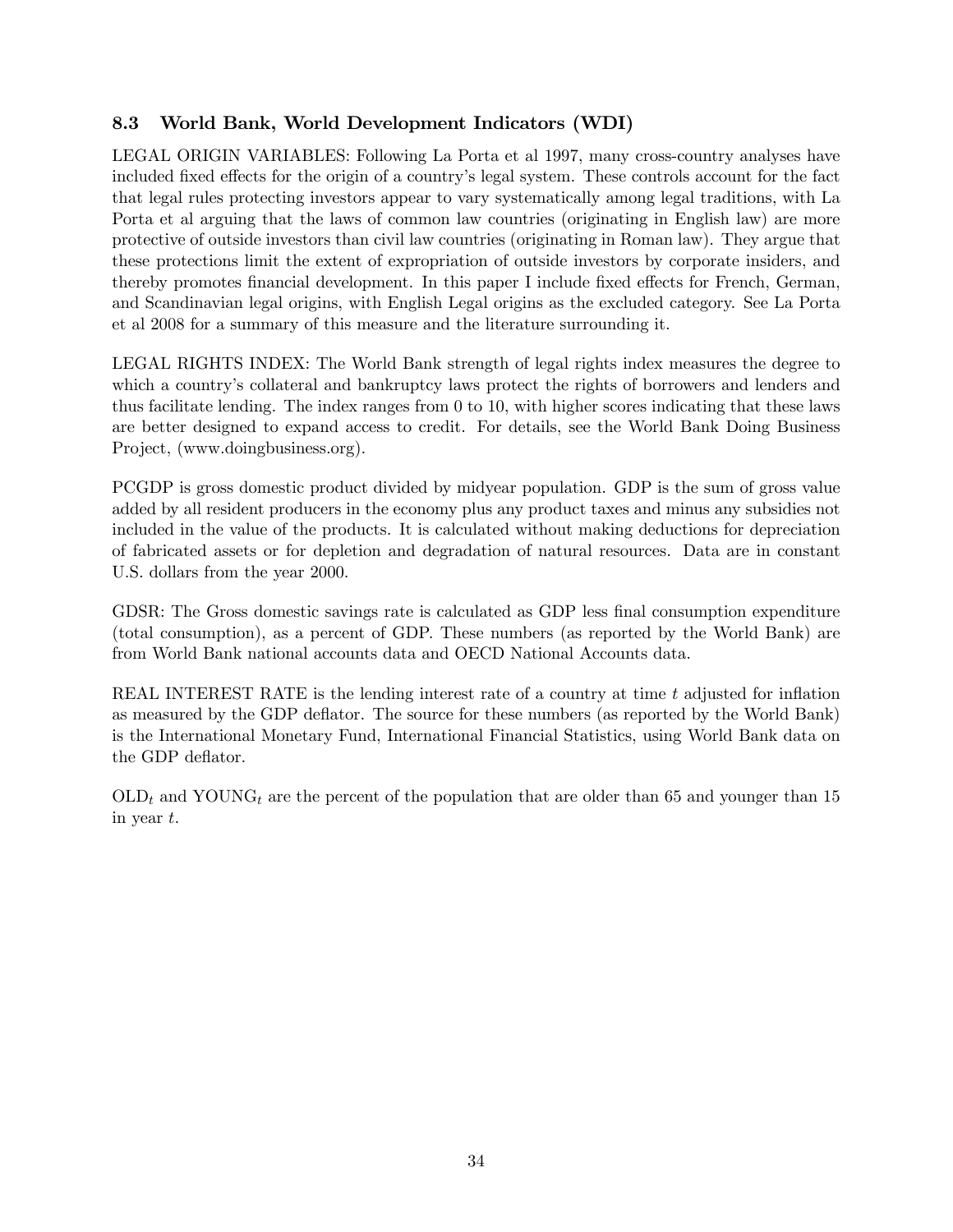| <b>WDI</b> Variables:                   | Mean     | SD       |
|-----------------------------------------|----------|----------|
| $GDSR_t$                                | 18.2%    | 14.2%    |
| $PCGDP_t$ (US\$)                        | \$7,375  | \$10,080 |
| $\text{PCGDP}_{t-1}$ / $\text{PCGDP}_t$ | 0.967    | 0.043    |
| Real interest rate $_t$                 | $6.28\%$ | $15.9\%$ |
| $\text{Old}_t$                          | $9.14\%$ | 4.87\%   |
| $\text{Young}_t$                        | $26.9\%$ | $9.26\%$ |
| Legal rights index $(1 \text{ to } 10)$ | 5.99     | 2.31     |
| WVS Variables:                          | Mean     | SD       |
| Trust (country aver)                    | $25.9\%$ | 14.9%    |
| Family (country aver)                   | 1.11     | 0.074    |
|                                         |          |          |

Data Summary Table 1 (WVS, Country-Wave Level)

Legal Origins (# of countries): UK (19), French (37), German (16), Scandinavian (3)

Data Summary Table 2 (WVS, Household Level)

| Variable:                                               |          | % of Households |  |  |
|---------------------------------------------------------|----------|-----------------|--|--|
| Saved this year                                         | 23.0%    |                 |  |  |
| Strong FTR (language spoken at home)                    | 85.0%    |                 |  |  |
| Sex (male)                                              | 48.2%    |                 |  |  |
| Unemployed                                              | $9.84\%$ |                 |  |  |
| Most people can be trusted (agree)                      | 26.2%    |                 |  |  |
|                                                         |          |                 |  |  |
|                                                         |          |                 |  |  |
| Variable:                                               | Mean     | SD              |  |  |
| Age                                                     | 40.5     | 16.1            |  |  |
| Age finished school                                     | 19.3     | 6.35            |  |  |
| Number of children                                      | 1.95     | 1.85            |  |  |
| Family importance $(1 \text{ 'very' - 4 'not at all'})$ | 1.10     | 0.351           |  |  |
| Language Share                                          | 76.1\%   | 31.9%           |  |  |
| FTR Share                                               | 97.4\%   | $11.2\%$        |  |  |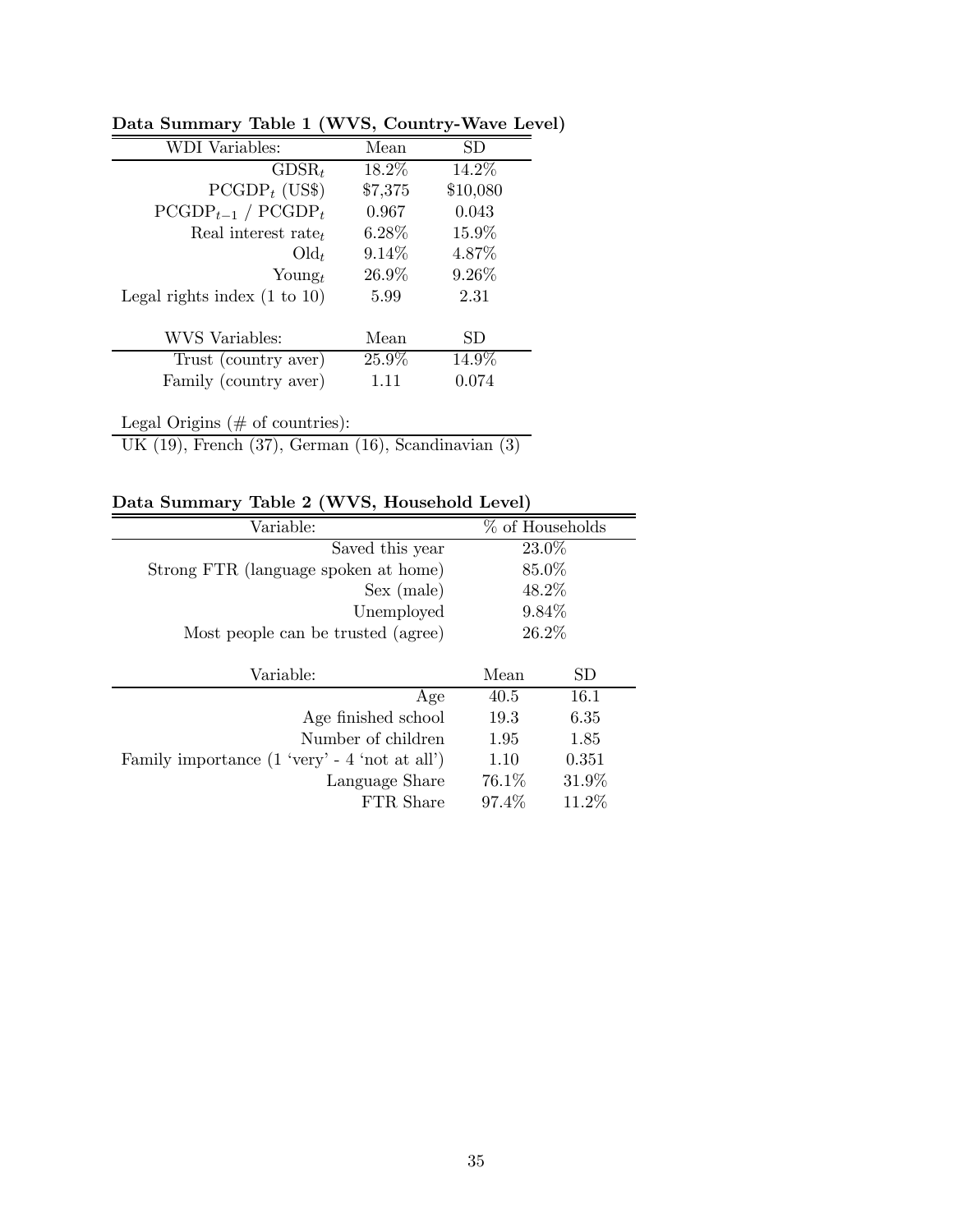## 8.4 Variables in the SHARE

HHNETWORTH: A household's net worth in the SHARE "HHNetWorth" is attempt to measure all real assets net of any debts on them. It is equal to the estimated value of a household's: main residence, real estate other than the main residence, businesses, cars, bank accounts, bonds, stocks, mutual funds, life insurance, minus mortgage and other debt, in 2005 Euros, as collected by the OECD.

AVERDISINC: A country's average disposable income is per head, with PPP and in 2005 Euros, as collected by the OECD.

SMOKED: This codes whether an individual reports: "Have you ever smoked cigarettes, cigars, cigarillos or a pipe daily for a period of at least one year?"

PHYSICALLY ACTIVE: Physical inactivity is defined as "never or almost never engaging in neither moderate nor vigorous physical activity." Being physically active is not being inactive.

OBESITY: This is defined as a body-mass index of 30 or greater.

WALKING SPEED: This was measured only among individuals aged 76 years and older. Walking speed was averaged over two tests, as measured in meters per second, down a hallway at least 10 meters long.

GRIP STRENGTH: Grip strength is measured with a dynamometer at the interview (in kg).

PEAK FLOW: Peak expiratory flow measures a person's maximum exhalation air-flow, as measured with a peak-flow meter (in  $L/min$ ).

### Data Summary Table 3 (SHARE, Household Level)

| Variable:                        |               | $%$ of Households |
|----------------------------------|---------------|-------------------|
| Smoked                           |               | 47.6%             |
| Physically inactive              | 89.4%         |                   |
| Obesity $(BMI > 30)$             | 17.6%         |                   |
|                                  |               |                   |
| Variable:                        | Mean          | SD                |
| Household net worth $(\epsilon)$ | $333,417 \in$ | $1,183,231 \in$   |
| Disposable income $(\epsilon)$   | $21,354 \in$  | $3,935 \in$       |
| Age (years)                      | 65.9          | 10.5              |
| Education (years)                | 10.7          | 4.42              |
| Number of children               | 2.13          | 1.41              |
| Walking speed $(m/s)$            | 0.692         | 0.373             |
| Grip strength (kg)               | 34.5          | 12.1              |
| Peak expiratory flow $(L/min)$   | 337           | 160               |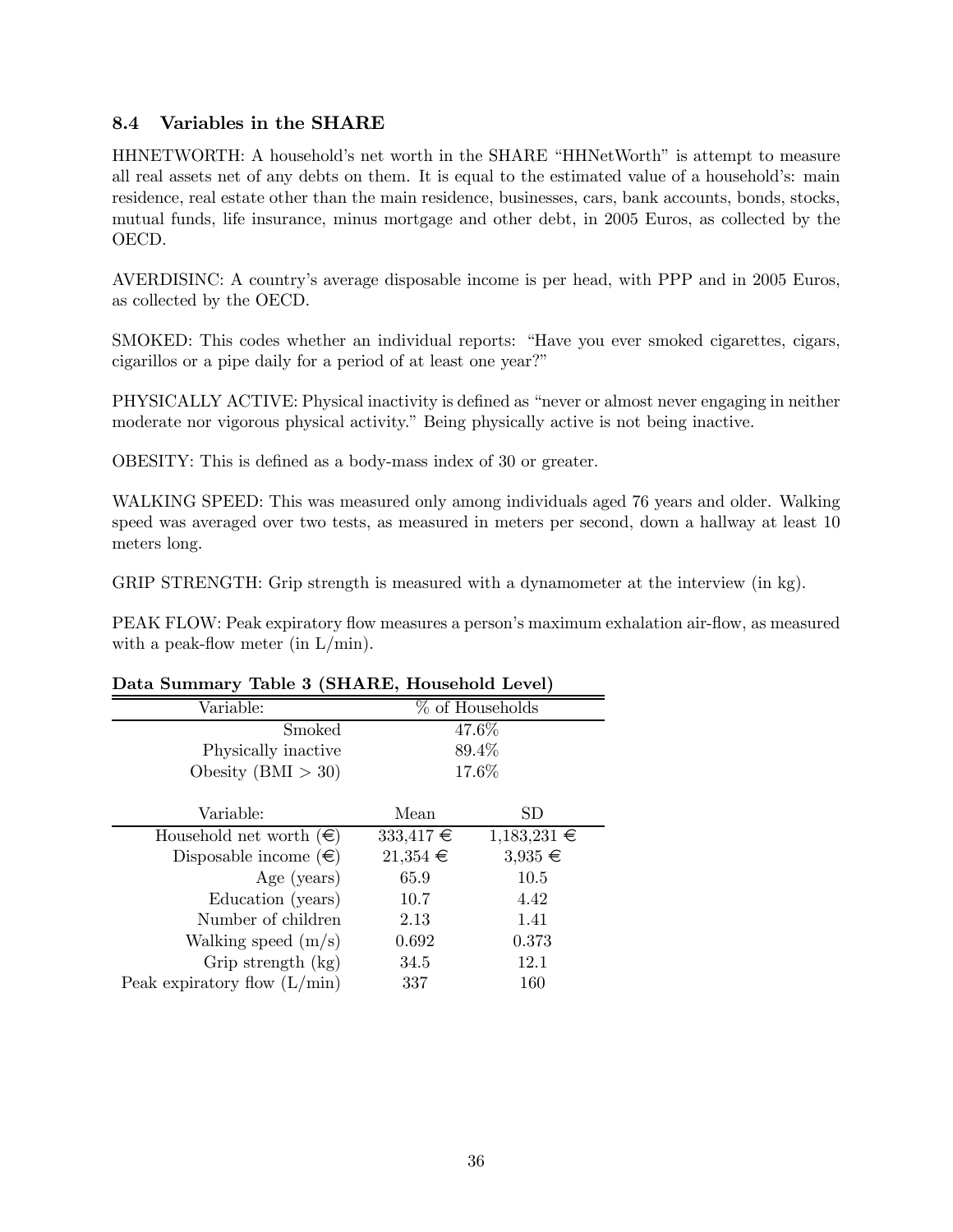### 8.5 Variables in the DHS

SMOKE: This codes whether an individual reports currently smoking.

OBESITY: This is defined as a body-mass index of 30 or greater.

CONTRACEPTION: This codes whether the respondent reports currently using any form of contraception.

CONDOM: This codes whether the respondent reports having used a condom during their last sexual encounter.

WEALTH and EDUCATION are coded categorically in the DHS. Wealth is reported as a five-level wealth index, while education is coded by highest level of education attained.

| Dava buillinal y Table + (DIIb, Housellold Devel) |                 |             |  |  |  |
|---------------------------------------------------|-----------------|-------------|--|--|--|
| Variable:                                         | % of Households |             |  |  |  |
| Smoke                                             | 4.83%           |             |  |  |  |
| Obesity (BMI $>$ 30)                              | 23.1\%          |             |  |  |  |
| Use any form of contraception                     | 24.7%           |             |  |  |  |
| Used a condom last sexual encounter               | 8.85%           |             |  |  |  |
| Sex (male)                                        | 29.9%           |             |  |  |  |
| Education: Primary School                         | 22.1\%          |             |  |  |  |
| Education: Secondary School                       | 29.2%           |             |  |  |  |
| Education: Higher                                 | 6.11%           |             |  |  |  |
|                                                   |                 |             |  |  |  |
| Variable:                                         | Mean            | $_{\rm SD}$ |  |  |  |
| Age (years)                                       | 29.3            | 10.4        |  |  |  |
| Number of children                                | 3.06            | 3.41        |  |  |  |
| Household Size                                    | 6.74            | 4.19        |  |  |  |
|                                                   |                 |             |  |  |  |

## Data Summary Table 4 (DHS, Household Level)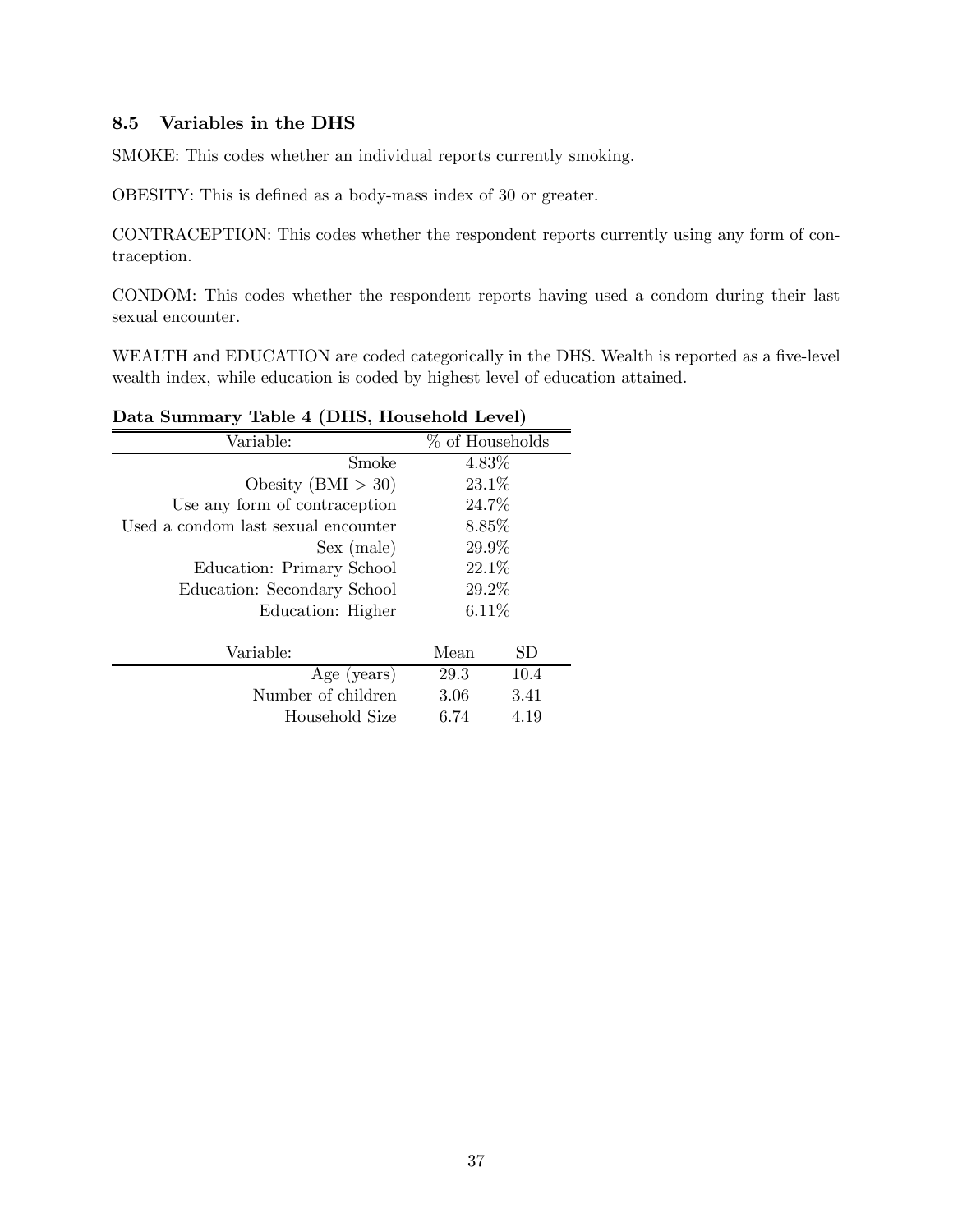## 8.6 OECD Variables

All GDP-based measures are computed using the expenditure method, with constant PPPs using US dollars from the OECD base year (2000).

CAGR is the average growth rate of the country from 1993 to 2009 (the earliest date for which data is available for all countries).

 $OLD_t$  and YOUNG<sub>t</sub> are the percent of the population that are older than 65 and younger than 15 in year  $t$ .

SOC  $SEC_t$  is the the per-capita fraction of GDP spent by a country in year t on social security payments, divided by the fraction of the population that are over 65. These payments include expenditures on disability, old age, and survivors benefits.

DIST FROM EQUATOR is the distance in thousands of miles between a country's capital and the equator.

| Mean     | SD      |
|----------|---------|
| 24.2%    | 5.90%   |
| 64.6%    | 46.6%   |
| \$22,096 | \$9,259 |
| 0.978    | 0.030   |
| 9.69%    | 9.90%   |
| 13.1%    | 3.48%   |
| 20.2%    | 4.94%   |
| 0.743    | 0.233   |
| 3.214    | 0.666   |
|          |         |

### Data Summary Table 5 (OECD Country-Year Level)

Legal Origins (# of countries):

UK (7), French (12), German (11), Scandinavian (5)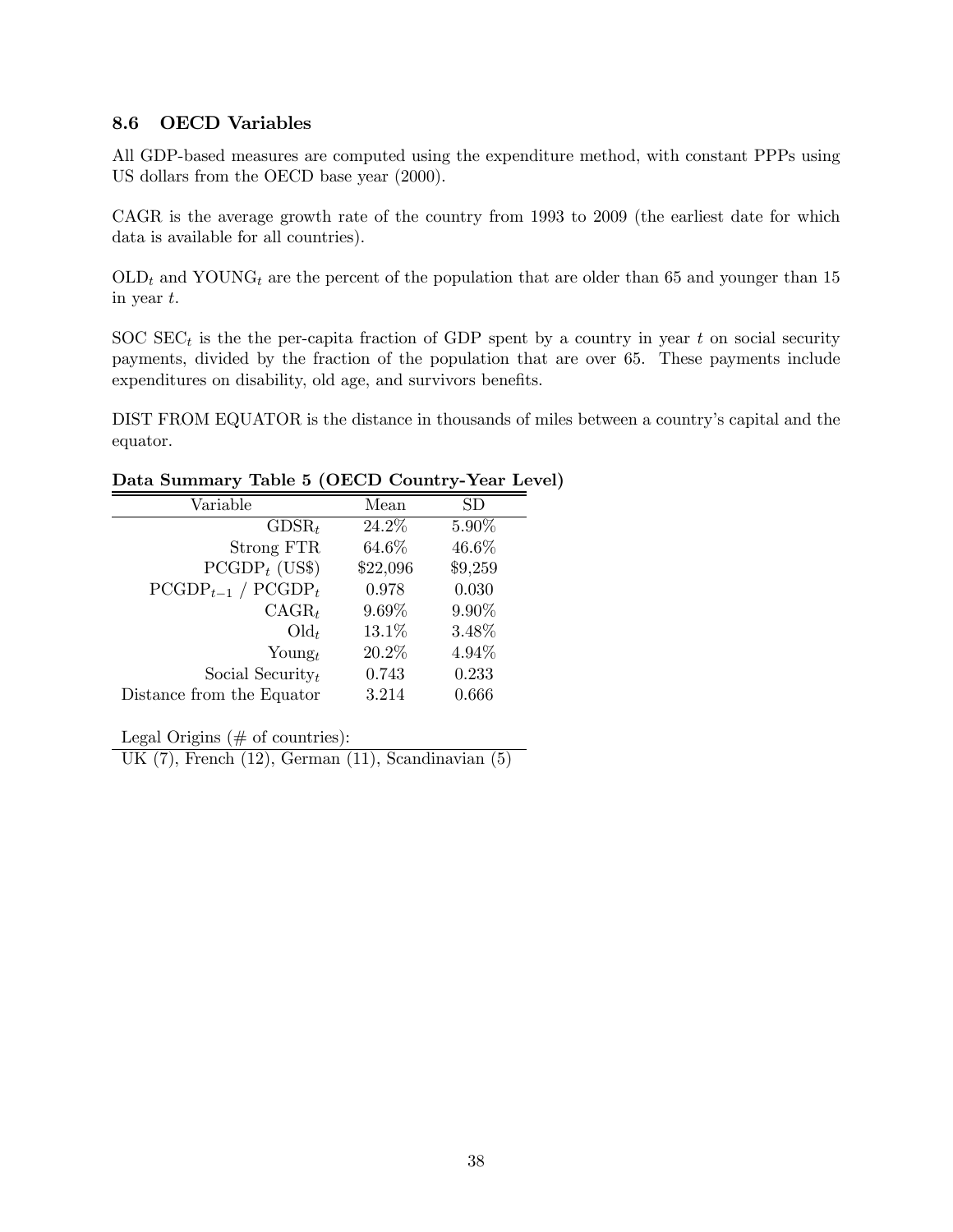## 9 Appendix B: Measures of Future-Time Reference

### 9.1 Methods for the Online Measures

### 9.1.1 Selection of Languages to Cover

As a first proxy for languages which are well represented on the web, I look at the set of languages that Google allows a web search to be restricted to, or which are covered by Google Translate (whose main function is translating websites). I exclude languages from this list which are either synthetic (Esperanto) or are not spoken by significant numbers of people as their first language (Latin). I then conduct a Google search for variants of the phrase 'weather forecast', in each of these languages, restricted to results in that language. So for example, I conduct a Google search for the terms "wettervorhersage", "wetterprognose", and "wetterberichte", restricted to websites in German.

### 9.1.2 Gathering Texts

From here, research assistants and I gathered websites indexed within the first 5 pages (or 60 results) returned by Google.<sup>40</sup> We identified those websites which contained full-sentence weather forecasts, as opposed to forecasts expressed pictorially (sun and cloud icons), or as short phrases ('Friday, high of 62'). For several sparsely spoken languages we could find no such websites, and excluded those languages from analysis. This selection methodology resulted in a set of 39 languages for analysis, with the vast majority represented by 3 or more websites.

For each of these 39 languages, we then scraped the web over a period of 3 months (5-2012 through 7-2012), collecting forecasts from the websites we had identified. Restricting analysis to sentences from these scrapings that refer solely to future events (some sentences discuss past weather patterns, or general seasonal patterns), resulted in roughly 46 sentences per language to analyze, for an average of  $58.4$  verbs.

### 9.1.3 Computing Measures

In each language, we compiled the set of grammatical markers which linguists agree are future-time markers. Then, for each of these 39 languages, we computed two measures of future-time reference intensity. "Verb ratio" counts the number of verbs which are grammatically future-marked, divided by the total number of future-referring verbs. In other words, in online weather forecasts in a language, what share of verbs about future weather are marked as future-referring? Similarly, "sentence ratio" asks: what share of sentences regarding future weather contain a grammatical future marker? In some languages (Arabic, for example), a sentence with multiple verbs will often mark only the first as future-regarding. Grammatical differences like this produce variation between verb and sentence ratios. The results of this exercise are summarized in Appendix Table 1.

### 9.1.4 Regressions with Online Language Measures

While the set of languages codable in this way is limited to those which are well represented on the searchable internet, it is extensive enough that both the OECD and SHARE results I report can be run substituting either ratio instead of the binary weak vs. strong FTR measure. Both

<sup>&</sup>lt;sup>40</sup>I want to thank Yale undergraduates Jane Bang and Ryan Caro, for their invaluable research assistance in assembling these data, and and Yale linguistics doctoral candidate Nicole Palffy-Muhoray for invaluable feedback on sensible measures of future-time reference intensity.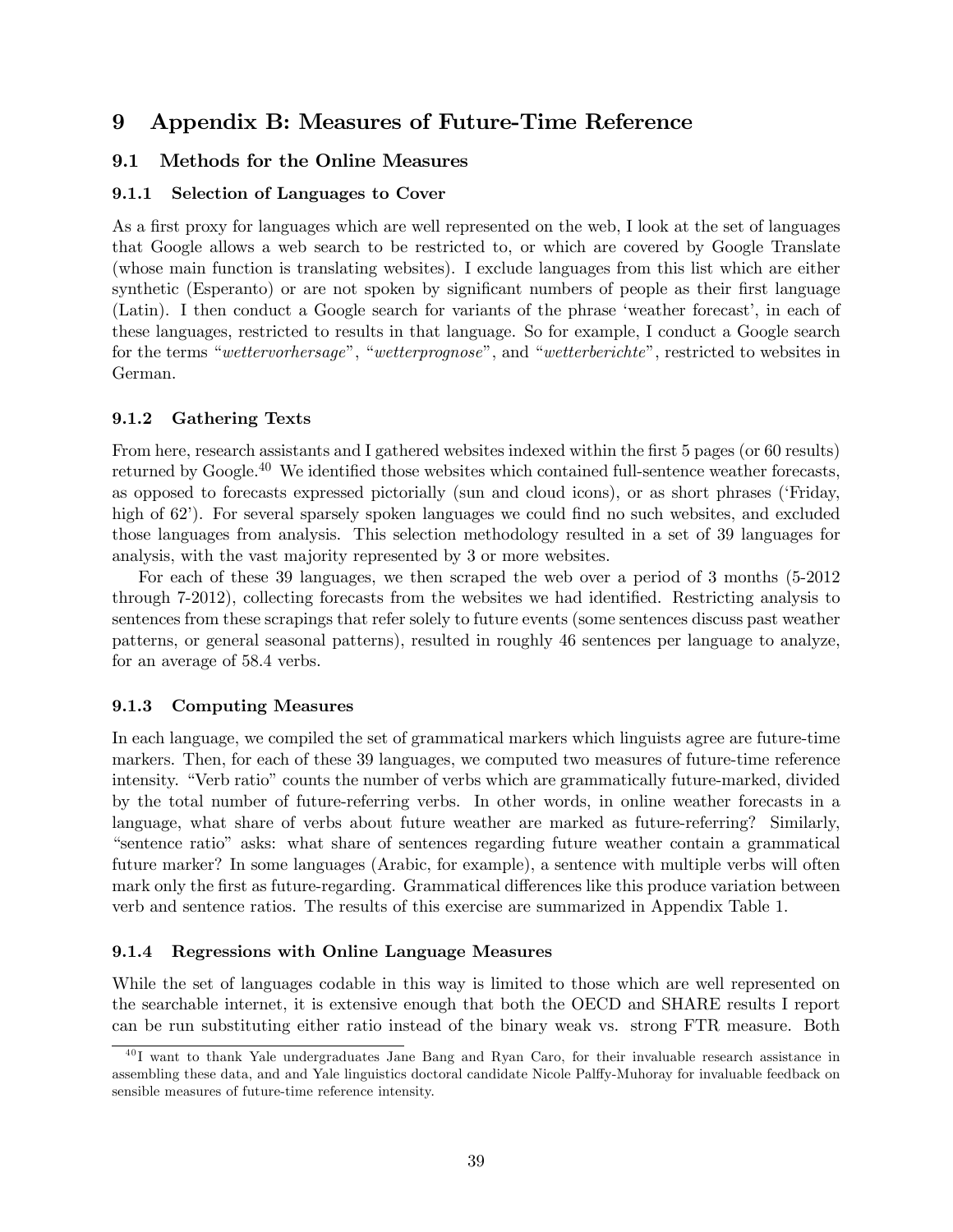measures produce results that are nearly identical (both quantitatively and statistically) to the results I report in this paper. Please see the online appendix for the results of these regressions.

| Language        | Verb Ratio | Sentence Ratio | <b>Strong FTR</b> |
|-----------------|------------|----------------|-------------------|
| Azerbaijani     | 100.0%     | 100.0%         | Strong            |
| <b>Basque</b>   | 98.4%      | 100.0%         | Strong            |
| Catalan         | 100.0%     | 100.0%         | Strong            |
| Greek           | 97.4%      | 100.0%         | Strong            |
| Hebrew          | 100.0%     | 100.0%         | Strong            |
| Irish           | 100.0%     | 100.0%         | Strong            |
| Korean          | 82.2%      | 100.0%         | Strong            |
| French          | 95.8%      | 97.6%          | Strong            |
| Albanian        | 98.4%      | 97.5%          | Strong            |
| Lithuanian      | 93.2%      | 97.2%          | Strong            |
| Belarusian      | 93.5%      | 96.4%          | Strong            |
| Bulgarian       | 93.8%      | 95.5%          | Strong            |
| Romanian        | 96.1%      | $95.1\%$       | Strong            |
| Slovenian       | 81.5%      | 94.4%          | Strong            |
| English (UK)    | 88.1%      | 92.9%          | Strong            |
| Italian         | 90.0%      | 92.9%          | Strong            |
| English (US)    | 76.9%      | 87.5%          | Strong            |
| Maltese         | 86.4%      | 82.4%          | Strong            |
| Portuguese (EU) | 85.0%      | 81.3%          | Strong            |
| Russian         | $72.2\%$   | 80.8%          | Strong            |
| Croatian        | 78.6%      | 80.0%          | Strong            |
| Spanish         | 71.6%      | 74.1%          | Strong            |
| Turkish         | 55.8%      | 66.7%          | Strong            |
| Vietnamese      | 59.6%      | 66.7%          | Strong            |
| Latvian         | 58.3%      | 55.2%          | Strong            |
| Czech           | 46.4%      | $54.5\%$       | Strong            |
| Arabic          | 41.7%      | 52.9%          | Strong            |
| Polish          | 28.2%      | 34.4%          | Strong            |
| Hungarian       | 25.0%      | 32.3%          | Strong            |
| Norwegian       | 15.3%      | 20.9%          | Weak              |
| Danish          | 10.0%      | $12.5\%$       | Weak              |
| Swedish         | 4.9%       | 6.3%           | Weak              |
| Chinese         | $0.0\%$    | $0.0\%$        | Weak              |
| Dutch           | $0.0\%$    | $0.0\%$        | Weak              |
| Estonian        | $0.0\%$    | $0.0\%$        | Weak              |
| Finnish         | $0.0\%$    | $0.0\%$        | Weak              |
| German          | $0.0\%$    | $0.0\%$        | Weak              |
| Japanese        | $0.0\%$    | $0.0\%$        | Weak              |
| Portuguese (BR) | $0.0\%$    | $0.0\%$        | Weak              |

Appendix B Table 1: Languages and Online FTR Ratios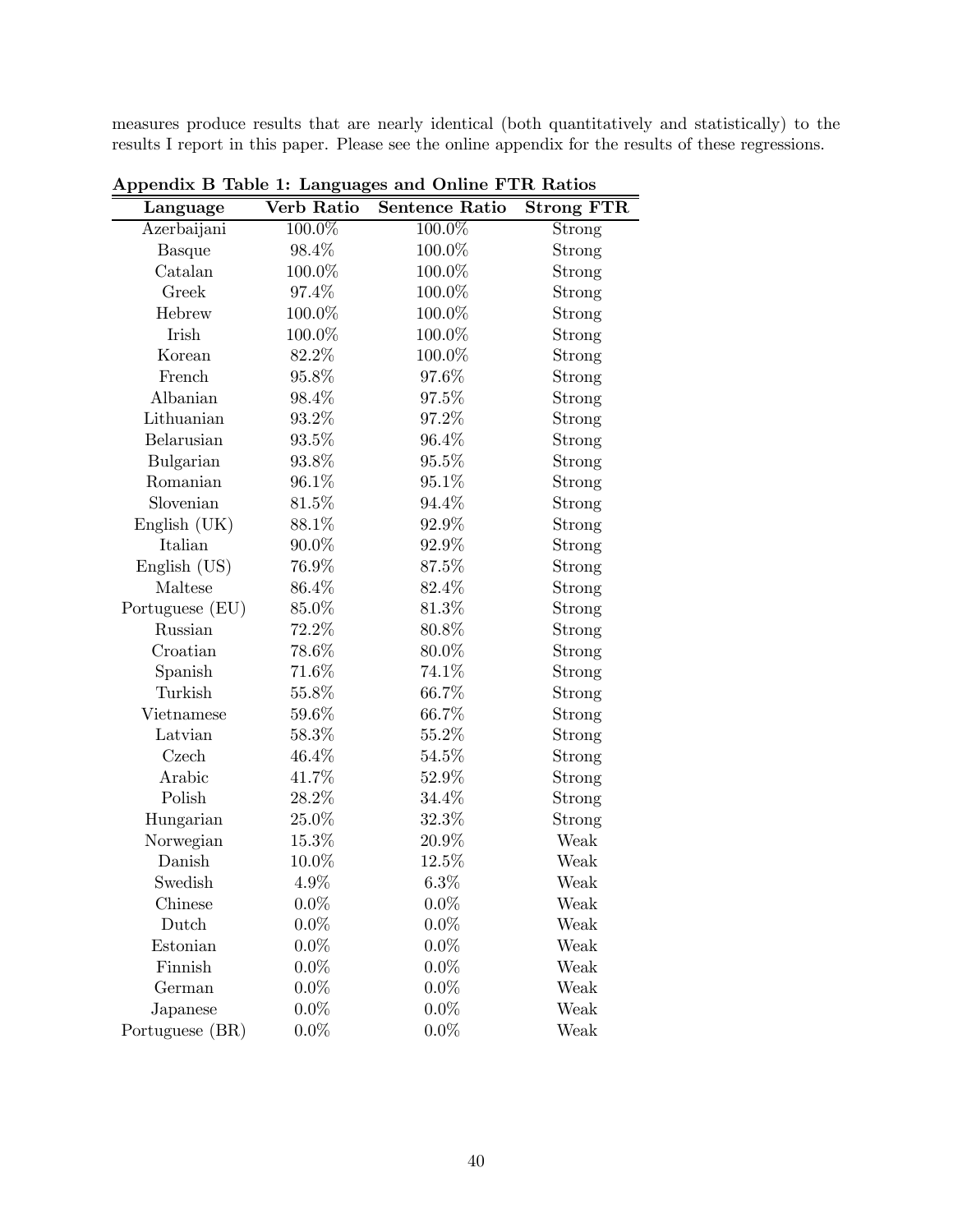### 9.2 Methods for the Extending the EUROTYP

The analyses of Thieroff (2000) suggest that the tendency to mark prediction-based FTR maps more generally onto whether "future time reference can be referred to with unmarked form (the present)". Dahl also finds that weak-FTR corresponds strongly with a language's general tendency to require FTR, and suggests that "whether FTR is overtly and obligatorily marked in predictionbased sentences can be used as one of the major criteria for whether it is grammaticalized in a language or not" (Dahl 2000). These analyses motivate my decision to use weak-FTR as a proxy for the general treatment of future time in a language.

Most analyses in this paper study languages directly analyzed by the EUROTYP Theme Group. In those regressions, weak-FTR languages are the set of languages Dahl calls "futureless" languages and Thieroff (2000) calls "weakly-grammaticalized future" languages. Some regressions analyze the World-Values Survey, whose participants speak many non-European languages not analyzed by either Dahl or Thieroff.

To extend their characterization to this broader set, I rely on several other cross-linguistic analyses that have studied how languages mark future time (most notably Bybee et al. 1994, Cyffer et al. 2009, Dahl 1985, Dahl & Kós-Dienes 1984, and Nurse 2008). Most importantly, several African countries are well represented in the WVS and have several national languages. Given their potential importance for within-country identification, I code these languages only when both a cross-linguistic study and a language specific reference grammar agree on a language's FTR structure. Most important were Adu-Amankwah (2003) for Akan, Olawsky (1999) and Lehr, Redden & Balima (1966) for Dagbani and Moore, Newman (2000) for Hausa, Carrell (1970), Emenanjo (1978), Ndimele (2009), and Uwalaka (1997) for Igbo, Bentley (1887) for Kongo, and Awobuluyi (1978), and Gaye & Beecroft (1964) for Yoruba.

I have attempted to be as conservative as possible in extending my weak-FTR coding to languages not covered by the EUROTYP. Several rules applied, which I will describe.

#### 9.2.1 A Conservative Binary Coding

For several languages, multiple sources suggest that that language does not grammatically mark future events. For example, Chinese grammars uniformly find no grammatical marking of future events, and amply available texts demonstrate that Chinese speakers grammaticalize the future exactly like they grammaticalize the present and past. Similarly, Finnish and Estonian are languages in Europe which stand out as lacking FTR grammaticalization. Among African languages, Nurse (2008) analyzes a set of more than 200 Bantu languages, and finds that roughly nine percent of those languages grammaticalize a non-past category, (that is, have no discretely grammaticalized future). Kongo is a notable example. Dahl (1985) studies 64 languages from every major language group in the world, and finds 14 that show no evidence of grammaticalized FTR.

If a language is described as lacking any grammaticalized FTR by several independent sources, I code it as weak-FTR.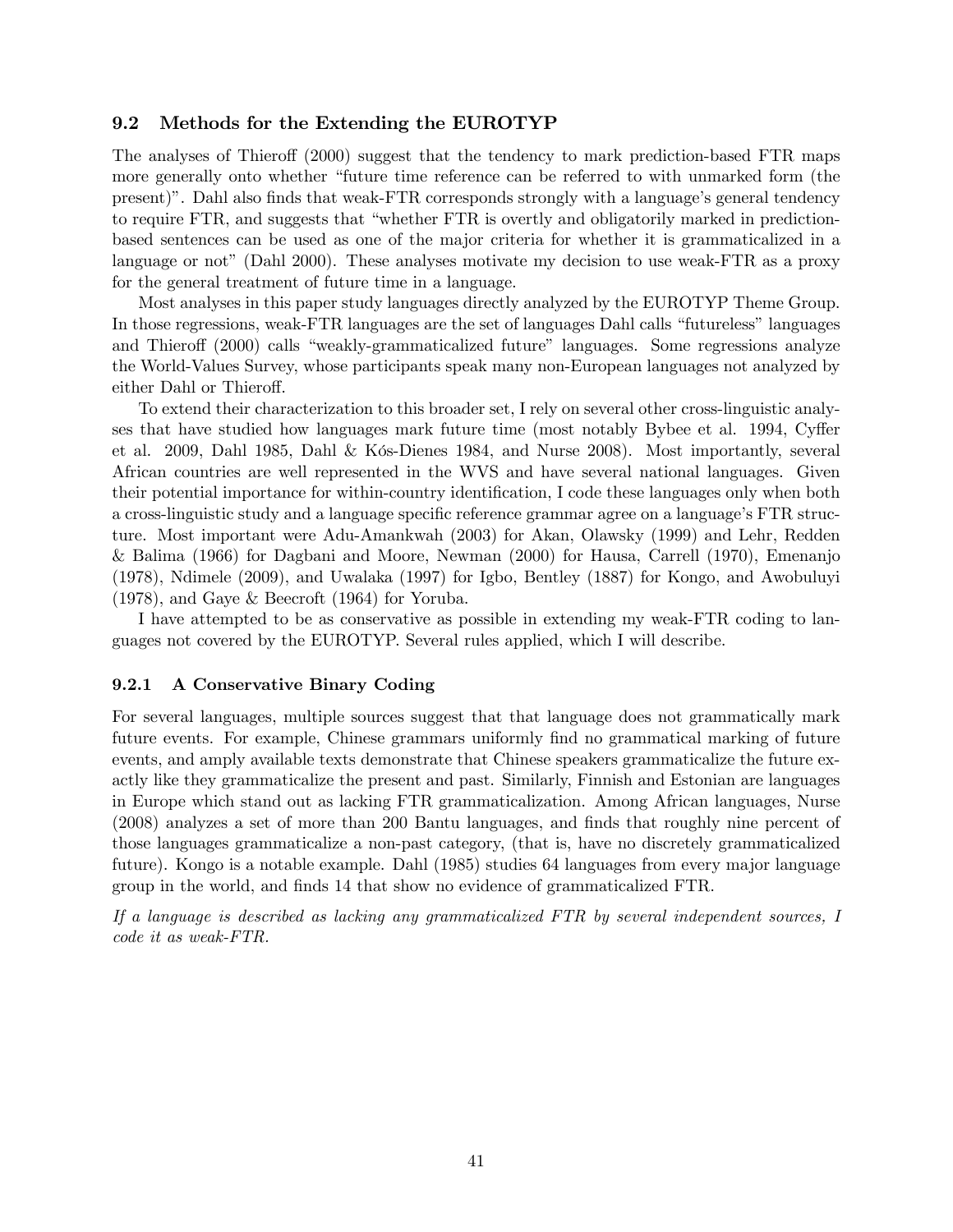Similarly, in these cross-linguistic studies, several languages stand out as having particularly heavily-grammaticalized FTR. For example, Nurse (2008) notes several languages in which not only are future events grammaticalized with a dedicated prefix or suffix, but often posses finer obligatory distinctions, like a hodiernal (before dawn tomorrow) future. Studies like Dahl (1985) allow me to add a quantitative component to this kind of comparison. In his surveys of native speakers, there are languages (like Georgian), which both posses a dedicated inflectional future, and whose speakers use this future in nearly every sentence with FTR.

If multiple sources describe a language in this way, I code it as strong-FTR.

Note that this process is conservative, as there are several languages studied in the EUROTYP which these rules would not have been able to classify. For example, Swedish was classified as weak-FTR ("futureless") by both Dahl and Theiroff, but is a language which I would not have been able to classify.

Please see the online appendix for a full table of all languages included in this study and their coding.

#### 9.2.2 Robustness

An alternative process would be a web-data scraping exercise like the one I describe above, which would result in a continuous (though imperfect in other ways) measure. This suggests two natural robustness checks. First, I could have used the continuous web measure in my regressions. Second, I could have continued to use a binary classification, but tested the sensitivity of my results to moving the cut-off which defines the binary classification along the continuous web measure.

As of now, the small sample of languages that I can analyze using my web-weather-forecast methodology is too small to be useful for WVS regressions. In my regressions in both the SHARE and the OECD data though, both of these robustness checks are possible, and produce results which are both quantitatively and statistically identical to the ones I report in thin paper. This gives me confidence that the procedure I adopted to expand the set of weak and strong FTR coded countries did not systematically bias my results. Please see the online appendix for the results of these robustness checks.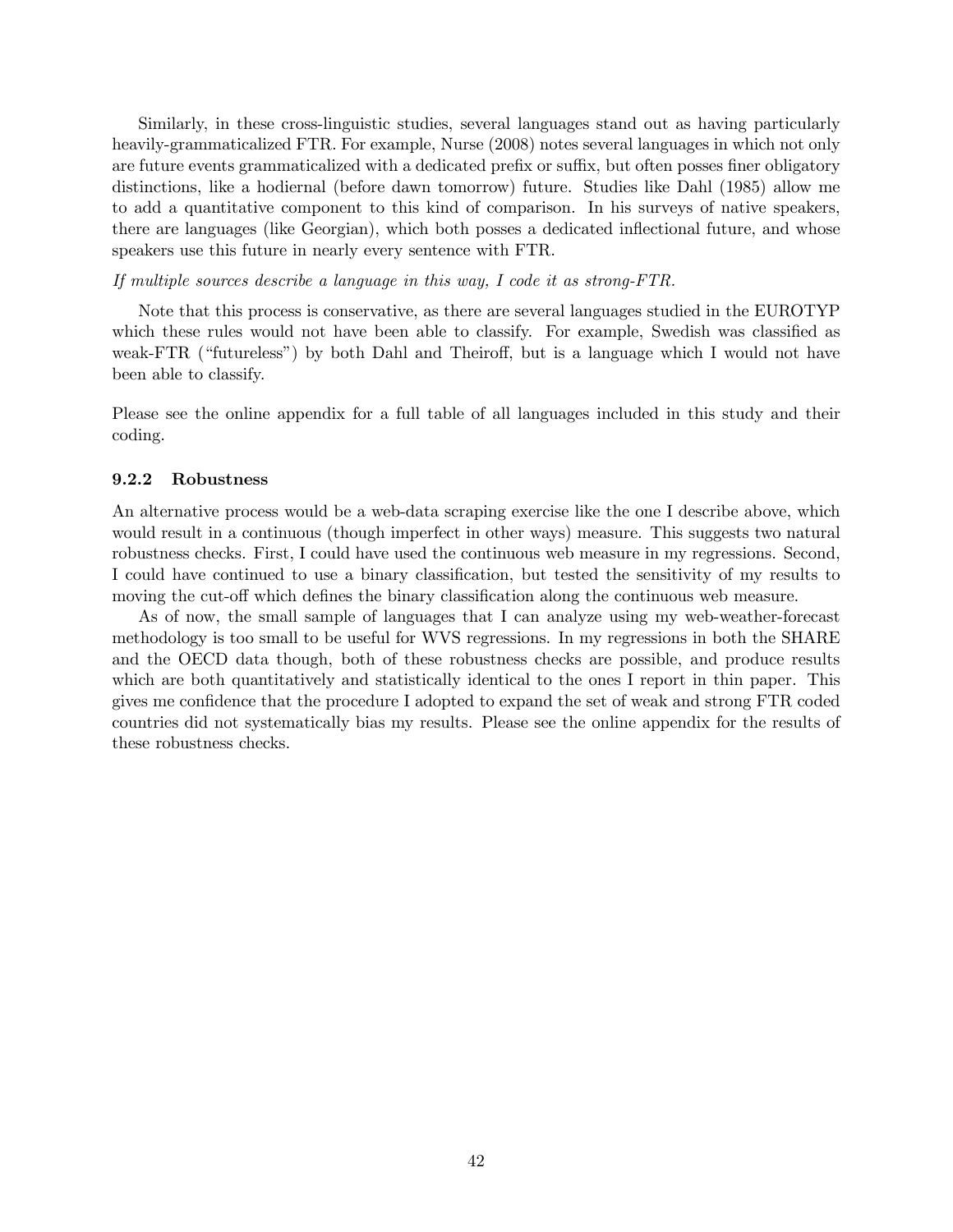## References

- [1] Acemoglu, Daron, and James Robinson. 2012. Why Nations Fail: The Origins of Power, Prosperity, and Poverty. New York: Crown Publishing.
- [2] Adu-Amankwah, David. 2003. Asante-Twi Learners' Reference Grammar. Madison: NALRC Press.
- [3] Arrow, Kenneth, David Levhari. 1969. "Uniqueness of the Internal Rate of Return with Variable Life of Investment". Economic Journal, 79(315): 560-566.
- [4] Awobuluyi, Qladele. 1978. Essentials of Yoruba Grammar. Ibadan: Oxford University Press.
- [5] Barro, Robert, and Glenn MacDonald. 1979. "Social Security and Consumer Spending in an International Cross Section". Journal of Public Economics, 11(3): 275-289.
- [6] Börsch-Supan, Axel, and Hendrik Jürges. ed. 2005. The Survey of Health, Aging and Retirement in Europe — Methodology. Mannheim: Research Institute for the Economics of Aging.
- [7] Bently, Holman. 1887. Dictionary and Grammar of the Kongo Language. London: Trubner.
- [8] Bittner, Maria. 2005. "Future Discourse in a Tenseless Language". Journal of Semantics, 22: 339-387.
- [9] Brown, Roger H., and Eric H. Lenneberg. 1954. "A Study in Language and Cognition". The Journal of Abnormal and Social Psychology, 49(3): 454-462.
- [10] John B. Burbidge, John B., Lonnie Magee, and A. Leslie Robb. 1988. "Alternative Transformations to Handle Extreme Values of the Dependent Variable". Journal of the American Statistical Association, 83(401): 123-127.
- [11] Bybee, Joan, Revere Perkins, and William Pagliuca. 1994. The Evolution of Grammar. Chicago: University of Chicago Press.
- [12] Carrell, Patricia L. 1970. A Transformational Grammar of Igbo. Cambridge: Cambridge University Press.
- [13] Chamberlain, Gary. 1980. "Analysis of Covariance with Qualitative Data". Review of Economic Studies, 47(1): 225-238.
- [14] Chomsky, Noam. 1957. Syntactic Structures. The Hague/Paris: Mouton.
- [15] Comrie, Bernard. 1985. Tense. Cambridge: Cambridge University Press.
- [16] Copley, Bridget. 2009. The Semantics of the Future. New York: Routledge.
- [17] Croft, William. 2003. Typology and Universals. 2nd ed. Cambridge: Cambridge University Press.
- [18] Cyffer, Norbert, Erwin Ebermann, and Georg Ziegelmeyer. 2009. Negation Patterns in West African Languages and Beyond. Amsterdam: John Benjamins Publishing Company.
- [19] Dahl, Östen, and Dora Kós-Dienes. 1984. "Selected Working Papers from the Tense-Mood-Aspect Project". Stockholm: *Institute of Linguistics Working Paper*, University of Stockholm.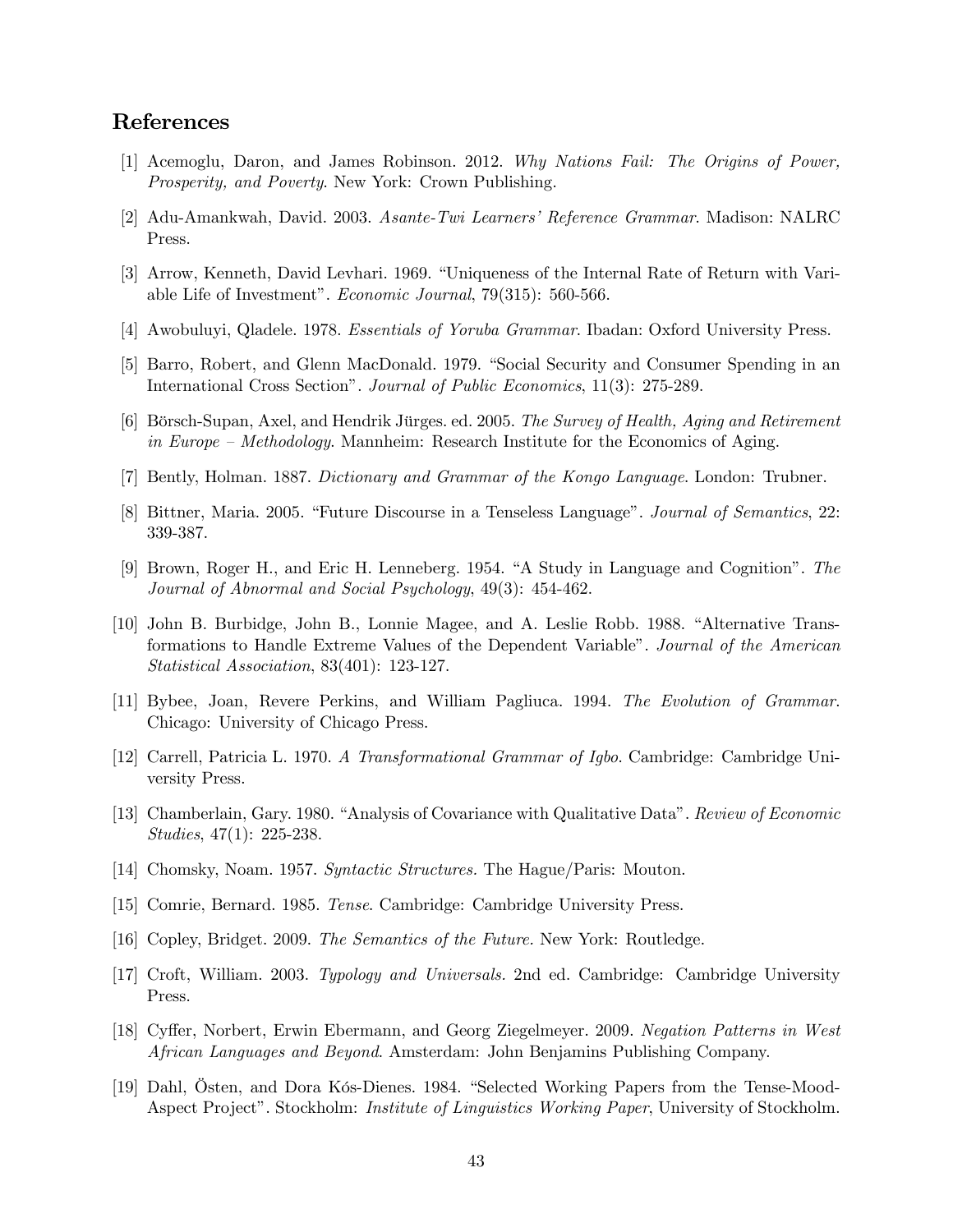- [20] Dahl, Östen. 1985. Tense and Aspect Systems. Oxford: Basil Blackwell.
- [21] Dahl, Östen. 2000. "The Grammar of Future Time Reference in European Languages". In Tense and Aspect in the Languages of Europe, ed. Östen Dahl, 309-328. Berlin: Mouton de Gruyter.
- [22] Dahl, Östen and Viveka Velupillai. 2011. "The Future Tense". In The World Atlas of Language Structures Online, ed. Matthew Dryer & Martin Haspelmath. Munich: Max Planck Digital Library. chapter 67. accessed June 1, 2011. http://wals.info/chapter/67.
- [23] Dancygier, Barbara, and Eve Sweetser. 2009. Mental Spaces in Grammar: Conditional Constructions. Cambridge: Cambridge Studies in Linguistics.
- [24] Diamond, Jared. 2005. Guns, Germs, and Steel: The Fates of Human Societies. London: Norton.
- [25] Dryer, Matthew, and Martin Haspelmath (eds.). 2011. "The World Atlas of Language Structures Online". Munich: Max Planck Digital Library. accessed June 1, 2011. http://wals.info/.
- [26] Emenanjo, E. Nolue. 1978. Elements of Modern Igbo Grammar. Ibadan: Oxford University Press.
- [27] Feldstein, Martin. 1980. "International Differences in Social Security and Saving". Journal of Public Economics, 14(2): 225-244.
- [28] Franklin, A., G. V. Drivonikou, L. Bevis, I. R. L. Davies, P. Kay, and T. Regier. 2008. "Categorical Perception of Color is Lateralized to the Right Hemisphere in Infants, but to the Left Hemisphere in Adults". Proceedings of the National Academy of Sciences, 105(9): 3221-3225.
- [29] Frederick, Shane, George Loewenstein, and Ted O'Donoghue. 2002. "Time Discounting and Time Preference: A Critical Review". Journal of Economic Literature, 40(2): 351-401.
- [30] Gaye, J.A. and W.S. Beecroft. 1964. Yoruba Grammar. London: Routledge.
- [31] Harner, Lorraine. 1981. "Children Talk about the Time and Aspect of Actions". Child Development, 52(2): 498-506.
- [32] Hicks, John. 1973. *Capital and Time*. Oxford: Clarendon Press.
- [33] Jakobson, Roman, and Morris Halle. 1956. Fundamentals of Language. The Hague: Mouton & Company.
- [34] James, Deborah. 1982. "Past Tense and the Hypothetical: A Cross-Linguistic Study". Studies in Language, 6(3): 375-403.
- [35] Kacelnik, Alex and Melissa Bateson. 1996. "Risk Theories The Effects of Variance on Foraging Decisions". American Zoologist, 36(4): 402-434.
- [36] Landes, David. 1999. The Wealth and Poverty of Nations: Why Some are So Rich and Some So Poor. London: Norton.
- [37] La Porta, Rafael, Florencio Lopez-de-Silanes, Andrei Shleifer, and Robert W. Vishny. 1997. "Legal Determinants of External Finance". Journal of Finance, 52(3): 1131—50.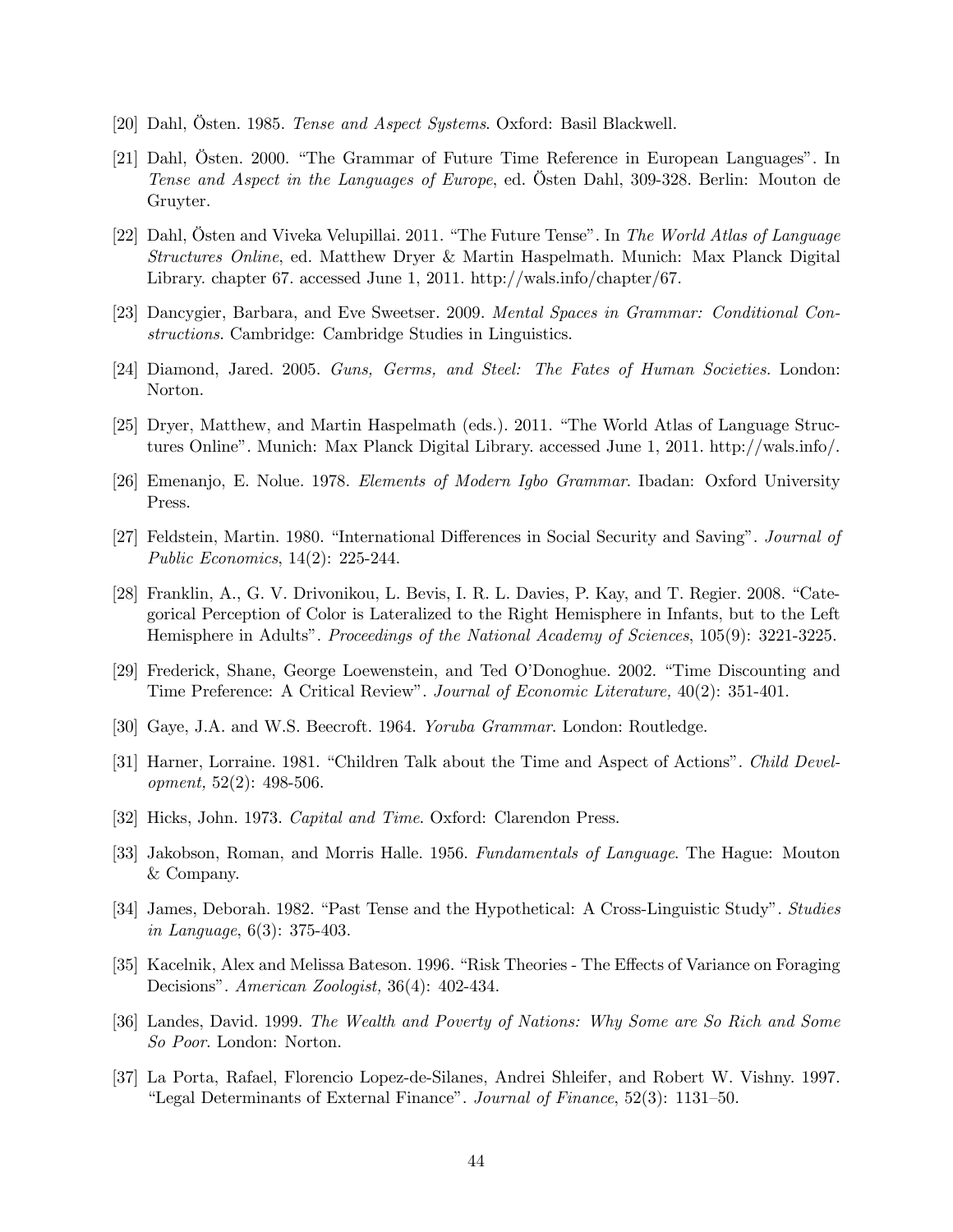- [38] La Porta, Rafaela, Florencio Lopez-De-Silanes, and Andrei Shleifer. 2008. "The Economic Consequences of Legal Origins". Journal of Economic Literature, 46(2): 285-332.
- [39] Lehr, Marianne, James E. Redden, and Adam Balima. 1966. More, a Basic Course. Washington D.C: United States State Department, Foreign Service Institute.
- [40] Lewis, M. Paul (ed.). 2009. "Ethnologue: Languages of the World". Sixteenth edition. Dallas, Tex.: SIL International. Online version: http://www.ethnologue.com/.
- [41] MacLaury, Robert E., Gordon W. Hewes, Paul R. Kinnear, J. B. Deregowski, William R. Merrifield, B. A. C. Saunders, James Stanlaw, Christina Toren, J. Van Brakel, Roger W. Wescott. 1992. From Brightness to Hue: An Explanatory Model of Color-Category Evolution. Current Anthropology, 33(2): 137-186.
- [42] Marschak, Jacob. 1965. "Economics of Language". Behavioral Science, 10(2): 135-140.
- [43] Meeuwis, Michael. 1998. Lingala. Newcastle: Lincom.
- [44] Mezhevich, Illana. 2008. "A Time-Relational Approach to Tense and Mood". In Proceedings of the 27th West Coast Conference on Formal Linguistics, ed. Natasha Abner and Jason Bishop, 326-334. Somerville, MA.
- [45] Modigliani, Franco. "Life Cycle, Individual Thrift, and the Wealth of Nations". The American Economic Review, 76(3): 297-313.
- [46] Ndimele, Ozo-mekuri. 2009. "Negation Markings in Igbo". In Negation Patterns in West African Languages and Beyond, ed. Cyffer, Ebermann and Ziegelmeyer, 121-137. Amsterdam: John Benjamins Publishing Co.
- [47] Newman, Paul. 2000. The Hausa Language: An Encyclopedic Reference Grammar. New Haven: Yale University Press.
- [48] Nurse, Derek. 2008. Tense and Aspect in Bantu. New York: Oxford University Press.
- [49] Olawsky, Knut J. 1999. Aspects of Dagbani Grammar: With Special Emphasis on Phonology and Morphology. Munich: LINCOM Europa.
- [50] OECD. 2010. National Accounts of OECD Countries. http://stats.oecd.org (accessed September 15th, 2010).
- [51] Pinker, Steven. 1994. The Language Instinct: How the Mind Creates Language. New York: William Morrow and Company.
- [52] Poterba, James, ed. 1994. International Comparisons of Household Saving. Chicago: NBER, University of Chicago Press.
- [53] Poterba, James, Steven Venti, and David Wise. 1995. Do  $401(k)$  contributions Crowd Out Other Personal Saving?". Journal of Public Economics, 58(1): 1-32.
- [54] Redelmeier, Daniel A. and Daniel N. Heller. 1993. "Time Preference in Medical Decision Making and Cost-Effectiveness Analysis". Medical Decision Making, 13(3): 212—17.
- [55] Rubinstein, Ariel. 2000. Economics and Language. Cambridge: Cambridge University Press.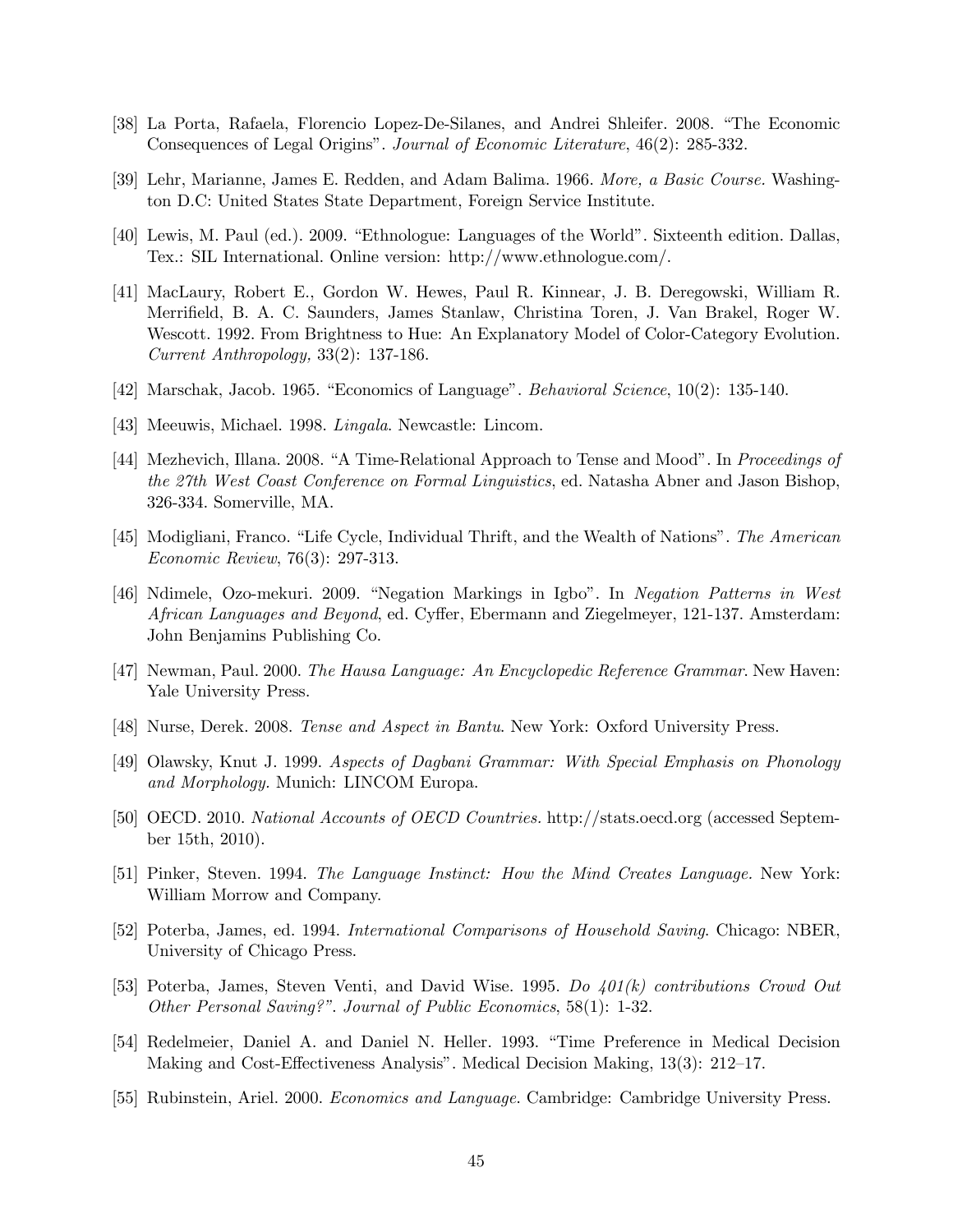- [56] Samuelson, Paul. 1937. "Some Aspects of the Pure Theory of Capital". Quarterly Journal of Economics, 51(3): 469-496.
- [57] Saussure, Ferdinand de. 1916. Course in General Linguistics. Eds. Charles Bally and Albert Sechehaye, Trans. Roy Harris, 1983. La Salle, Illinois: Open Court.
- [58] Scholz, Barbara C., Pelletier, Francis Jeffry and Pullum, Geoffrey K. 2011. "Philosophy of Linguistics". The Stanford Encyclopedia of Philosophy. Winter 2011 Edition, Edward N. Zalta (ed.).  $URL = <\frac{\text{http://plato.stanford.edu/archives/win2011/entries/linguistics/>.}$
- [59] Sohn, Sung-Ock S. 1995. Tense and Aspect in Korean. Honolulu: Center for Korean Studies, University of Hawai'i Press.
- [60] Schiffrin, Deborah. 1981. "Tense Variation in Narrative". Language, 57(1): 45-62.
- [61] Szagun, Gisela. 1978. "On the Frequency of Use of Tenses in English and German Children's Spontaneous Speech". Child Development, 49(3): 898-901.
- [62] Thieroff, Rolf. 2000. "On the Areal Distribution of Tense-Aspect Categories in Europe". In Tense and Aspect in the Languages of Europe, ed. Östen Dahl, 309-328. Berlin: Mouton de Gruyter.
- [63] Uwalaka, Mary Angela. 1997. Igbo Grammar. Ibadan: The Pen Services.
- [64] Winawer, Jonathan, Nathan Witthoft, Michael Frank, Lisa Wu, Alex Wade, and Lera Boroditsky. 2007. "Russian Blues Reveal Effects of Language on Color Discrimination". Proceedings of the National Academy of Sciences, 104(19): 7780-7785.
- [65] Wittgenstein, Ludwig. 1922. Tractatus Logico-Philosophicus. London: Routledge.
- [66] Woolley, Frances. 2011. "A Rant on Inverse Hyperbolic Sine Transformations". Available at: http://worthwhile.typepad.com/worthwhile\_canadian\_initi/2011/07/a-rant-on-inversehyperbolic-sine-transformations.html.
- [67] World Values Survey Association. 2009. "World Values Survey 1981-2008, Official Aggregate". v.20090901. Aggregate File Producer: ASEP/JDS, Madrid. www.worldvaluessurvey.org.
- [68] Whorf, Benjamin Lee. 1956. Language, Thought, and Reality: Selected Writings of Benjamin Lee Whorf. ed. John B. Carroll. Cambridge, MA: MIT Press.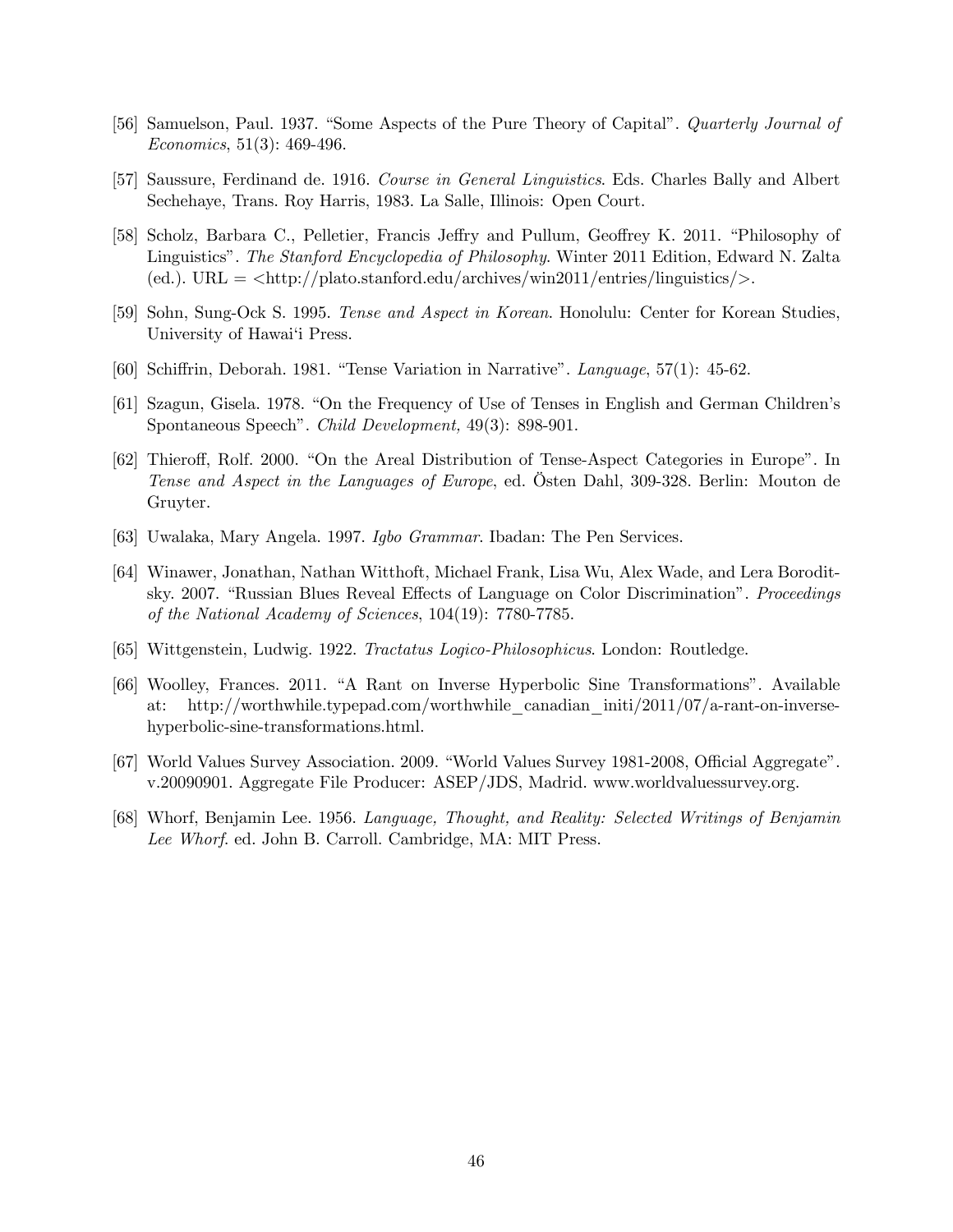# The Effect of Language on Economic Behavior: Evidence from Savings Rates, Health Behaviors, and Retirement Assets

## Online Appendix

M. Keith Chen December, 2012

## 1 Alternate Measures of FTR Structure

The analyses in this appendix investigate the sensitivity of my results to alternate ways of measuring a language's FTR structure. In section 42 and in the published appendix of the main paper I discuss two alternatives to the strong vs. weak FTR dichotomy. Investigating how my results change when these alternative measures are used can be thought of as a robustness test of the binary dichotomy I use in the main paper.

### 1.1 Regressions with Online Language Measures

Section 4.2 and the main appendix of the paper describe a measure of FTR strength based on wordfrequency analysis of text retrieved from online full-sentence weather forecasts. As of the writing of the main paper, this analysis covers 39 languages which are well-represented on the internet.

Table 1 in the main appendix reports two measures of how frequently a weather reports grammatically marks future time. "Verb ratio" counts the number of verbs which are grammatically future-marked, divided by the total number of future-referring verbs. In other words: in online weather forecasts in a language, what share of verbs about future weather are marked as futurereferring? Similarly, "sentence ratio" asks: what share of sentences regarding future weather contain a grammatical future marker? In some languages (Arabic for example), often a sentence with multiple verbs will grammatically mark only the first as future-regarding. Differences between languages in rules like these lead to variation between verb and sentence ratios.

### 1.1.1 Regressions with Online Language Measures

While the set of languages codable in this way is limited to those which are well represented on the searchable internet, it is extensive enough that both the OECD and SHARE results I report can be run using either ratio instead of the binary weak vs. strong FTR measure. Online Appendix Tables 1, 2, and 3 report the results of these regressions.

Table 1 reports regressions of OECD savings rates on our two online language measures and numerous economic and demographic controls commonly found in studies of national savings. These regressions are identical in form to those reported in Table 10 of the main paper. Please see the main paper for details on both the estimating equation and details on the controls included in these regressions.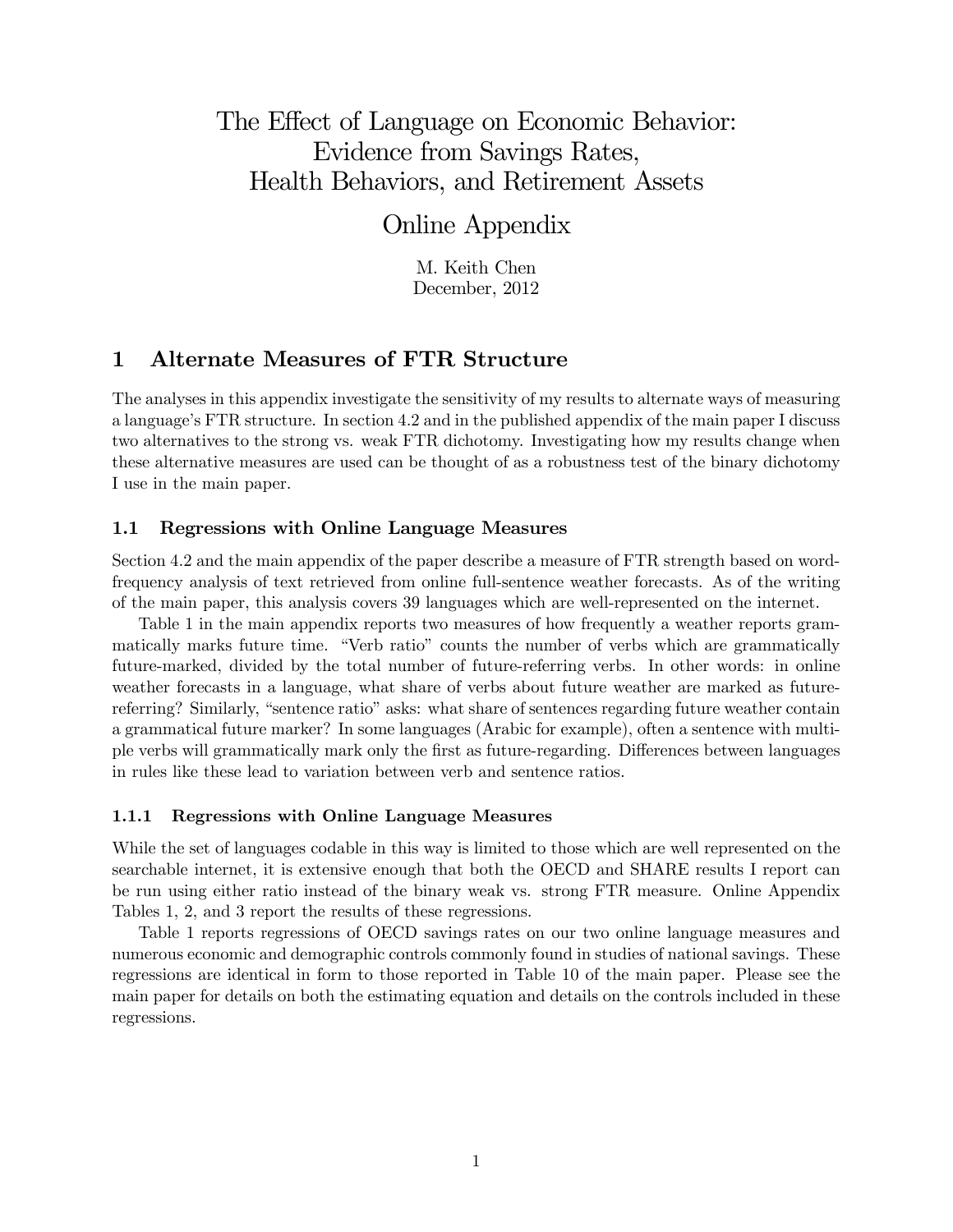|                                   | (1)            | $\overline{(2)}$ | $\overline{(3)}$ | (4)            | (5)            | (6)            |
|-----------------------------------|----------------|------------------|------------------|----------------|----------------|----------------|
|                                   | $GDSR_t$       | $GDSR_t$         | $GDSR_t$         | $GDSR_t$       | $GDSR_t$       | $GDSR_t$       |
| Sentence Ratio                    | $-5.446$       |                  | $-6.531$         |                | $-6.124$       |                |
|                                   | $[1.789]^{**}$ |                  | $[2.029]$ **     |                | $[1.579]^{**}$ |                |
| Verb Ratio                        |                | $-6.131$         |                  | $-6.987$       |                | $-6.774$       |
|                                   |                | $[1.911]$ **     |                  | $[2.139]^{**}$ |                | $[1.610]^{**}$ |
| $PCGDP_{t-1}$ / $PCGDP_t$         | $-32.864$      | $-32.528$        | $-43.532$        | $-42.909$      | $-32.454$      | $-32.441$      |
|                                   | $[8.140]^{**}$ | $[7.971]$ **     | $[14.583]$ **    | $[14.221]$ **  | $[12.025]$ *   | $[11.875]$ *   |
| CAGR                              | $-0.118$       | $-0.127$         | 0.032            | 0.001          | 0.010          | $-0.011$       |
|                                   | [0.104]        | [0.102]          | [0.209]          | [0.205]        | [0.173]        | [0.170]        |
| Unemployment <sub>t</sub> $(\%)$  | $-0.462$       | $-0.44$          | $-0.207$         | $-0.209$       | $-0.301$       | $-0.296$       |
|                                   | $[0.167]$ **   | $[0.163]$ *      | [0.153]          | [0.149]        | [0.179]        | [0.178]        |
| $\text{Old}_t (\%)$               | $-1.162$       | $-1.117$         | $-1.235$         | $-1.154$       | $-1.327$       | $-1.229$       |
|                                   | $[0.339]$ **   | $[0.328]^{**}$   | $[0.366]^{**}$   | $[0.351]$ **   | $[0.370]$ **   | $[0.361]$ **   |
| Young <sub>t</sub> $(\%)$         | $-0.544$       | $-0.508$         | $-0.364$         | $-0.339$       | $-0.203$       | $-0.163$       |
|                                   | $[0.190]$ **   | $[0.187]$ *      | [0.275]          | [0.266]        | [0.215]        | [0.213]        |
| $1 / PCGDP_t$                     |                |                  | $-87.681$        | $-78.234$      | $-115.33$      | $-110.81$      |
|                                   |                |                  | [59.121]         | [58.455]       | $[45.840]$ *   | $[45.384]$ *   |
| Soc Sec <sub>t</sub> (%GDP / Old) |                |                  | $-3.215$         | $-3.178$       | $-4.638$       | $-4.476$       |
|                                   |                |                  | [2.285]          | [2.349]        | [2.678]        | [2.654]        |
| Protestant                        |                |                  |                  |                | $-3.808$       | $-3.941$       |
|                                   |                |                  |                  |                | $[1.372]$ *    | $[1.361]$ **   |
| Dist from Equator                 |                |                  |                  |                | 2.867          | 2.660          |
|                                   |                |                  |                  |                | [1.520]        | [1.491]        |
|                                   |                |                  |                  |                |                |                |
| Corresponding Coef.               | $-5.272$       | $-5.272$         | $-5.245$         | $-5.245$       | $-5.730$       | $-5.730$       |
| on Strong FTR                     | $[1.798]^{**}$ | $[1.798]^{**}$   | $[1.948]$ *      | $[1.948]$ *    | $[1.454]^{**}$ | $[1.454]^{**}$ |
| Observations                      | 841            | 841              | 564              | 564            | 564            | 564            |
| R-squared                         | 0.43           | 0.45             | 0.49             | 0.49           | 0.58           | 0.59           |

| Online Appendix Table 1: GDSRs in the OECD and Online Language Measures |  |  |  |  |
|-------------------------------------------------------------------------|--|--|--|--|
|-------------------------------------------------------------------------|--|--|--|--|

Regressions are OLS regressions where the dependent variable is a country's Gross Domestic Savings Rate in year  $t$ . Observations are for OECD countries from 1970 to 2009. Protestant is a binary variable that measures if the country is majority protestant or not. Robust standard errors are reported in brackets and clustered at the country level. \* significant at 5%; \*\* significant at 1%.

Similar to the regressions from Table 10 in the main paper, these regressions suggests that countries whose languages never grammaticalize future-time reference save on average about six percentage points more than those which mark FTR 100% of the time.

For the sake of comparison, Table 1 also lists the coefficient on Strong FTR for each regression when my original measure of FTR used. The results I obtain when substituting in either the sentence or verb ratio are nearly identical (both quantitatively and statistically) to the corresponding coefficients on Strong FTR. This suggests the results I report in the main paper are robust to different ways of measuring languages' FTR structure.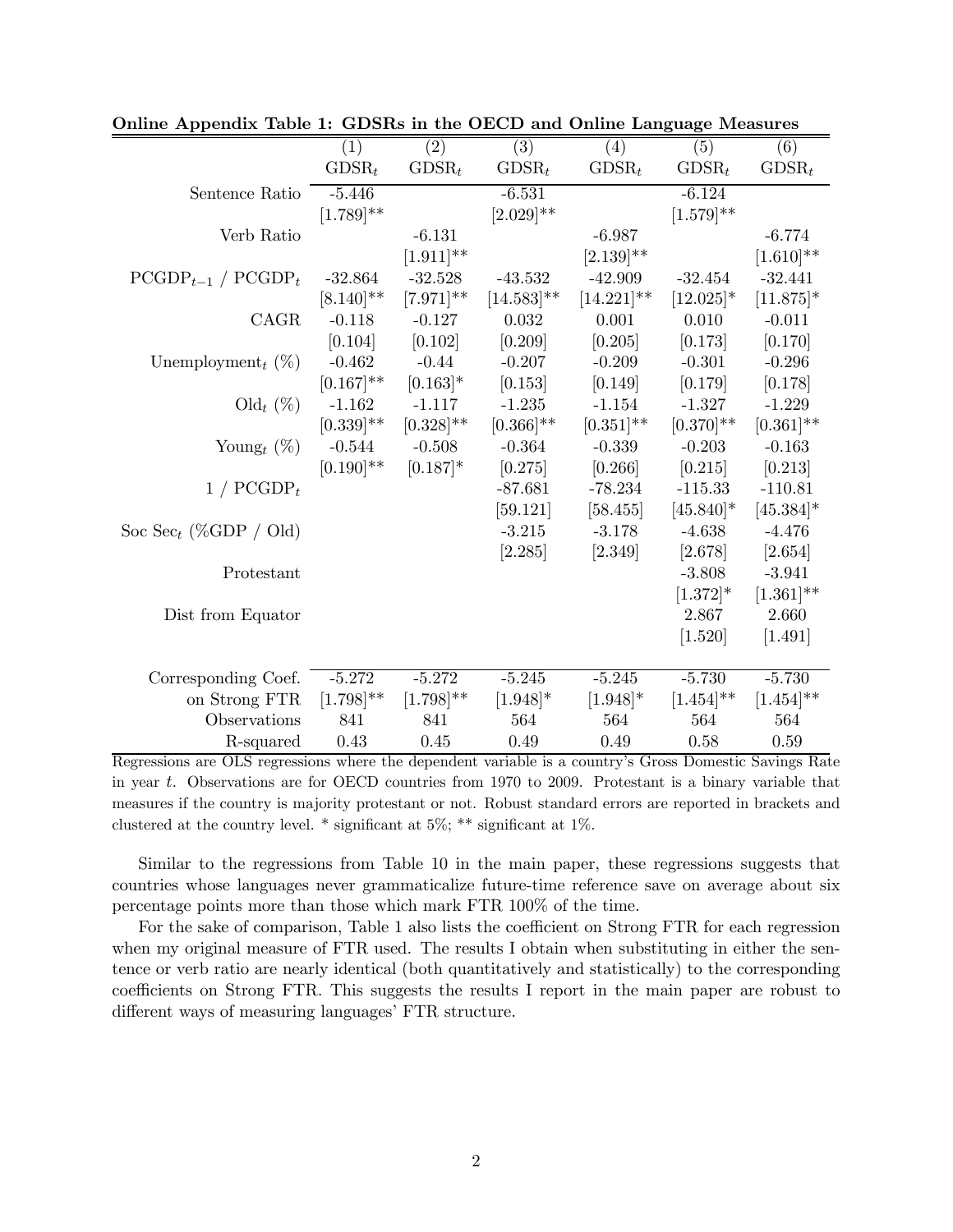Table 2 reports regressions of accumulated retirement assets in the SHARE on our two online language measures. These regressions are identical in form to those reported in Table 6 of the main paper. Please see the main paper for details on both the estimating equation and details on the controls included in these regressions.

| -rr                       |                                     |                                 |                                         |                                         |                                 |                                            |
|---------------------------|-------------------------------------|---------------------------------|-----------------------------------------|-----------------------------------------|---------------------------------|--------------------------------------------|
|                           | (1)                                 | $\left( 2\right)$               | (3)                                     | $\left(4\right)$                        | (5)                             | (6)                                        |
|                           | $\left(\frac{RA}{DI}\right)$<br>IHS | $IHS\left(\frac{RA}{DI}\right)$ | <i>IHS</i> $\left(\frac{RA}{DI}\right)$ | <i>IHS</i> $\left(\frac{RA}{DI}\right)$ | $IHS\left(\frac{RA}{DI}\right)$ | $\left(\frac{RA}{DI}\right)$<br><b>IHS</b> |
| Sentence Ratio            | $-0.400$                            |                                 | $-0.396$                                |                                         | $-0.366$                        |                                            |
|                           | $[0.017]**$                         |                                 | $[0.047]$ **                            |                                         | $[0.077]$ **                    |                                            |
| Verb Ratio                |                                     | $-0.408$                        |                                         | $-0.404$                                |                                 | $-0.373$                                   |
|                           |                                     | $[0.017]$ **                    |                                         | $[0.048]$ **                            |                                 | $[0.078]$ **                               |
| Fixed Effects:            |                                     |                                 |                                         |                                         |                                 |                                            |
| Age                       | $\operatorname{Yes}$                | Yes                             | Yes                                     | Yes                                     | Yes                             | <b>Yes</b>                                 |
| Country $\times$ Wave     | $\operatorname{Yes}$                | Yes                             | Yes                                     | Yes                                     | Wave                            | Wave                                       |
| Income                    | No                                  | No.                             | Yes                                     | $\operatorname{Yes}$                    | Yes                             | Yes                                        |
| Education                 | N <sub>o</sub>                      | No.                             | Yes                                     | Yes                                     | Yes                             | Yes                                        |
| Married $\times$ Num Chil | No                                  | No                              | Yes                                     | Yes                                     | Yes                             | Yes                                        |
| All FEs Interacted        | Yes                                 | Yes                             | Yes                                     | Yes                                     | Yes                             | Yes                                        |
| Countries                 | All                                 | All                             | All                                     | All                                     | BE & CH                         | BE & CH                                    |
|                           |                                     |                                 |                                         |                                         |                                 |                                            |
| Corresponding Coef.       | $-0.390$                            | $-0.390$                        | $-0.386$                                | $-0.386$                                | $-0.356$                        | $-0.356$                                   |
| on Strong FTR             | $[0.017]$ **                        | $[0.017]**$                     | $[0.047]$ **                            | $[0.047]$ **                            | $[0.079]$ **                    | $[0.079]$ **                               |
| Observations              | 39,665                              | 39,665                          | 39,350                                  | 39,350                                  | 5,937                           | 5,937                                      |
| F stat                    | 547.74                              | 551.77                          | 70.40                                   | 70.76                                   | 22.84                           | 22.86                                      |

| Online Appendix Table 2: Ret. Assets in the SHARE and Online Measures |  |  |  |
|-----------------------------------------------------------------------|--|--|--|
|-----------------------------------------------------------------------|--|--|--|

Regressions are fixed-effect OLS regressions where the dependent variable is the inverse-hyperbolic sine of net household retirement assets divided by average national disposable income. Immigrant households are excluded from all regressions. Robust standard errors are reported in brackets; all regressions are clustered at the country level except regression 5, which is clustered at the household level. \* significant at 5%; \*\* significant at 1%.

Regressions 1 through 6 show my predicted effect carries through to using online language FTR measures; moving from a language which does not grammaticalize future-time reference to one that marks it 100% of the time leads households accumulating around 39% less by the time they retire. These regressions are largely identified by the fact that Belgium has large Flemish (weak-FTR) and French (strong-FTR) speaking populations, and Switzerland has large German (weak-FTR), and French, Italian, and Romansh (strong-FTR) speaking populations.

For the sake of comparison, Table 2 also lists the coefficient on strong-FTR for each regression when that is the measure of FTR used. The results I obtain when substituting in either the sentence or verb ratio are nearly identical (both quantitatively and statistically) to the corresponding coefficients on Strong FTR. This suggests the results I report in the main paper are relatively robust to the specification of strong and weak FTR.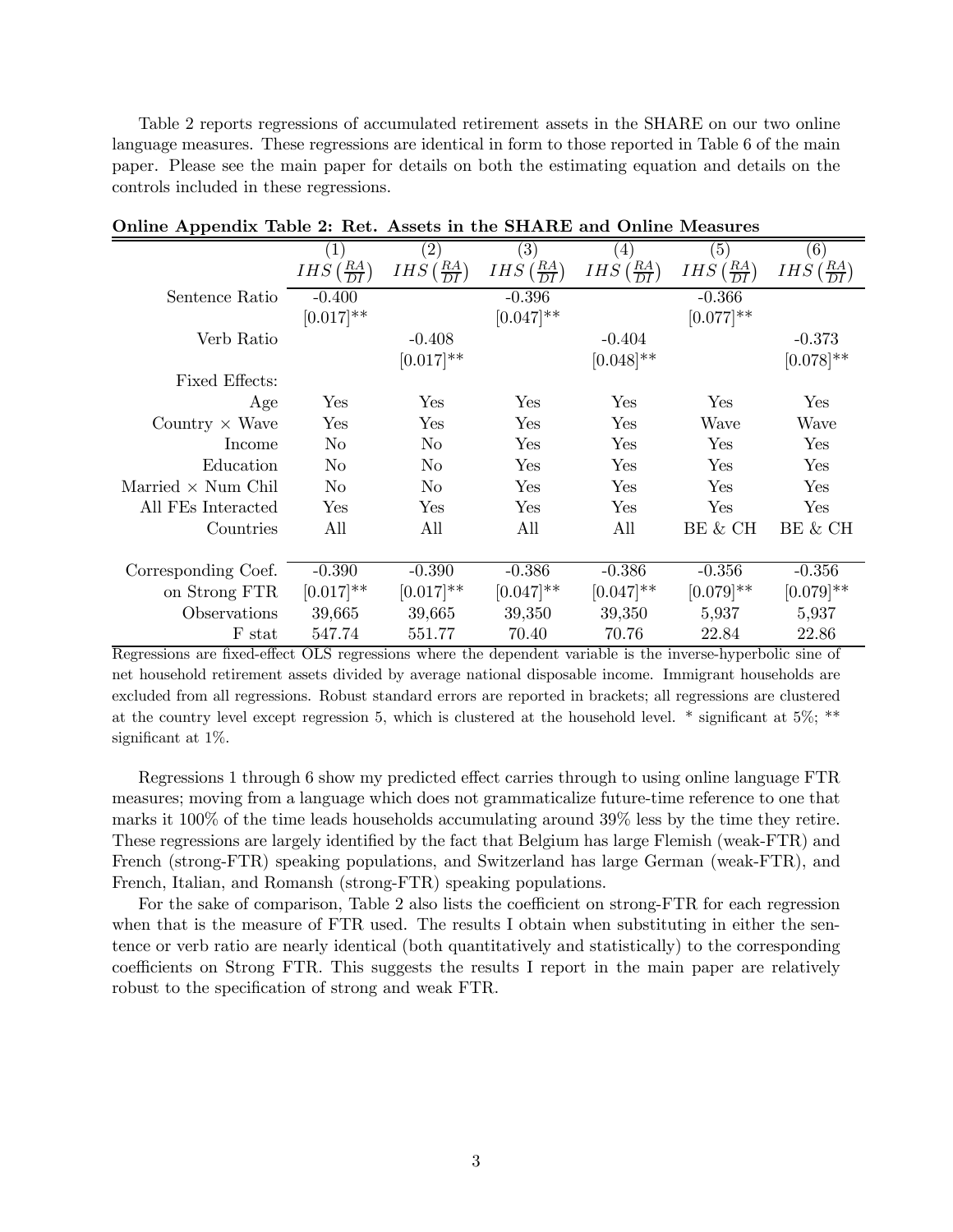Table 3 reports regressions of health behaviors in the SHARE on our two online language measures and a large number of demographic controls. These regressions are identical in form to those reported in Table 8 of the main paper. Please see the main paper for details on both the estimating equation and details on the controls included in these regressions.

|                        | $\left( 1\right)$ | $\left( 2\right)$ | (3)            | $\left( 4\right)$ | (5)          | (6)          |
|------------------------|-------------------|-------------------|----------------|-------------------|--------------|--------------|
|                        | Smoked            | Smoked            | Phy Act        | Phy Act           | Obesity      | Obesity      |
| Sentence Ratio         | 1.248             |                   | 0.704          |                   | 1.135        |              |
|                        | $[0.042]$ **      |                   | $[0.026]^{**}$ |                   | $[0.006]$ ** |              |
| Verb Ratio             |                   | 1.254             |                | 0.699             |              | 1.138        |
|                        |                   | $[0.043]$ **      |                | $[0.026]^{**}$    |              | $[0.006]$ ** |
| Full set of FEs        |                   |                   |                |                   |              |              |
| from $reg 4$ table $6$ | Yes               | Yes               | Yes            | Yes               | Yes          | Yes          |
| All FEs Interacted     | Yes               | Yes               | <b>Yes</b>     | Yes               | Yes          | Yes          |
|                        |                   |                   |                |                   |              |              |
| Corresponding Coef.    | 1.241             | 1.241             | 0.709          | 0.709             | 1.131        | 1.131        |
| on Strong FTR          | $[0.042]$ **      | $[0.042]$ **      | $[0.025]$ **   | $[0.025]$ **      | $[0.007]$ ** | $[0.007]$ ** |
| Observations           | 15,750            | 15,750            | 9,135          | 9,135             | 11,958       | 11,958       |

### Online Appendix Table 3: Health Behaviors in the SHARE and Online Measures

Regressions are fixed-effect (or conditional) logistic regressions with coefficients reported as odds ratios. The dependent variables are: having smoked daily for a year or more, engaging in regular physical activity, and medically obesity. Immigrants are excluded from all regressions. Robust standard errors are reported in brackets; all regressions are clustered at the country level. \* significant at 5%; \*\* significant at 1%.

Regressions 1 and 2 indicate that moving from a language which does not grammaticalize futuretime reference to one that marks it 100% of the time leads to a 25% higher probability of having ever smoked (daily for a year or more). This is consistent with my main findings on savings if the decision to smoke trades off immediate benefits versus future health costs. Regressions 3, 4, 5, and 6 show similar effects for both self-reported physical activeness and measured obesity.

For the sake of comparison, Table 3 also lists the coefficient on strong-FTR for each regression when that is the measure of FTR used. The results I obtain when substituting in either the sentence or verb ratio are nearly identical (both quantitatively and statistically) to the corresponding coefficients on Strong FTR. This suggests the results I report in the main paper are relatively robust to the specification of strong and weak FTR.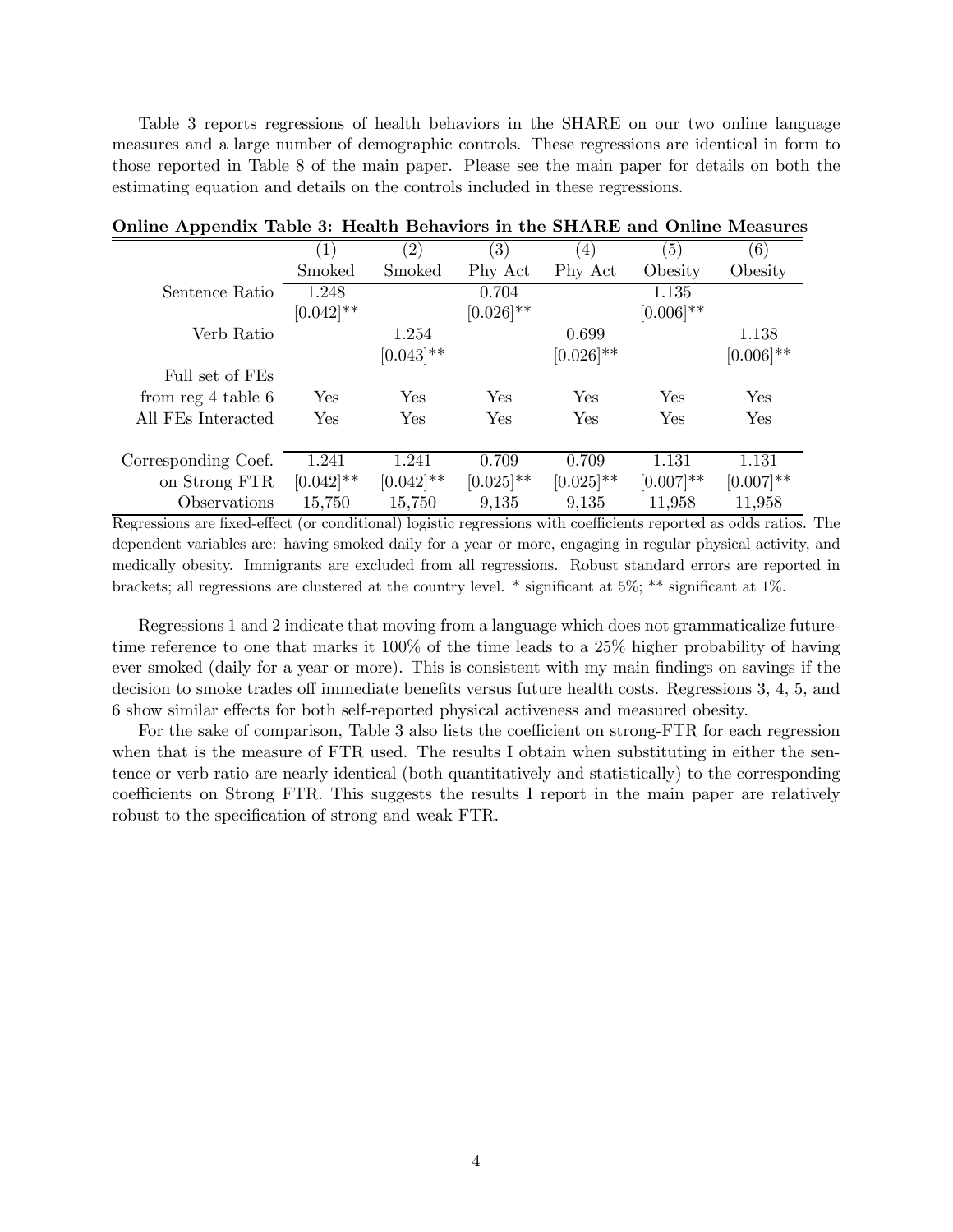## 2 Regressions with Alternative Typological Language Measures

Section 4.2 of the paper describes two alternative typological distinctions in addition to the strong vs. weak FTR classification I examine in the main paper. Any FTR is a weaker criterion which marks the presence of any grammatical marking of future events in a language, even if infrequently used. This would include both *inflectional* markers (like the future-indicating suffixes in Romance languages) or *periphrastic* markers (like the English auxiliary 'will'). Mandarin, Finnish, and Estonian are examples of languages that lack either type of future markers. Inflectional FTR is a stronger criterion which marks the presence of an inflectional future tense. These alternative criterion satisfy:

Any Gr FTR 
$$
\supset
$$
 Weak FTR  $\supset$  Strong FTR  $\supset$  Inflectional FTR, (1)

with the first and second inclusions being logically necessary, and the third representing a typological regularity for which I do not have a counterexample.

A natural hypothesis would be that as we move from weaker to stronger measures of a language's FTR structure, the effects I measure in the main paper would strengthen. Unfortunately, this divides languages into 4 sets rather than the 2 defined by strong and weak FTR, which lowers the power of the regressions in the paper and leads to identification off of very narrow sets of languages. For example, once country fixed effects eliminate cross-country variation, Estonian is the only remaining European language with no grammaticalized FTR, and Mandarin is the only remaining Asian language.

However, it is possible to include all three criteria as nested effects in the broader cross-country savings regressions I run. Online Appendix Table 4 presents regressions with these nested effects added to cross-country savings regressions in the World Values Survey (Table 12 in the main paper). Please see the main paper for details on both the estimating equation and details on the controls included in these regressions.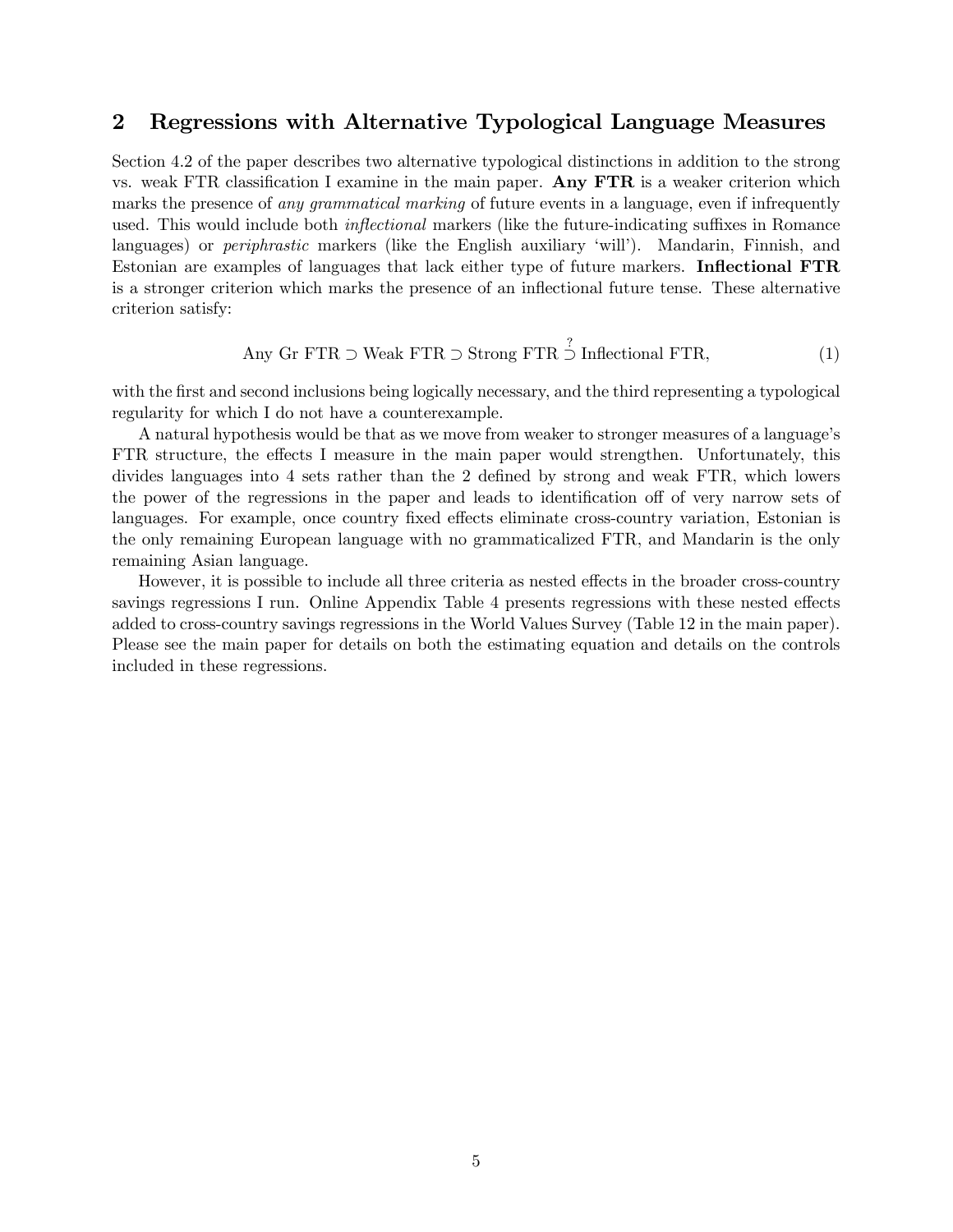|                                  | (1)            | (2)         | $\overline{(3)}$ | (4)              | (5)              | (6)              |
|----------------------------------|----------------|-------------|------------------|------------------|------------------|------------------|
|                                  | $GDSR_t$       | $GDSR_t$    | $GDSR_t$         | $GDSR_t$         | $GDSR_t$         | $GDSR_t$         |
| Any FTR                          |                | $-5.752$    |                  | $-3.716$         |                  | $-2.526$         |
|                                  |                | [6.306]     |                  | [4.254]          |                  | [3.827]          |
| Strong FTR                       | $-15.545$      | $-12.566$   | $-12.253$        | $-10.233$        | $-11.328$        | $-8.836$         |
|                                  | $[4.814]^{**}$ | $[4.802]*$  | $[3.337]^{**}$   | $[3.939]$ *      | $[3.320]$ **     | $[3.871]$ *      |
| Inflectional FTR                 |                | $-1.032$    |                  | $-0.815$         |                  | $-2.828$         |
|                                  |                | [6.520]     |                  | [4.959]          |                  | [4.162]          |
| $PCGDP_{t-1}$ / $PCGDP_t$        | 19.905         | 22.469      | 15.108           | 16.564           | 15.616           | 11.208           |
|                                  | [28.120]       | [29.389]    | [25.197]         | [26.142]         | [23.366]         | [22.869]         |
| $\text{Old}_t (\%)$              | $-1.718$       | $-1.571$    | $-1.916$         | $-1.807$         | $-2.112$         | $-1.881$         |
|                                  | $[0.839]$ *    | [1.043]     | $[0.730]$ *      | $[0.860]$ *      | $[0.687]$ **     | $[0.769]$ *      |
| Young <sub>t</sub> $(\%)$        | $-0.736$       | $-0.632$    | $-0.813$         | $-0.737$         | $-0.891$         | $-0.728$         |
|                                  | [0.498]        | [0.710]     | [0.501]          | [0.620]          | [0.512]          | [0.587]          |
| French Legal Origin              | $-7.676$       | $-7.143$    | $-3.302$         | $-2.929$         | $-7.578$         | $-7.748$         |
|                                  | $[2.843]$ **   | [3.658]     | [2.828]          | [3.448]          | [4.887]          | [4.778]          |
| German Legal Origin              | $-9.937$       | $-9.951$    | $-6.735$         | $-6.702$         | $-11.716$        | $-12.253$        |
|                                  | [6.790]        | [6.308]     | [4.980]          | [4.681]          | $[4.828]$ *      | $[4.980]$ *      |
| Scandanavian Lgl Or              | $-7.430$       | $-7.376$    | $-3.196$         | $-3.13$          | $-6.432$         | $-6.595$         |
|                                  | [7.248]        | [7.644]     | [5.326]          | [5.570]          | [5.355]          | [5.825]          |
| $1 / PCGDP_t$                    | $-4.455$       | $-4.721$    | $-4.819$         | $-5.001$         | $-5.102$         | $-5.541$         |
|                                  | $[1.726]$ *    | $[2.248]$ * | $[1.781]$ **     | $[2.067]$ *      | $[1.766]^{**}$   | $[2.003]$ **     |
| Unemployment <sub>t</sub> $(\%)$ |                |             | $-0.724$         | $-0.727$         | $-0.587$         | $-0.573$         |
|                                  |                |             | $[0.193]$ **     | $[0.196]$ **     | $[0.225]$ *      | $[0.219]*$       |
| Real Interest Rate $_t$          |                |             | $-0.199$         | $-0.193$         | $-0.219$         | $-0.220$         |
|                                  |                |             | [0.108]          | [0.107]          | $[0.092]*$       | $[0.091]*$       |
| Legal Rights Index               |                |             |                  |                  | $-0.899$         | $-1.144$         |
|                                  |                |             |                  |                  | [0.999]          | [0.892]          |
| $T_{\text{rust}_t}$              |                |             |                  |                  | 2.947            | 1.943            |
|                                  |                |             |                  |                  | [9.244]          | [9.447]          |
| Family is Important $_t$         |                |             |                  |                  | 47.163           | 48.469           |
|                                  |                |             |                  |                  | $[15.877]^{**}$  | $[16.973]$ **    |
| Observations                     | 120            | <b>120</b>  | $\overline{113}$ | $\overline{113}$ | $\overline{113}$ | $\overline{113}$ |
|                                  |                | 0.33        |                  |                  |                  |                  |
| R-squared                        | 0.32           |             | 0.51             | 0.51             | 0.55             | 0.56             |

Online Appendix Table 4: Savings Rates in the WVS and Nested FTR Measures

Regressions are OLS regressions where the dependent variable is a country's Gross Domestic Savings Rates in year t. Observations are for the countries in the WVS countries over three waves, from 1994 to 2008. Robust standard errors are reported in brackets and clustered at the country level. \* significant at 5%; \*\* significant at 1%.

These cross-country regressions suggest that as a language increasingly requires a grammatical separation of present and future events, countries which speak those languages tends to save less. While there is not enough variation to separate each level of additional grammatical FTR, results are broadly consistent with our findings when focussing the primary strong vs. weak FTR dimension.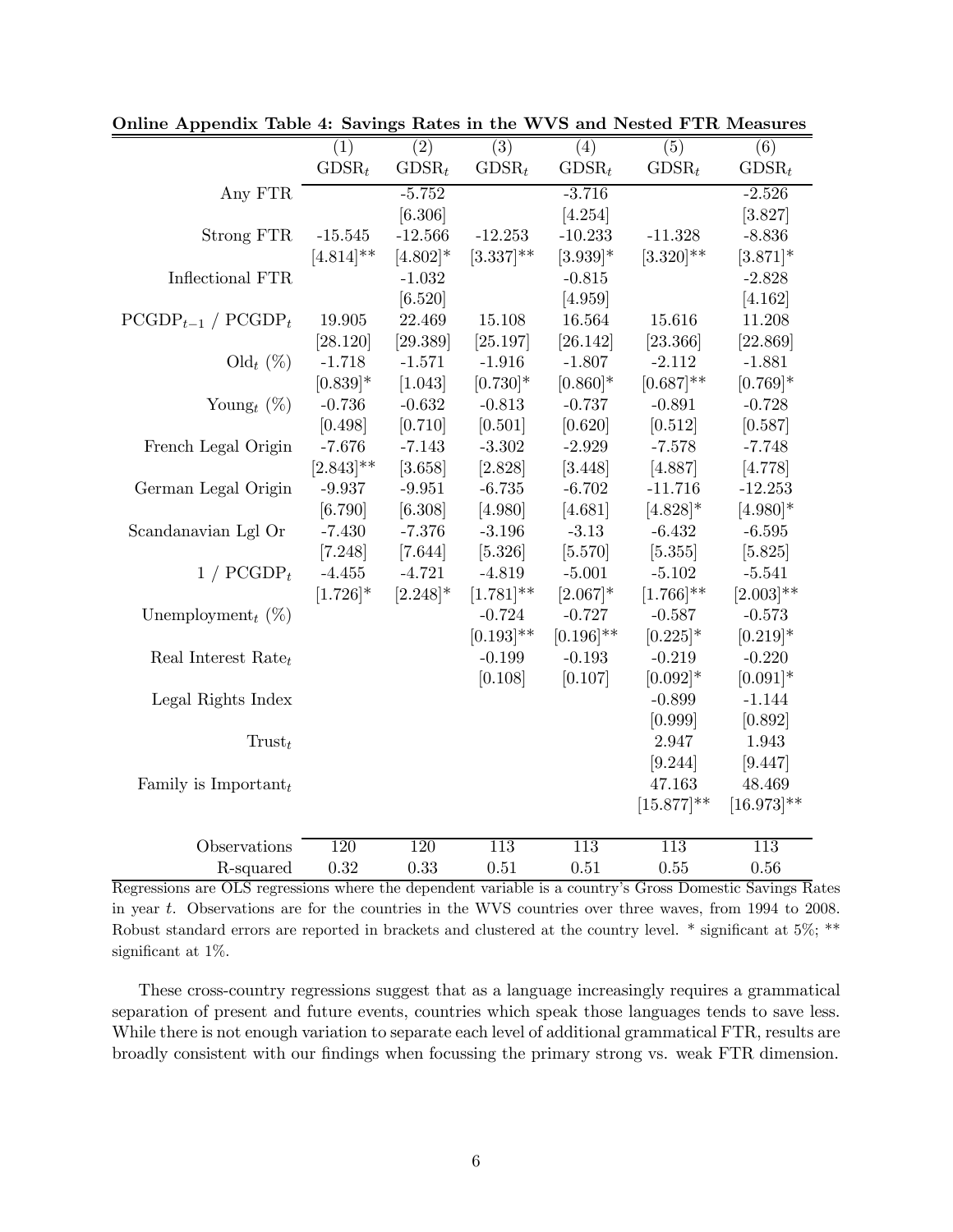Online Appendix Table 5 lists every language included in this study, and provides information about its family, genus, and whether it is strong of weak FTR.

| Language       | $\sigma$ and $\sigma$ is producted. The $\sigma$ of $\sigma$ of $\sigma$ and $\sigma$ and $\sigma$ is the set of $\sigma$<br>Family | Genus             | FTR           |
|----------------|-------------------------------------------------------------------------------------------------------------------------------------|-------------------|---------------|
| $A$ frikaans   | Indo-European                                                                                                                       | Germanic          | Strong        |
| Akan           | Niger-Congo                                                                                                                         | Kwa               | Strong        |
| Alawa          | Australian                                                                                                                          | Maran             | Strong        |
| Albanian       | Indo-European                                                                                                                       | Albanian          | Strong        |
| Amharic        | Afro-Asiatic                                                                                                                        | Semitic           | Weak          |
| Arabic         | Afro-Asiatic                                                                                                                        | Semitic           | Strong        |
| Armenian       | Indo-European                                                                                                                       | Armenian          | Strong        |
| Azari          | Altaic                                                                                                                              | Turkic            | Strong        |
| Azerbaijani    | Altaic                                                                                                                              | Turkic            | <b>Strong</b> |
| Bandjalang     | Australian                                                                                                                          | Pama-Nyungan      | Strong        |
| Bambara        | Niger-Congo                                                                                                                         | Western Mande     | Weak          |
| <b>Basque</b>  | <b>Basque</b>                                                                                                                       | <b>Basque</b>     | Strong        |
| Belorussian    | Indo-European                                                                                                                       | Slavic            | <b>Strong</b> |
| <b>Bemba</b>   | Niger-Congo                                                                                                                         | <b>Bantoid</b>    | Strong        |
| Bengali        | Indo-European                                                                                                                       | Indic             | Strong        |
| Beja           | Afro-Asiatic                                                                                                                        | Beja              | Weak          |
| <b>Bosnian</b> | Indo-European                                                                                                                       | Slavic            | Strong        |
| Bulgarian      | Indo-European                                                                                                                       | Slavic            | Strong        |
| Cantonese      | Sino-Tibetan                                                                                                                        | Chinese           | Weak          |
| Catalan        | Indo-European                                                                                                                       | Romance           | Strong        |
| Cebuano        | Western Malayo-Polynesian                                                                                                           | Meso-Philippine   | Weak          |
| Chaha          | Afro-Asiatic                                                                                                                        | Semitic           | Strong        |
| Chichewa       | Niger-Congo                                                                                                                         | Bantoid           | Strong        |
| Croatian       | Indo-European                                                                                                                       | Slavic            | Strong        |
| Czech          | Indo-European                                                                                                                       | Slavic            | Strong        |
| Dagbani        | Niger-Congo                                                                                                                         | Gur               | Strong        |
| Danish         | Indo-European                                                                                                                       | Germanic          | Weak          |
| Dutch          | Indo-European                                                                                                                       | Germanic          | Weak          |
| Dyula          | Niger-Congo                                                                                                                         | Western Mande     | Weak          |
| English        | Indo-European                                                                                                                       | Germanic          | Strong        |
| Estonian       | Finno-Ugric                                                                                                                         | Finnic            | Weak          |
| Ewe            | Niger-Congo                                                                                                                         | Kwa               | Strong        |
| Finnish        | Finno-Ugric                                                                                                                         | Finnic            | Weak          |
| Flemish        | Indo-European                                                                                                                       | Germanic          | Weak          |
| French         | Indo-European                                                                                                                       | Romance           | Strong        |
| Frisian        | Indo-European                                                                                                                       | Germanic          | Weak          |
| Fula           | Niger-Congo                                                                                                                         | Northern Atlantic | Strong        |
| Gamo           | Afro-Asiatic                                                                                                                        | North Omotic      | <b>Strong</b> |
| Galician       | Indo-European                                                                                                                       | Romance           | Strong        |

Online Appendix Table 5: Coded Languages and FTR Values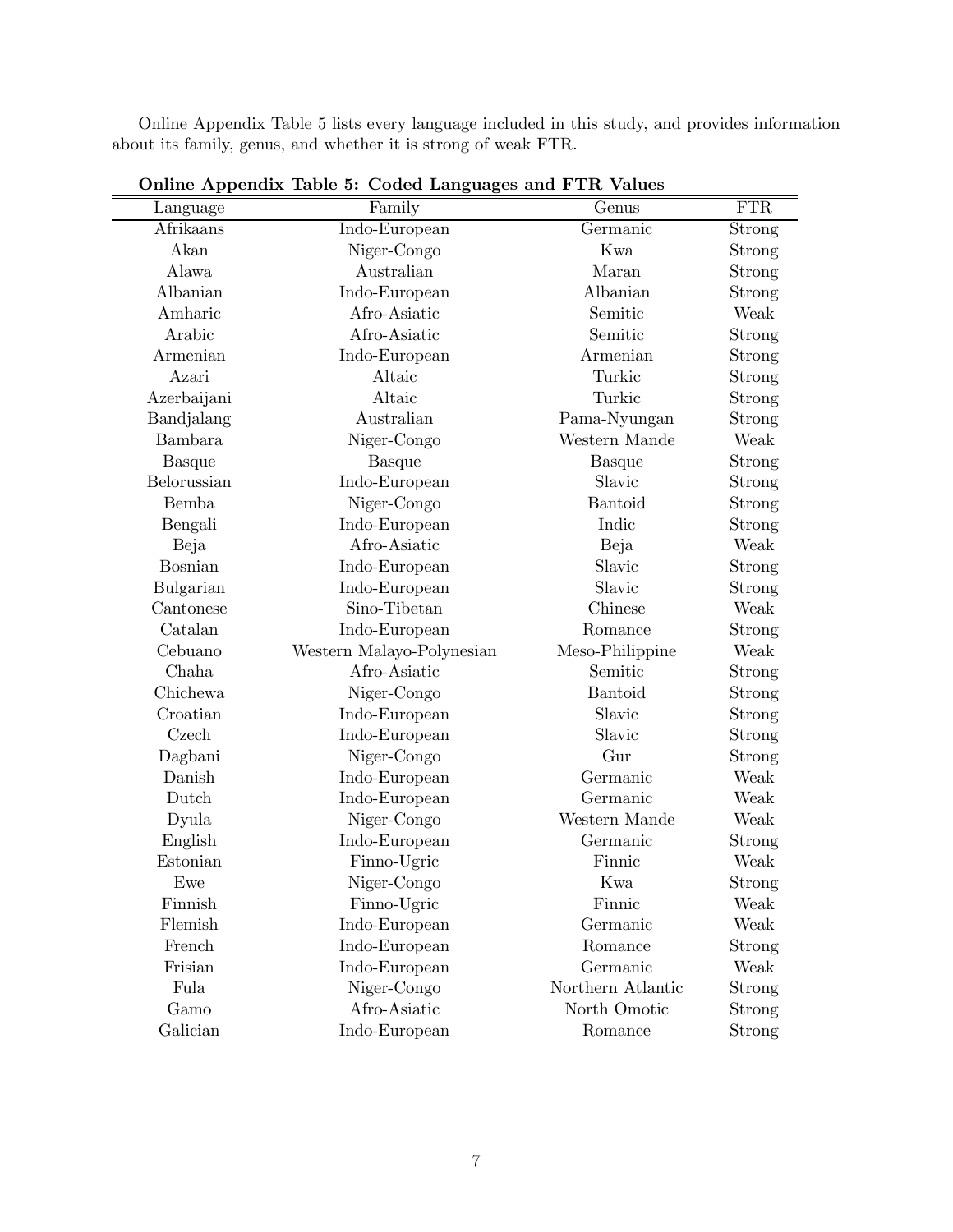| Language      | Family                     | Genus              | <b>FTR</b> |
|---------------|----------------------------|--------------------|------------|
| Georgian      | Kartvelian                 | Kartvelian         | Strong     |
| German        | Indo-European              | Germanic           | Weak       |
| Greek         | Indo-European              | Greek              | Strong     |
| Guarani       | Tupian                     | Tupi-Guarani       | Strong     |
| Gujarati      | Indo-European              | Indic              | Strong     |
| Hakka         | Sino-Tibetan               | Chinese            | Weak       |
| Hausa         | Afro-Asiatic               | West Chadic        | Strong     |
| Hawaiian      | Eastern Malayo-Polynesian  | Oceanic            | Weak       |
| Hebrew        | Afro-Asiatic               | Semitic            | Strong     |
| Hindi         | Indo-European              | Indic              | Strong     |
| Hungarian     | Finno-Ugric                | Ugric              | Strong     |
| Icelandic     | Indo-European              | Germanic           | Weak       |
| Igbo          | Niger-Congo                | Igboid             | Strong     |
| Irish         | Indo-European              | Celtic             | Strong     |
| Isekiri       | Niger-Congo                | Defoid             | Strong     |
| Indonesian    | Western Malayo-Polynesian  | Sundic             | Weak       |
| Italian       | Indo-European              | Romance            | Strong     |
| Japanese      | Japanese                   | Japanese           | Weak       |
| Javanese      | Western Malayo-Polynesian  | Sundic             | Weak       |
| Kammu         | Austro-Asiatic (Mon-Khmer) | Palaung-Khmuic     | Strong     |
| Kannada       | Dravidian                  | Southern Dravidian | Strong     |
| Karaim        | Altaic                     | Turkic             | Strong     |
| Kongo         | Niger-Congo                | Bantoid            | Weak       |
| Korean        | Korean                     | Korean             | Strong     |
| Kikuyu        | Niger-Congo                | <b>Bantoid</b>     | Weak       |
| Kurdish       | Indo-European              | Iranian            | Strong     |
| Latvian       | Indo-European              | <b>Baltic</b>      | Strong     |
| Lingala       | Niger-Congo                | Bantoid            | Strong     |
| Lithuanian    | Indo-European              | <b>Baltic</b>      | Strong     |
| Lozi          | Niger-Congo                | Bantoid            | Strong     |
| Luba          | Niger-Congo                | Bantoid            | Strong     |
| Luganda       | Niger-Congo                | Bantoid            | Strong     |
| Luxembourgish | Indo-European              | Germanic           | Weak       |
| Malay         | Western Malayo-Polynesian  | Sundic             | Weak       |
| Maltese       | Afro-Asiatic               | Semitic            | Strong     |
| Macedonian    | Indo-European              | Slavic             | Strong     |
| Mandarin      | Sino-Tibetan               | Chinese            | Weak       |
| Maori         | Western Malayo-Polynesian  | Oceanic            | Weak       |
| Moldavian     | Indo-European              | Romance            | Strong     |
| Montenegrin   | Indo-European              | Slavic             | Strong     |
| Moore         | Niger-Congo                | Gur                | Strong     |
| Norwegian     | Indo-European              | Germanic           | Weak       |
| Oromo         | Afro-Asiatic               | Cushitic           | Weak       |

Online Appendix Table 5: Coded Languages and FTR Values (Continued)